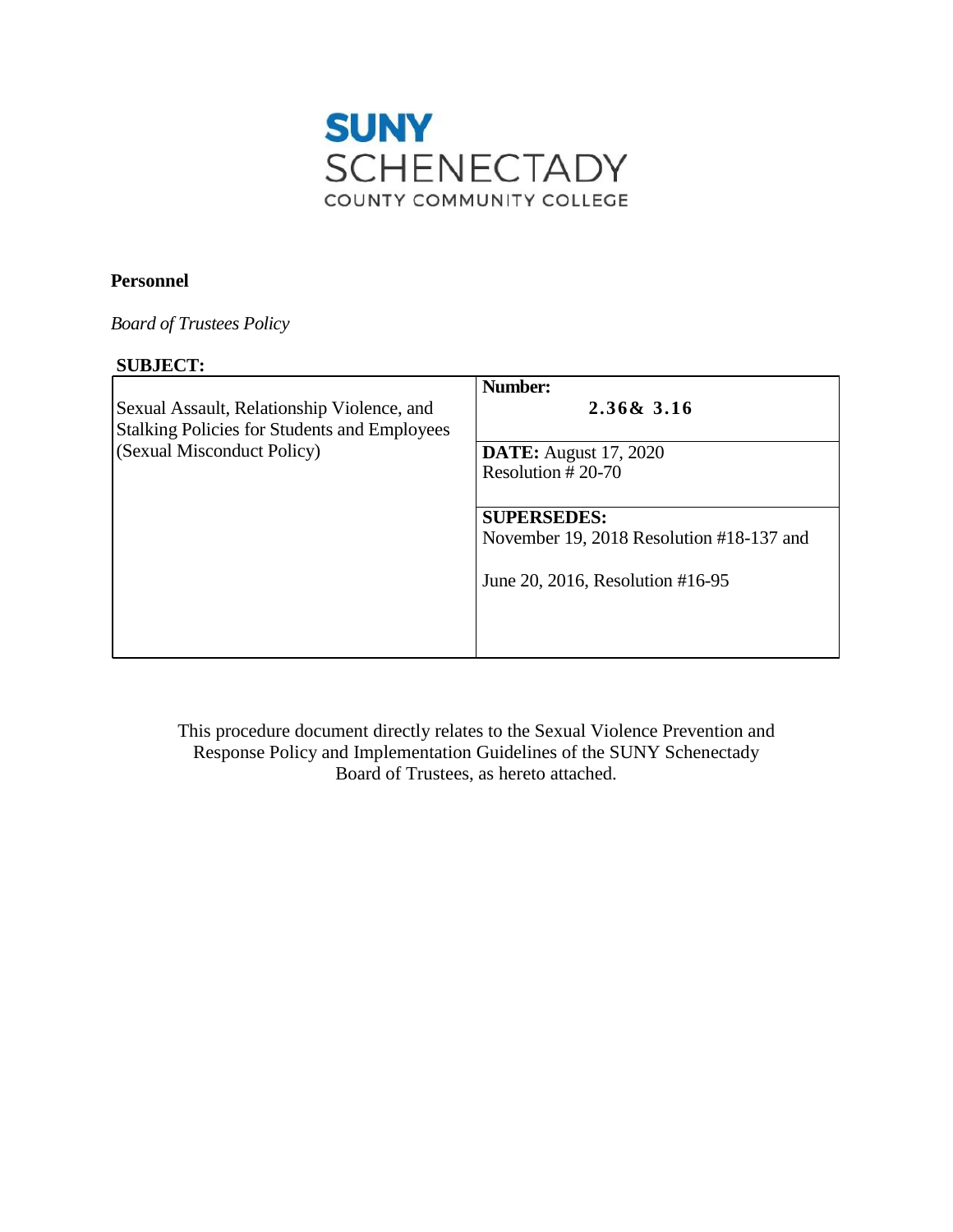# **SUNY Schenectady Policies on Sexual Violence Prevention and Response**

| А.        |                                                                           |  |
|-----------|---------------------------------------------------------------------------|--|
| <b>B.</b> |                                                                           |  |
| C.        | Policy for Alcohol and/or Drug Use Amnesty for Students and Interpersonal |  |
|           |                                                                           |  |
| D.        |                                                                           |  |
| Е.        |                                                                           |  |
| F.        |                                                                           |  |
| G.        |                                                                           |  |
| Η.        |                                                                           |  |
| L.        |                                                                           |  |
| J.        |                                                                           |  |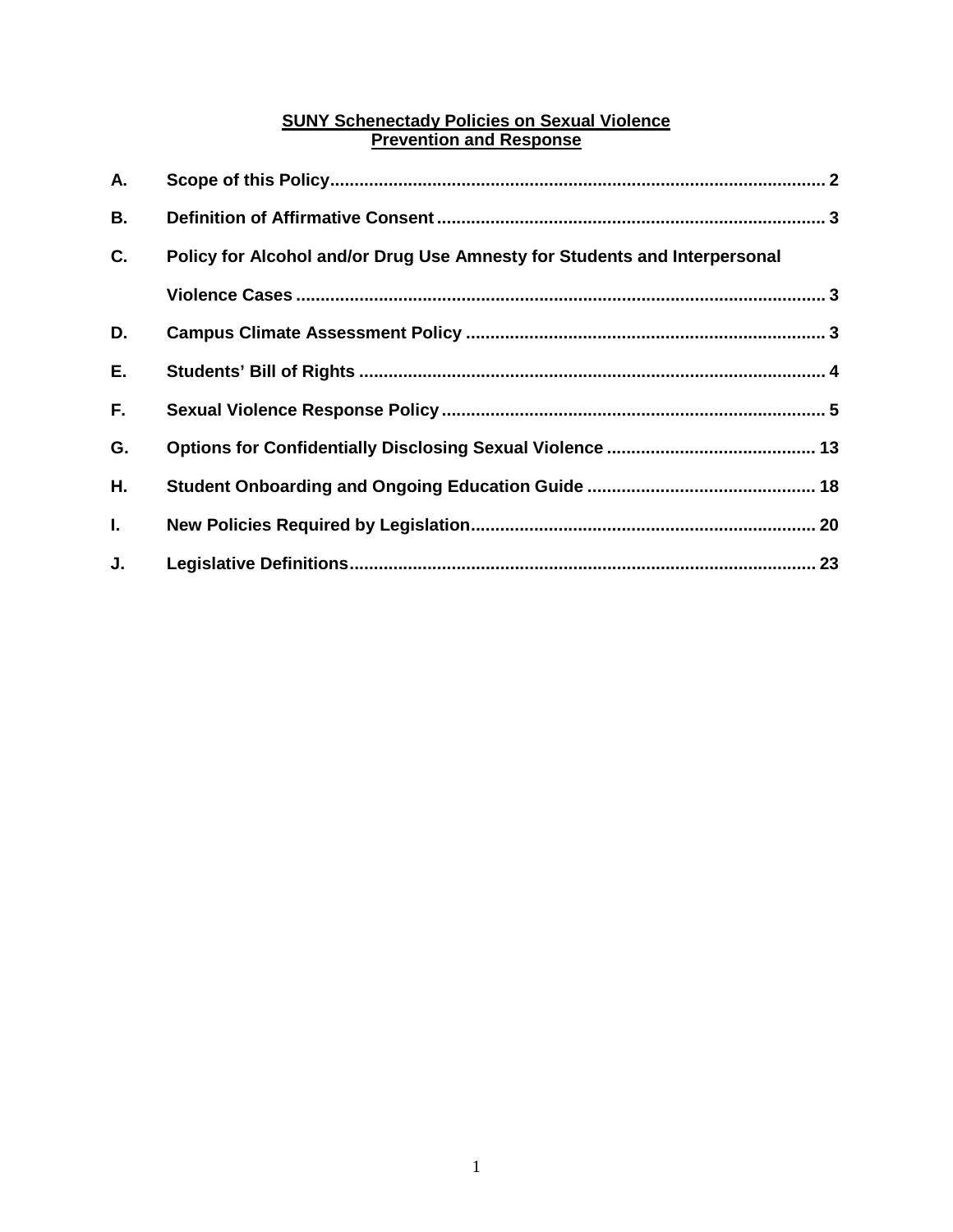# <span id="page-2-0"></span>**A. Scope of this Policy**

 This Policy applies to all Sexual Misconduct, as defined in this Policy, including Sexual below, will not apply. Specifically, if the Title IX Grievance Policy applies, section F(4), Student Conduct Process, will not apply, and sections IV, V, and VI of the Implementation Guidelines below will not apply. Misconduct that constitute Title IX Sexual Harassment under the Title IX Grievance Policy [ [https://sunysccc.edu/PDF/About%20SCCC/Policies%20and%20Procedures/Human%20Resources/2.23-](https://sunysccc.edu/PDF/About%20SCCC/Policies%20and%20Procedures/Human%20Resources/2.23-3.19-TitleIXGrievancePolicy.pdf) [3.19-TitleIXGrievancePolicy.pdf\]](https://sunysccc.edu/PDF/About%20SCCC/Policies%20and%20Procedures/Human%20Resources/2.23-3.19-TitleIXGrievancePolicy.pdf). If a Title IX Formal Complaint is filed regarding Sexual Misconduct, SUNY Schenectady will investigate and adjudicate the Sexual Misconduct under the Title IX Grievance Policy, and the Sexual Misconduct Investigation Process & Procedures,

 below, will apply under the following circumstances: However, the SUNY Schenectady Sexual Misconduct Investigation Process & Procedures,

- • An individual files a Formal Title IX Complaint with SUNY Schenectady alleging Sexual Misconduct, but the Formal Title IX Complaint is dismissed because the alleged conduct:
	- o does not involve a complainant who is currently participating in, or attempting to participate in, the education programs or activities of SUNY Schenectady;
	- o is alleged to have occurred before August 14, 2020;<br>o is alleged to have occurred outside the United States
	- o is alleged to have occurred outside the United States;<br>
	o is alleged to have occurred outside of SUNY Schene
	- is alleged to have occurred outside of SUNY Schenectady's education program or activity, as defined in the Title IX Grievance Policy; or
	- o if true, would not constitute Title IX Sexual Harassment as defined in the Title IX Grievance Policy.
- • SUNY Schenectady becomes aware of a Sexual Misconduct by or against an employee or student or that has a reasonable connection to SUNY Schenectady, and the Title IX Coordinator informs the complainant of his or her right to file a Formal Complaint, but the complainant chooses not to file a Formal Complaint, and the Title IX Coordinator determines it is not necessary to file a Formal Complaint under the Sexual Misconduct Procedure where no Title IX Formal Complaint has been filed.

# **B. Definition of Affirmative Consent**

 Affirmative Consent is a knowing, voluntary, and mutual decision among all participants to engage based upon a participant's sex, sexual orientation, gender identity, or gender expression. in sexual activity. Consent can be given by words or actions, as long as those words or actions create clear permission regarding willingness to engage in the sexual activity. Silence or lack of resistance, in and of itself, does not demonstrate consent. The definition of consent does not vary

- • Consent to any sexual activity between or with any party does not necessarily constitute consent to any other sexual act.
	- affirmatively consent to participating in each sexual activity. Consenting to one type of o Whether through words or actions that clearly display consent, each party must sexual activity is not blanket consent to any and all types of sexual activity.
- Consent is required regardless of whether the person initiating the act is under the influence of drugs and/or alcohol.
- Consent may be initially given but withdrawn at any time.
- Consent cannot be given when a person is incapacitated, which occurs when an individual lacks the ability to knowingly choose to participate in sexual activity.
	- o Incapacitation may be caused by the lack of consciousness or being asleep, being involuntarily restrained, being under the age of consent, or if an individual otherwise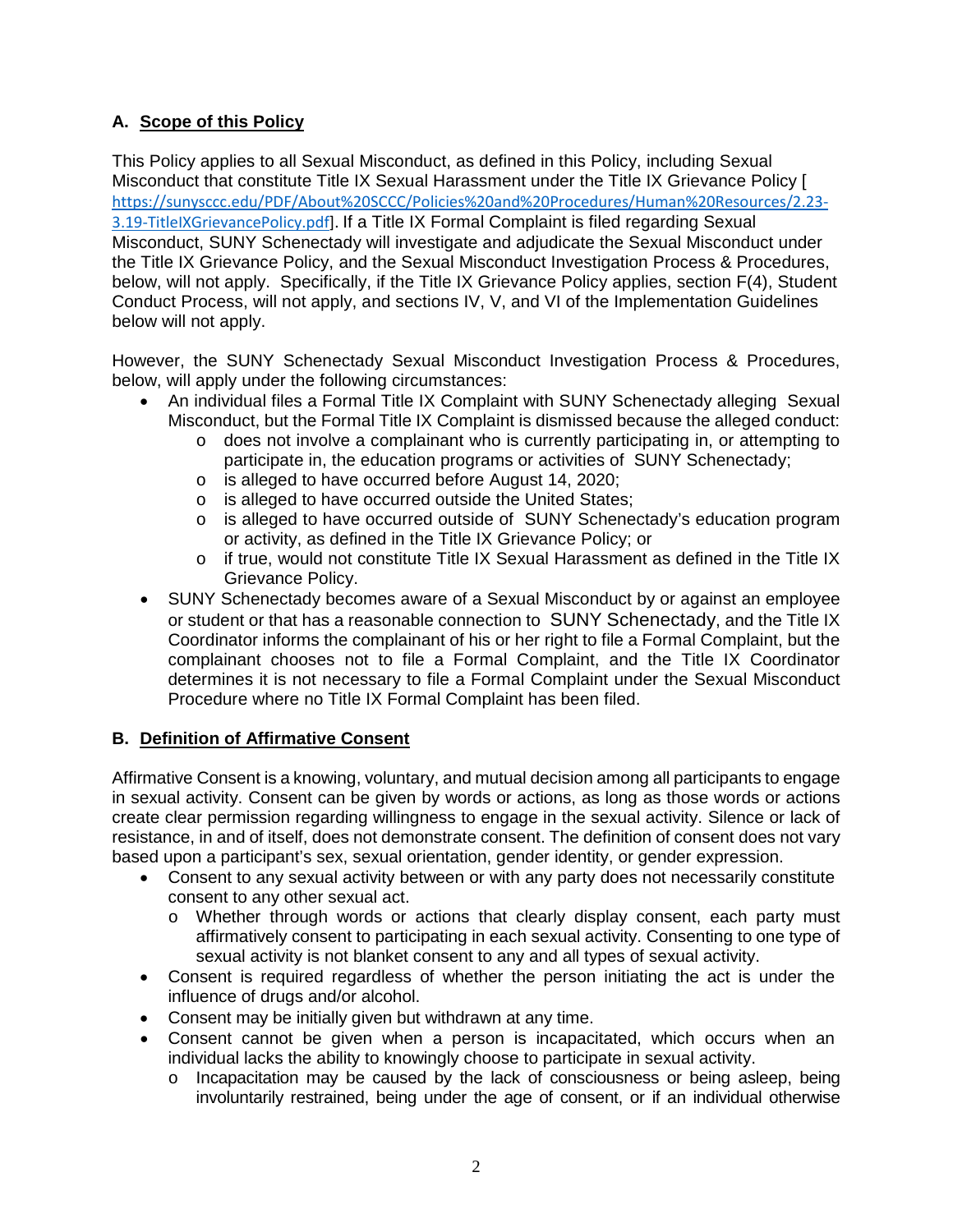<span id="page-3-0"></span> cannot consent. Minors who cannot consent under New York's laws covering age of consent are considered incapacitated. Under New York law, the age of consent is 17 years old. Students and employees are encouraged to review New York State Penal Law Article 130 for additional details regarding New York's age of consent.

- o Depending on the degree of intoxication, someone who is under the influence of alcohol, drugs, or other intoxicants may be incapacitated and therefore unable to consent. This does not mean that individuals cannot affirmatively consent to sexual activity or contact when they have been drinking or using drugs, however. Such individuals may still affirmatively consent through words or actions that clearly indicate interest in engaging in the activity.
- on available evidence, acknowledging that in almost no cases will scientific evidence available. There is no single standard or number of drinks that leads to incapacitation. This level varies for different people, and may depend in part on their age, gender, o Incapacitation is to be determined by a student conduct or investigation process based of alcohol or drug level (such as a breathalyzer taken at the time of the assault) be height, weight, metabolism and whether and how much they have recently eaten.
- • Consent cannot be given when it is the result of any coercion, intimidation, force, or threat of harm.
- • When consent is withdrawn or can no longer be given, sexual activity must stop.
	- $\circ$  Consent can "no longer be given" when a party to a sexual act or sexual contact initially becomes unconscious or incapacitated. At that point, the other party must stop the consents to the activity, but during the course of the activity falls asleep or otherwise sexual activity or contact.

# **Cases. C. Policy for Alcohol and/or Drug Use Amnesty for Students and Interpersonal Violence**

 The health and safety of every student at the State University of New York and its State-operated their own conduct. SUNY Schenectady strongly encourages students to report domestic violence, a reporting individual acting in good faith who discloses any incident of domestic violence, dating subject to SUNY Schenectady's Student Code of Conduct action for violations of alcohol and/or drug use policies occurring at or near the time of the commission of the domestic violence, dating and community colleges is of utmost importance. SUNY Schenectady recognizes that students who have been drinking and/or using drugs (whether such use is voluntary or involuntary) at the time that violence, including but not limited to domestic violence, dating violence, stalking, or sexual assault occurs may be hesitant to report such incidents due to fear of potential consequences for dating violence, stalking, or sexual assault to institution officials. A bystander acting in good faith or violence, stalking, or sexual assault to SUNY Schenectady's officials or law enforcement will not be violence, stalking, or sexual assault.

# **D. Campus Climate Assessment Policy**

 make informed decisions when it comes to providing a safe educational environment. Beginning community college will conduct a uniform climate survey that ascertains student experience with Climate assessments afford institutions the opportunity to better understand their campus and to in the 2015-2016 academic year, each State University of New York State-operated and and knowledge of reporting and college adjudicatory processes for sexual harassment, including sexual violence, and other related crimes.

The survey will address at least the following:

• Student and employee knowledge about: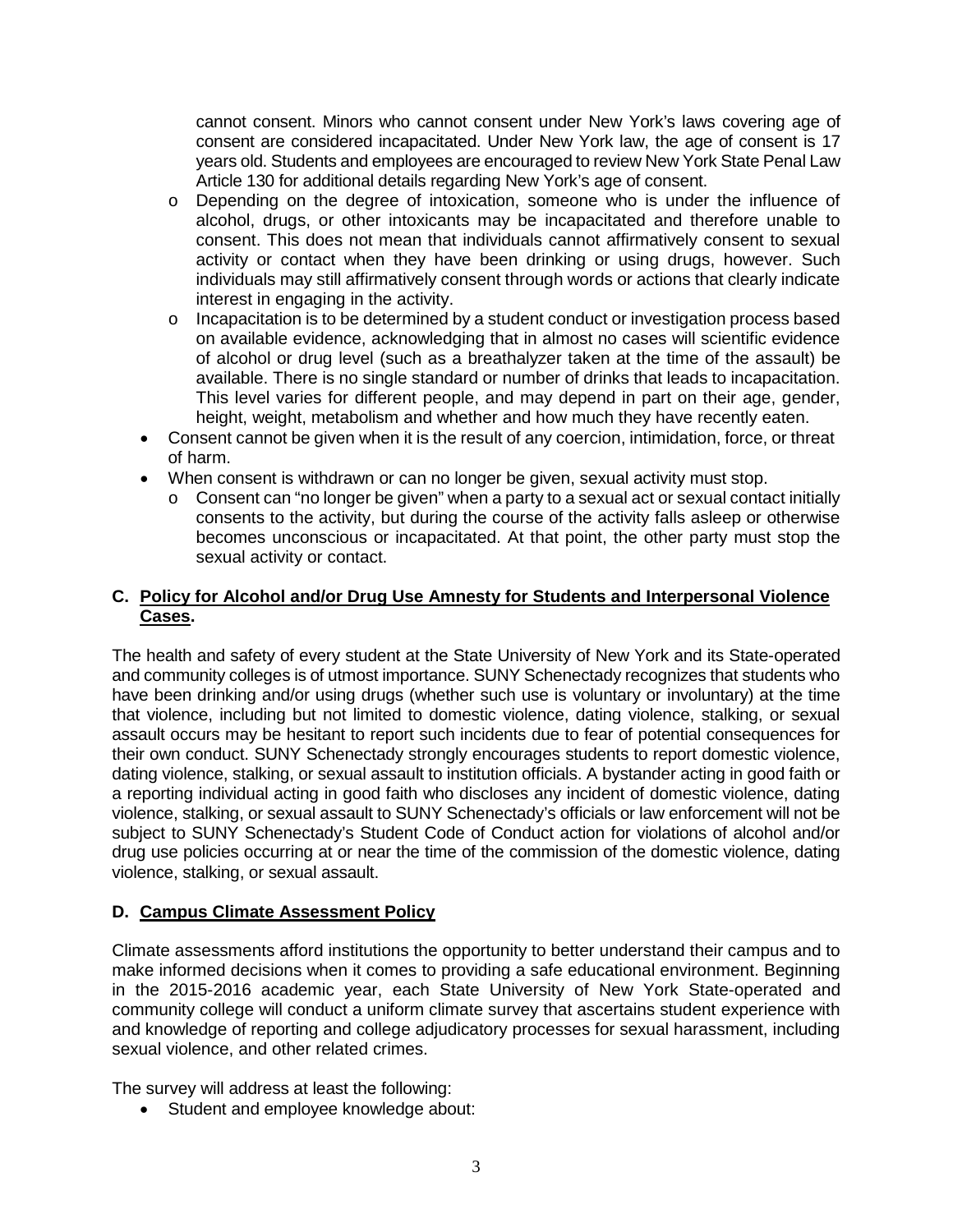- <span id="page-4-0"></span>o The Title IX Coordinator's role;
- o Campus policies and procedures addressing sexual assault;
- o How and where to report sexual violence as a victim/survivor or witness;
- o The availability of resources on and off campus, such as counseling, health, academic assistance;
- o The prevalence of victimization and perpetration of sexual assault, domestic violence, dating violence, and stalking on and off campus during a set time period (for example, the last two years);
- o Bystander attitudes and behavior;
- o Whether victims/survivors reported to SUNY Schenectady and/or police, and reasons why they did or did not report.
- o The general awareness of the difference, if any, between the institution's policies and the penal law; and
- o The general awareness of the definition of affirmative consent.

SUNY Schenectady will take steps to ensure that answers remain anonymous and that no individual is identified. Results will be published on the campus website providing no personally identifiable information shall be shared.

# **E. Students' Bill of Rights.**

 The State University of New York and SUNY Schenectady are committed to providing options, support and assistance to victims/survivors of sexual assault, domestic violence, dating violence, campus programs, activities, and employment. All victims/survivors of these crimes and violations, regardless of race, color, national origin, religion, creed, age, disability, sex, gender identity or expression, sexual orientation, familial status, pregnancy, predisposing genetic characteristics, military status, domestic violence victim status, criminal conviction, or other and/or stalking to ensure that they can continue to participate in SUNY Schenectady-wide and protected characteristic, have the following rights, regardless of whether the crime or violation occurs on campus, off campus, or while studying abroad:

All students have the right to:

- 1. Make a report to local law enforcement and/or state police;
- 2. Have disclosures of domestic violence, dating violence, stalking, and sexual assault treated seriously;
- 3. Make a decision about whether or not to disclose a crime or violation and participate in the judicial or conduct process and/or criminal justice process free from pressure from the institution;
- 4. Participate in a process that is fair, impartial, and provides adequate notice and a meaningful opportunity to be heard;
- 5. Be treated with dignity and to receive from the institution courteous, fair, and respectful health care and counseling services, where available;
- violations are committed, or should have acted in a different manner to avoid such crimes 6. Be free from any suggestion that the reporting individual is at fault when these crimes and or violations;
- 7. Describe the incident to as few institutional representatives as practicable and not to be required to unnecessarily repeat a description of the incident;
- 8. Be free from retaliation by the institution, the accused and/or the respondent, and/or their friends, family and acquaintances within the jurisdiction of the institution;
- 9. Access to at least one level of appeal of a determination;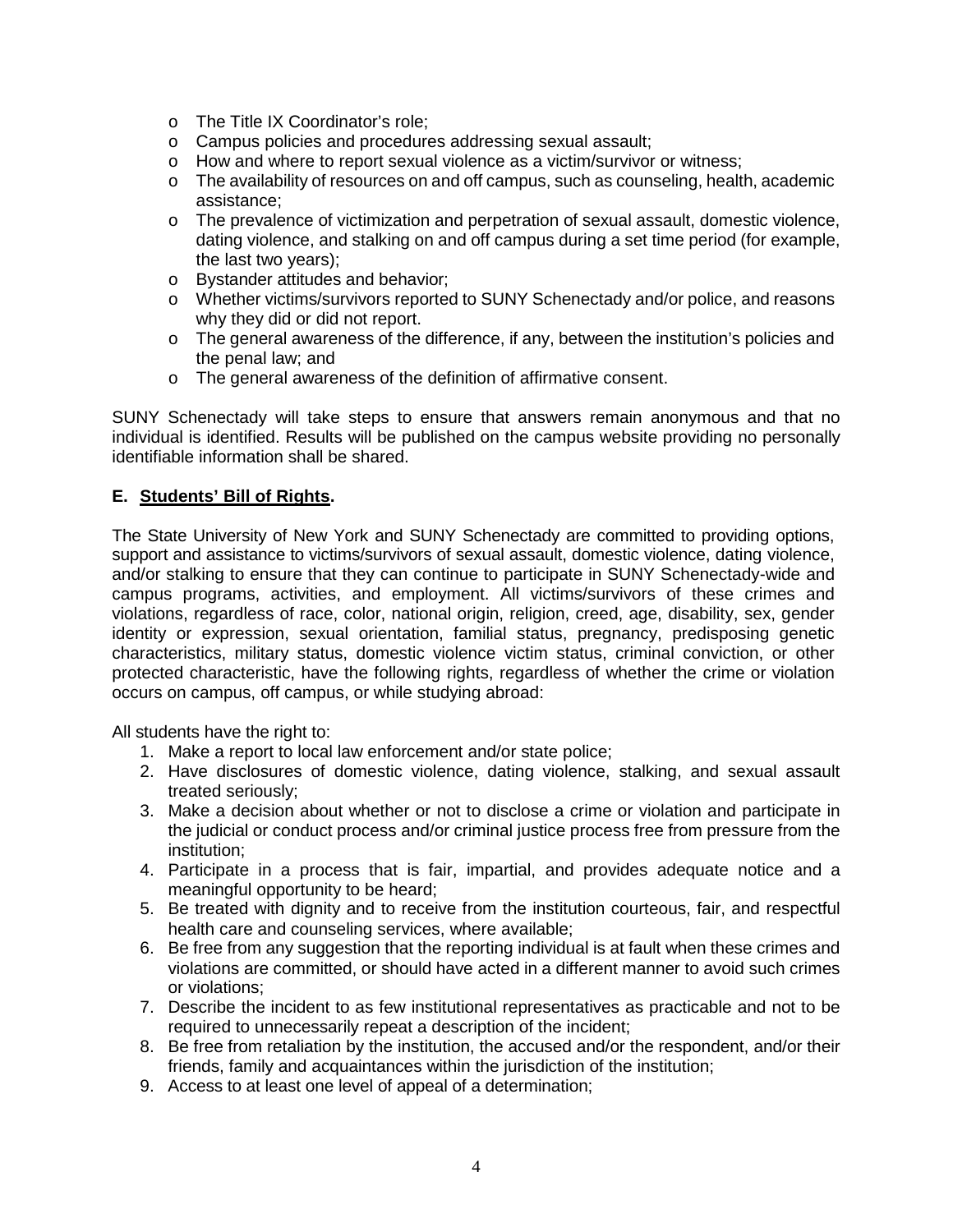- <span id="page-5-0"></span>10. Be accompanied by an advisor of choice who may assist and advise a reporting individual, accused, or respondent throughout the judicial or conduct process including during all meetings and hearings related to such process;
- 11. Exercise civil rights and practice of religion without interference by the investigative, criminal justice, or judicial or conduct process of the College.

# Options in Brief:

Victims/survivors have many options that can be pursued simultaneously, including one or more of the following:

- Receive resources, such as counseling and medical attention;
- • Confidentially or anonymously disclose a crime or violation (for detailed information on confidentiality and privacy, see the section below entitled Options for Confidentially Disclosing Sexual Violence).
- Make a report to:
	- o An employee with the authority to address complaints, including the Title IX Coordinator, a Student Conduct employee, or a Human Resources employee;
	- o Campus Security;
	- o Local law enforcement; and/or
	- o Family Court or Civil Court

 Schenectady's website, and posted in each campus dining hall, and student union or campus center and shall include links or information to access the Sexual Violence Response Policy below Copies of this Bill of Rights shall be distributed annually to students, made available on SUNY and the Options for Confidentially Disclosing Sexual Violence below.

# **F. Sexual Violence Response Policy**

 more than one of the options below at the same time, or to choose not to participate in any of the In accordance with the Students' Bill of Rights, reporting individuals shall have the right to pursue options below:

# 1. Reporting

Reporting individuals have the right:

 • To disclose *confidentially* the incident to one of the following college officials, who by law may maintain confidentiality, and can assist in obtaining services (more information on confidential report is available in the Options for Confidentially Disclosing Sexual Violence Policy, below):

o Robyn King, Counselor IV, 518-381-1257, [possonrm@sunysccc.edu,](mailto:possonrm@sunysccc.edu) Elston 222

- Schenectady County, or other outside resources: http://www.opdv.ny.gov/ the Office for the Prevention of Domestic Violence and presented in several • To disclose *confidentially* the incident and obtain services from New York State, [help/dvhotlines.html.](http://www.opdv.ny.gov/%20help/dvhotlines.html) Additional disclosure and assistance options are catalogued by languages: <http://www.opdv.ny.gov/help/index.html>(or by calling 1-800-942-6906), and assistance can also be obtained through:
	- o SurvJustice[: http://survjustice.org/our-services/civil-rights-complaints/;](http://survjustice.org/our-services/civil-rights-complaints/)
	- o Legal Momentum[: https://www.legalmomentum.org/;](https://www.legalmomentum.org/)
	- o NYSCASA[: http://nyscasa.org/responding;](http://nyscasa.org/responding)
	- o NYSCADV[: http://www.nyscadv.org/;](http://www.nyscadv.org/)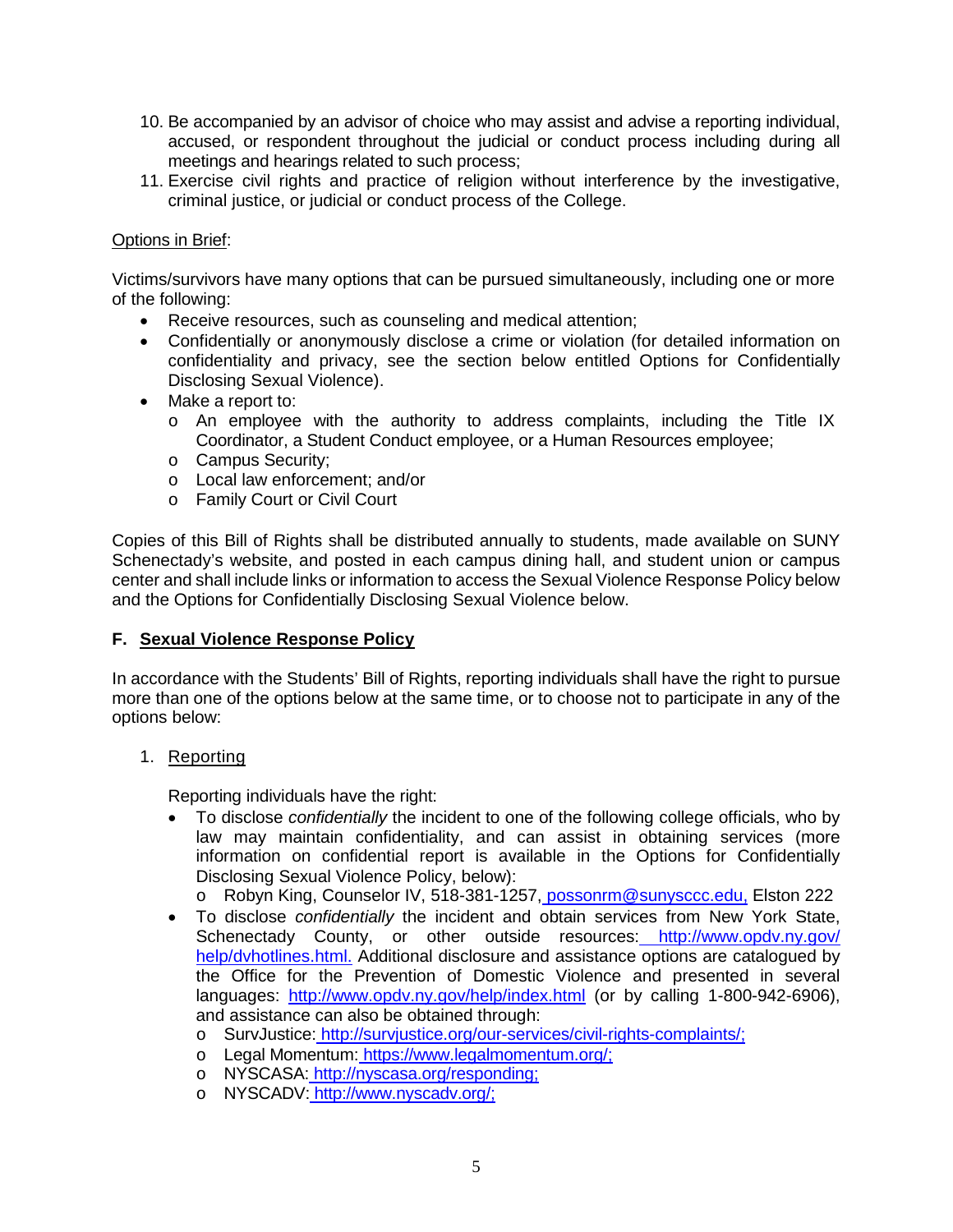- o Pandora's Project: [http://www.pandys.org/lgbtsurvivors.html;](http://www.pandys.org/lgbtsurvivors.html)
- o GLBTQ Domestic Violence Project: http://www.glbtqdvp.org/;
- o RAINN[:](https://www.rainn.org/get-help) <u>[https://www.rainn.org/get-help;](https://and/)</u> and
- o Safe Horizons[: http://www.safehorizon.org/.](http://www.safehorizon.org/)
- are not reporting mechanisms, meaning that disclosure on a call to a hotline does not provide any information to the campus. Reporting individuals are encouraged to additionally contact a campus confidential or private resource so that the o (note that these hotlines are for crisis intervention, resources, and referrals, and campus can take appropriate action in these cases).
- • To disclose the incident to the Title IX Coordinator or another appropriate official who has been designated by the Title IX Coordinator to provide emergency assistance (the "Designee").
	- o The Designee may be an official of SUNY Schenectady or an official of an off campus resource.
	- assistance regarding (1) options to proceed, including other reporting options; (2) process, including that it utilizes different standards of proof and evidence and that any questions about whether a specific incident violated the penal law should o The Title IX Coordinator or Designee will be available upon the first instance of disclosure by a reporting individual to provide immediate information and where applicable, the importance of preserving evidence and obtaining a sexual assault forensic examination as soon as possible; and (3) the criminal justice be addressed to law enforcement or to the district attorney.
	- o The Title IX Coordinator or Designee will also provide the information contained in the Students' Bill of Rights, including the right to choose when and where to report, to be protected by the institution from retaliation, and to receive assistance and resources from the institution.
	- confidential resources, and they may still be required by law and college policy to  $\circ$  The Title IX Coordinator or Designee will also explain that they are private and not inform one or more college officials about the incident.
	- o The Title IX Coordinator will generally be available for emergency access on weekdays between the hours of 9am to 5pm, at the following: Title IX Coordinator, 518-381-1340 [titleix@sunysccc.edu](mailto:titleix@sunysccc.edu)
	- o When the Title IX Coordinator is not available, emergency access to a Designee will be available, at the following:
		- [b.gulotty@ppmhchoices.org](mailto:b.gulotty@ppmhchoices.org) − Ms. Brittni Gulotty, Prevention Education Manager, Sexual Assault and Crime Victims Services of Planned Parenthood Mohawk Hudson,
		- mungermg@sunysccc.edu\_Elston 512 − Michael Munger, Director of Campus Safety, 518-381-1445,
- To file a criminal complaint with local law enforcement and/or state police:
	- General Number: (518) 382 5200 o Schenectady Police Department 531 Liberty Street Schenectady, NY 12305 Emergencies: 9-1-1 Domestic Violence Advocate: (518) 382-5280
	- o State police 24-hour hotline to report sexual assault on a NY college campus: 1- 844-845-7269.
	- Departments or State Police, he or she should contact SUNY Schenectady's Office o If a reporting individual wants or needs assistance in notifying the local Police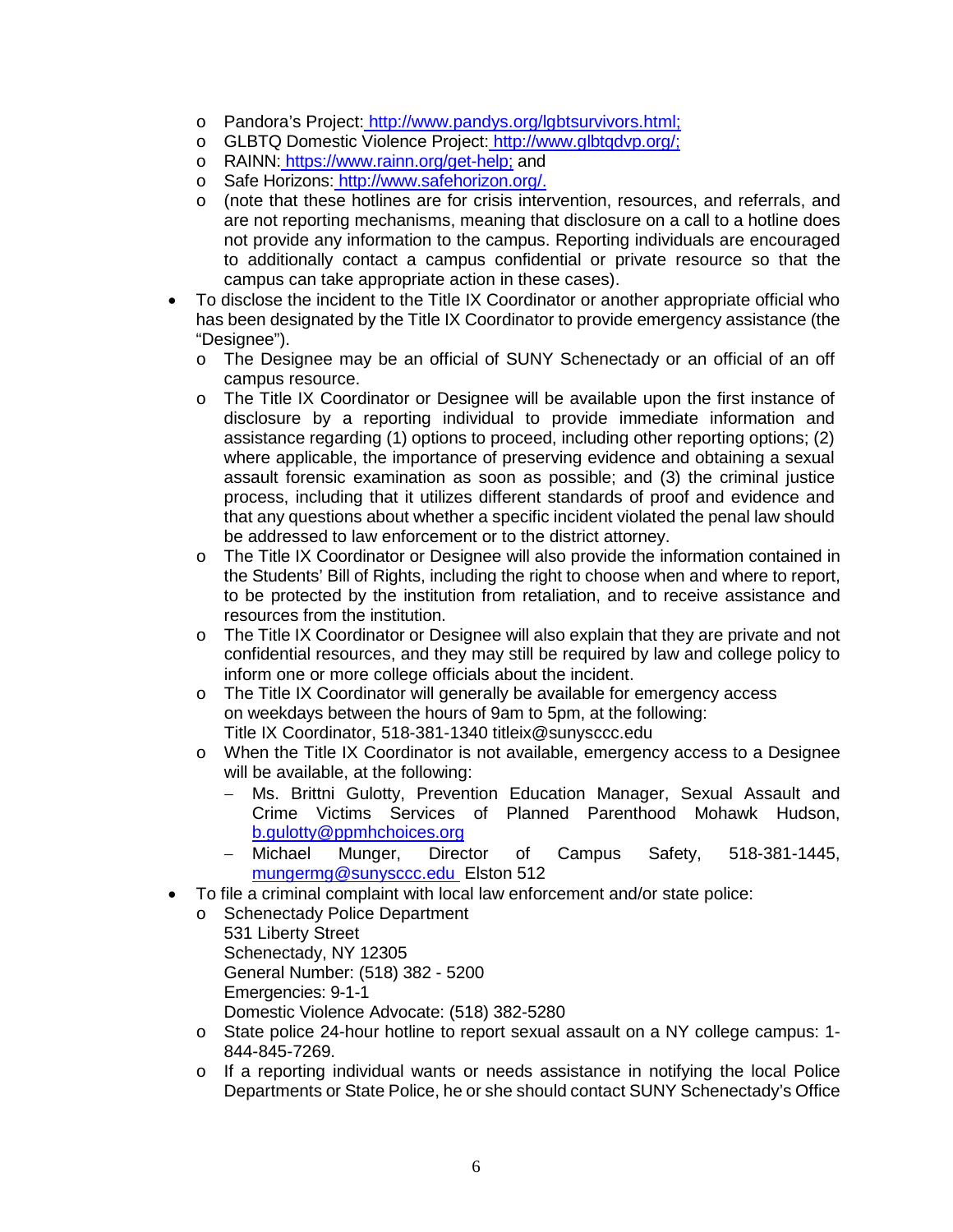of Campus Safety who will assist in doing so. SUNY Schenectady's Office of Campus Safety can be contacted at: (518) 3811308, or from a campus phone 5555.

- o Please note that there are significant differences between SUNY Schenectady's violated college policy. In this process, a preponderance of the evidence standard of proof is used to determine responsibility. A person who is found to have violated regarding these distinctions can be found in the attached Implementation disciplinary system and the criminal justice system, because they have different, important goals. In the criminal justice system, prosecutors pursue cases when they believe there is sufficient evidence to prove, beyond a reasonable doubt, that an individual has committed a criminal act. A person who is convicted of a crime will face criminal penalties, such as incarceration, probation, or the imposition of a fine. SUNY Schenectady's disciplinary process seeks to determine whether an individual has SUNY Schenectady policy may be suspended, expelled or otherwise restricted from full participation in the SUNY Schenectady community. Additional information Guidelines for these Policies.
- To receive assistance by one of the following below-listed agencies in initiating legal proceedings in family court or civil court.
	- o Empire Justice Center

119 Washington Avenue, 3rd Floor Albany, NY 12210 Business Phone: Long Island: (631) 650-2317; Rochester: (585) 454- 4060

o Pro Bono Appeals Program c/o Rural Law Center of NY

90 State Street, Suite 700 Albany, NY 12207 Business Phone: (518) 561-5460 Website:

<http://www.nysba.org/CustomTemplates/Content.aspx?id=180>

o Albany County Bar Association

Website: http://www.albanycountybar.com Hotline: (518) 445-7691 112 State Street, Suite 1120 Albany, NY 12207 Business Phone: (518) 445-7691

o Legal Aid Society of Northeastern New York - Amsterdam office 1 Kimball Street

Website:<u>\_http://www.lasnny.org</u><br>Hotline: (800) 821-8347 Amsterdam, NY 12010 Business Phone: 518-842-9466

To file a Formal Complaint under the Title IX Grievance Procedure (

[https://sunysccc.edu/PDF/About%20SCCC/Policies%20and%20Procedures/Human%20Resources/2.23-](https://sunysccc.edu/PDF/About%20SCCC/Policies%20and%20Procedures/Human%20Resources/2.23-3.19-TitleIXGrievancePolicy.pdf) [3.19-TitleIXGrievancePolicy.pdf](https://sunysccc.edu/PDF/About%20SCCC/Policies%20and%20Procedures/Human%20Resources/2.23-3.19-TitleIXGrievancePolicy.pdf)).

- o Formal Complaints can be made after consulting with the Title IX Coordinator:Ben DeAngelis, [518-381-1340,titleix@sunysccc.edu](mailto:518-381-1340,titleix@sunysccc.edu)
- pursuant to the Title IX Grievance Procedure. o Formal Complaints will be investigated and discipline, if any, will be imposed
- and/or talk to the Title IX Coordinator for information and assistance. • To file a report of sexual assault, domestic violence, dating violence, and/or stalking,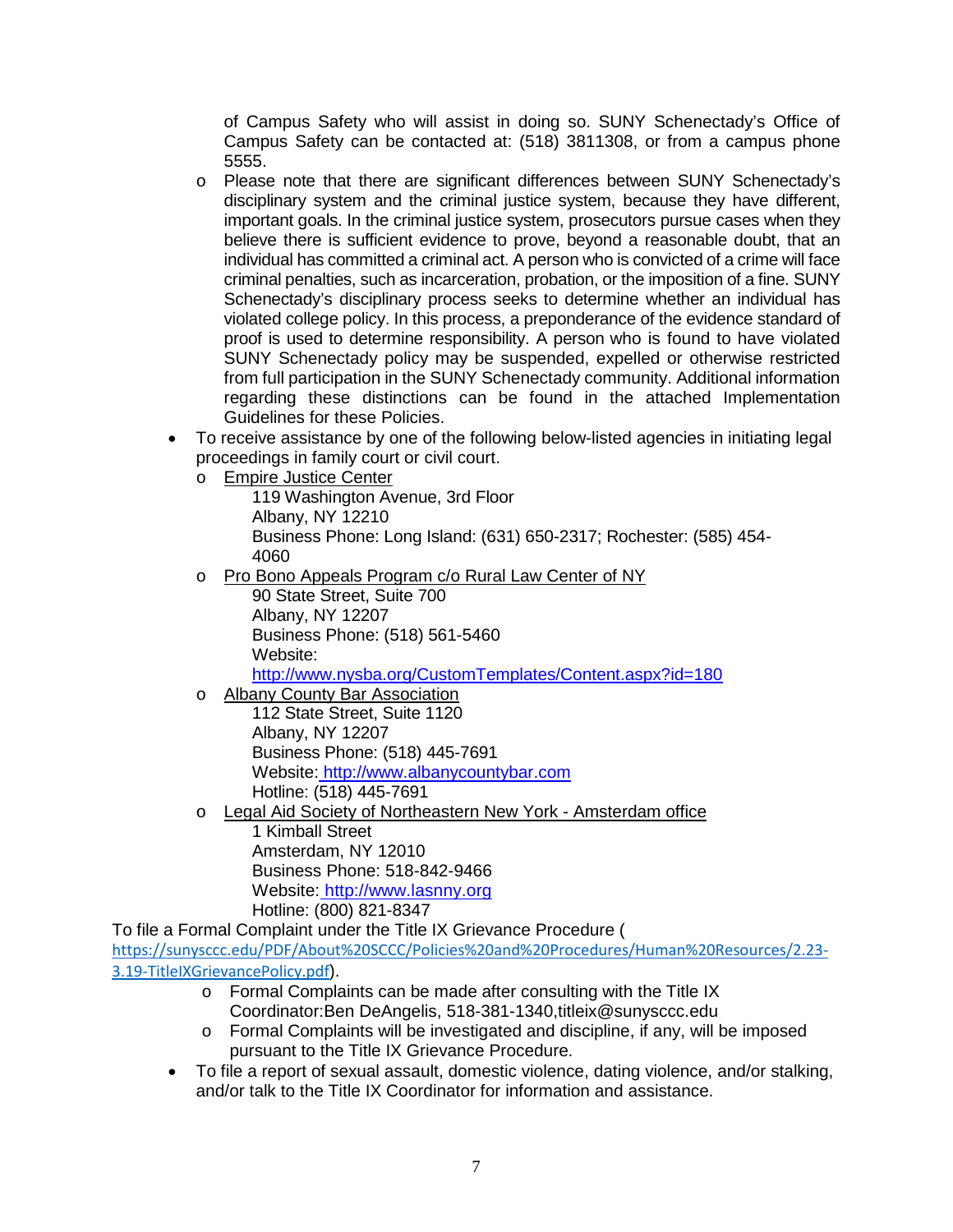- o Reports can be made to the Title IX Coordinator:
	- − − Ben DeAngelis, 518-381-1340, [titleix@sunysccc.edu](mailto:titleix@sunysccc.edu)
- to the Title IX Coordinator. o Reports can also be made to any SUNY Schenectady employee. If a report is made to another SUNY Schenectady employee, this employee will refer the report
- o Reports will be investigated in accordance with SUNY Schenectady policy, outlined below, and the reporting individual's identity shall remain private at all times if said reporting individual wishes to maintain privacy.
- o If a reporting individual wishes to keep his/her identity anonymous, he or she may call the Title IX Coordinator anonymously to discuss the situation and available options. See below for additional details on making a confidential report to SUNY Schenectady.
- • When the accused is an employee, to report the incident to the SUNY Schenectady Room Office of Human Resources, Edmund J. McTernan, Executive Director of Human Resources, Elston - Room 126; phone (518) 381-1331, Email: [mcternej@sunysccc.edu.](mailto:mcternej@sunysccc.edu)
	- o Disciplinary proceedings (if any) will be conducted in accordance with any applicable collective bargaining agreement, law, or policy for unrepresented employees.
	- the appropriate office of the vendor or affiliated entity and, if the response of the letter, subject to legal requirements and college policy.  $\circ$  When the accused is an employee of an affiliated entity or vendor of the college, college officials will, at the request of the reporting individual, assist in reporting to vendor or affiliated entity is not sufficient, assist in obtaining a *persona non grata*
- To withdraw your complaint or involvement from the SUNY Schenectady process at any time.
	- o If you choose to withdraw, however, SUNY Schenectady may still have obligations to investigate and/or take actions under state or federal law. If SUNY Schenectady continues an investigation or takes action after you withdraw, you have the right to participate as much or as little as you wish.
- To receive, at a minimum, at the first instance of disclosure by a reporting individual to a college representative, the following information:
	- law enforcement, and/or State Police or choose not to report; to report the incident to your institution; to be protected by the institution from retaliation for reporting an o "You have the right to make a report to SUNY Schenectady Campus Safety, local incident; and to receive assistance and resources from your institution."
- 2. Resources:

Reporting individuals have the right:

- To obtain effective intervention services.
	- o Available resources at SUNY Schenectady include the Student Affairs Office, 222 Elston Hall, 381-1344.
	- o Sexual contact can transmit Sexually Transmitted Infections (STI) and may result in pregnancy. Testing for STIs and emergency contraception is available. Students can obtain tests for STIs and emergency contraception at the following: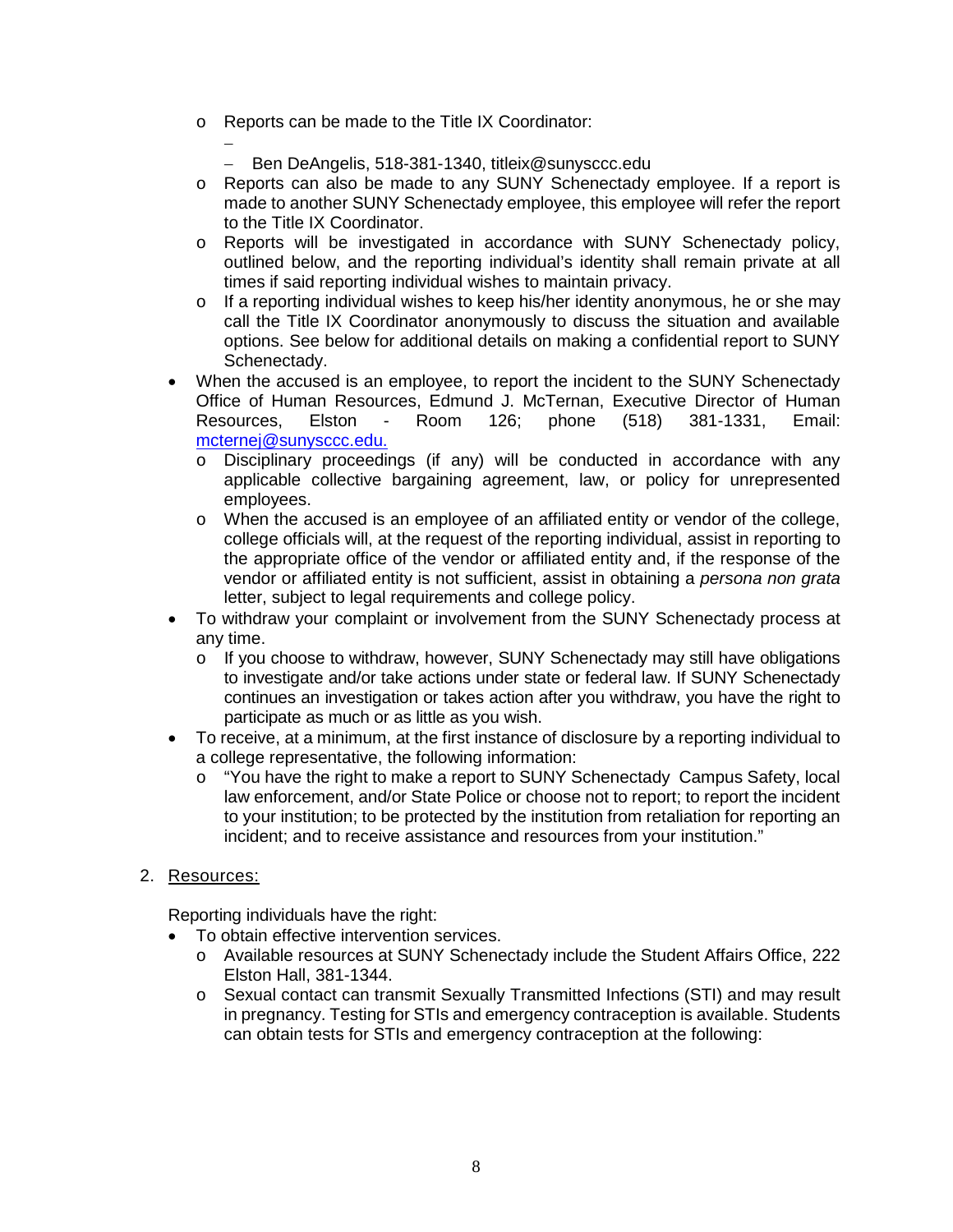| <b>Program/Entity</b>              | Location                                   | <b>Contact</b><br><b>Information</b> | Cost         |
|------------------------------------|--------------------------------------------|--------------------------------------|--------------|
| Planned<br>Parenthood              | 1040 State Street<br>Schenectady, NY 12307 | P: 518-374-5353                      | Fees charged |
| Schenectady                        |                                            |                                      |              |
| <b>Ellis Hospital</b>              | 1101 Nott Street<br>Schenectady, NY 1308   | P: 518-243-3333                      | Fees charged |
| <b>Albany Medical</b><br>Center    | 43 New Scotland Ave.<br>Albany, NY 12208   | P: 518-262-3125                      | Fees charged |
| St. Peter's<br>Hospital            | 315 S. Manning Blvd.<br>Albany, NY 12208   | P: 518-525-1550                      | Fees charged |
| <b>Albany Memorial</b><br>Hospital | 600 Northern Blvd.<br>Albany, NY 12204     | P: 518-471-3221                      | Fees charged |

o Other applicable available centers and services include the following:

| <b>Program/Entity</b>    | <b>Contact Information</b>               | Cost      |
|--------------------------|------------------------------------------|-----------|
| <b>YWCA North</b>        | P: (518) 374-3394                        | No cost   |
| Eastern NY               | Hotline: (518) 374-3386                  |           |
| (NENY)                   | $E: info@ywca-neny.org$                  |           |
|                          | W: http://www.ywca-northeasternny.org/   |           |
| Sexual Assault           | P: (518) 346-5353                        | No cost   |
| <b>Support Services</b>  | Hotline: (518) 346-2266                  |           |
| of Planned               | E: j.pustolka@ppmhchoices.org            |           |
| Parenthood               | W: http://plannedparenthood.org/planned- |           |
| Mohawk-Hudson            | parenthood-mohawk-hudson/rape-crisis-    |           |
|                          | sexual-assault-services/if-need-help     |           |
| <b>Unity House</b>       | P: (518) 272-2370                        | No cost   |
|                          | W: http://www.unityhouseny.org           |           |
| <b>Equinox Domestic</b>  | P: (518) 434-7865                        | No cost   |
| <b>Violence Services</b> | W: http://www.equinoxinc.org/whatwedo/   |           |
|                          | dv.php                                   |           |
| NYS Office for the       | P: 1-800-942-6906                        | No cost   |
| Prevention of            | W: http://www.opdv.ny.gov/contact.html   |           |
| Domestic Violence        |                                          |           |
| <b>New York State</b>    | $P: 1 - 800 - 942 - 6906$                | For a fee |
| <b>Coalition Against</b> | W: http://nyscasa.org/information        |           |
| <b>Sexual Assault</b>    |                                          |           |

- o Within 96 hours of an assault, you can get a Sexual Assault Forensic Examination (commonly referred to as a rape kit) at one of the above-listed hospitals
	- - While there should be no charge for a rape kit, there may be a charge for medical or counseling services off campus and, in some cases, insurance may be billed for services. You are encouraged to let hospital personnel know if you do not want your insurance policyholder to be notified about your access to these services.
	- The New York State Office of Victim Services may be able to assist in compensating victims/survivors for health care and counseling services, including emergency funds. More information may be found here: [http://www.ovs.ny.gov/files/ovs\\_rights\\_of\\_cv\\_booklet.pdf,](http://www.ovs.ny.gov/files/ovs_rights_of_cv_booklet.pdf) or by calling 1-800-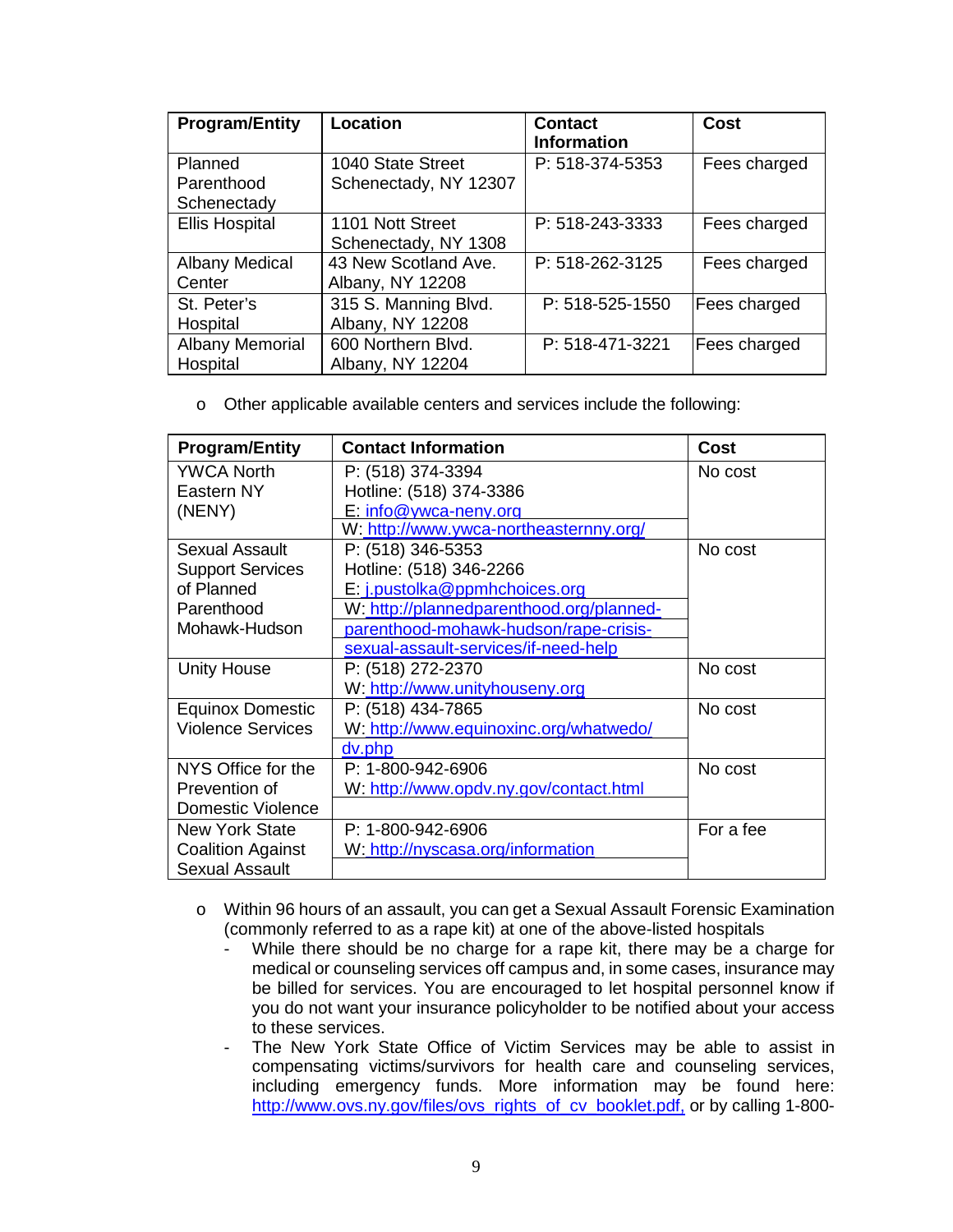247-8035. Options are explained here: [http://www.ovs.ny.gov/](http://www.ovs.ny.gov/%20helpforcrimevictims.html)  [helpforcrimevictims.html.](http://www.ovs.ny.gov/%20helpforcrimevictims.html)

o To best preserve evidence, victims/survivors should avoid showering, washing, changing clothes, combing hair, drinking, eating, or doing anything to alter physical appearance until after a physical exam has been completed.

# 3. Protection and Accommodations:

- • When the **accused** is a **student** (only), reporting individuals have the right to have SUNY Schenectady issue a "No Contact Order," consistent with college policy and procedure, meaning that continuing to contact the reporting individual is a violation of college policy subject to additional conduct charges.
	- o This "no contact order" is an SUNY Schenectady document that does not have the legal effect of an order of protection, which is obtained through a court.
	- o Under the no contact order: (1) the accused's continued intentional contact with the reporting individual is a violation of SUNY Schenectady's policy that is subject to additional conduct charges; and (2) if the accused or respondent and a reporting accused or respondent to leave the area immediately and without directly individual observe each other in a public place, it is the responsibility of the contacting the reporting individual.
	- o This may include establishing a schedule of attendance for the accused or respondent to access certain locations at SUNY Schenectady, such as academic buildings, libraries, athletics or fitness facilities, and dining halls.
- When the **accused** is a **non-student**, reporting individuals have the right to make a request for SUNY Schenectady to impose a "no contact order."
	- o To make such a request, reporting individuals should contact: Michael Munger, Director of Campus Safety, 512 Elston Hall, (518) 381-1445.
- All reporting individuals have the right to have assistance from Campus Safety or other college officials in initiating legal proceedings in family court or civil court, including but not limited to obtaining an Order of Protection or, if outside of New York State, an equivalent protective or restraining order.
	- proceedings. However, SUNY Schenectady is not required to bring actions on support. The local resources listed in Section V(A), above, may be able to help you o SUNY Schenectady serves as a resource to students in initiating these behalf of reporting individuals, provide or pay for attorneys, or provide direct initiate legal proceedings, however.
- equivalent and have an opportunity to meet or speak with a college official who can explain the order and answer questions about it, including information from the Order burden does not rest on the protected person(s). The following individuals can be contacted for assistance in obtaining or understanding an Order of Protection: • All reporting individuals have the right to receive a copy of the Order of Protection or about the accused's responsibility to stay away from the protected person(s); that

− Michael Munger, Director of Campus Safety, 512 Elston Hall, (518) 381-1445

 o An order of protection is issued by the court to limit the behavior of someone who harms or threatens to harm another person. It is used to address various types of safety issues, including, but not limited to situations involving domestic violence. Family Courts, criminal courts, and Supreme Courts can all issue orders of protection. An order of protection may direct the offending person not to injure, threaten or harass you, your family, or any other person(s) listed in the order.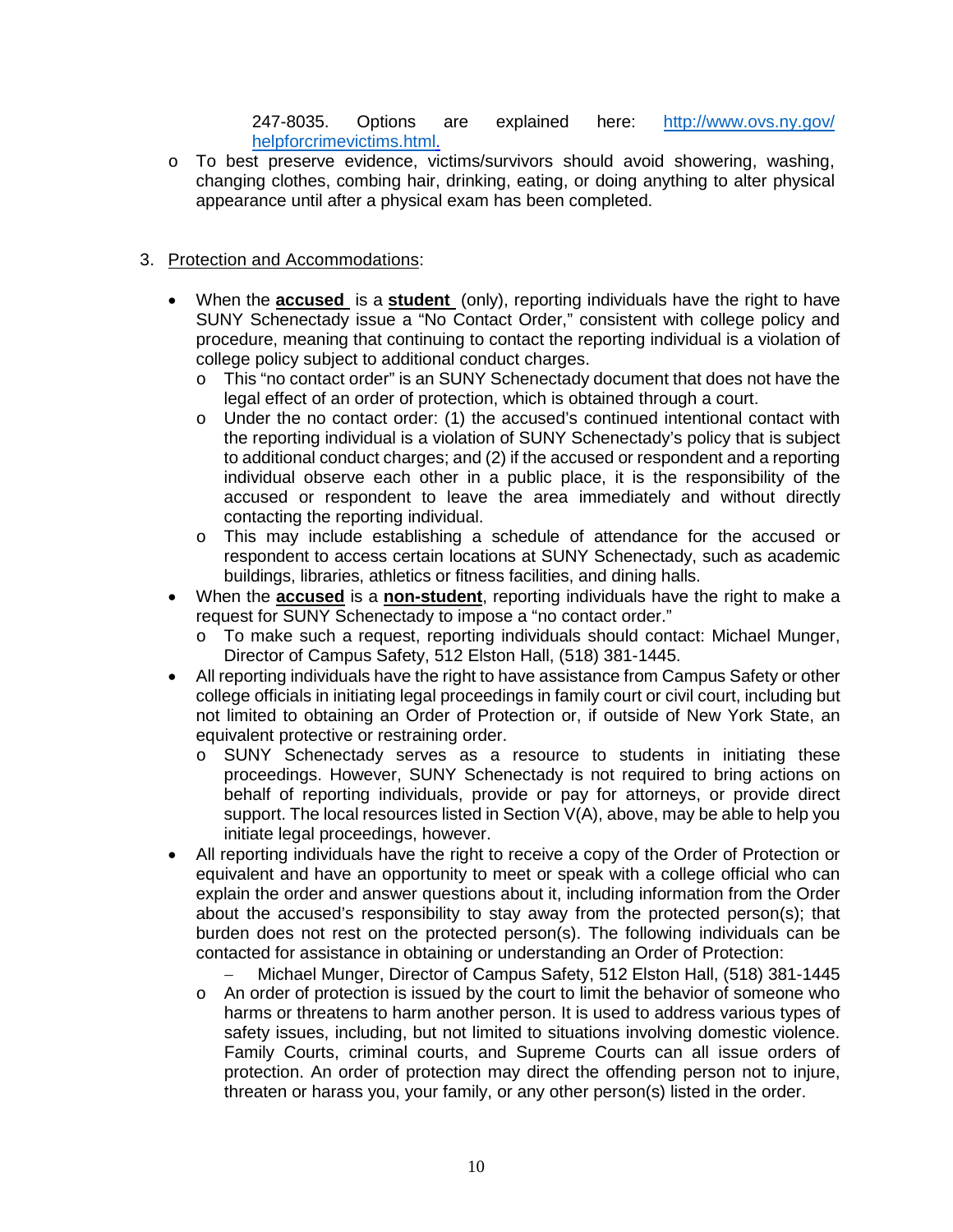- o A Family Court order of protection is issued as part of a civil proceeding. Its purpose is to stop violence within a family, or within an intimate relationship, and to the other person must fall into one of the following categories: (1) current or member to whom you are related by blood or marriage, or (4) someone with whom depending on factors such as how often you see each other, or how long you have provide protection for those individuals affected. All Family Court proceedings are confidential. To obtain an order of protection in the Family Court, your relationship former spouse, (2) someone with whom you have a child in common, (3) a family you have or have had an "intimate relationship." An intimate relationship does not have to be a sexual relationship. A relationship may be considered intimate known each other. After a petition is filed, the court will decide if it is an intimate relationship.
- Offense petition. You can contact the Family Court in your county for help Schenectady is as follows: 620 State St., Schenectady, NY 12305, (518) 285 o To start a proceeding in Family Court, you need to file a form called a Family completing and filing the petition. Contact information for the Family Courts in 8435, (518) 393-1565 (fax).
- o You may also wish to speak with an attorney or domestic violence advocate before filing.
- $\circ$  A criminal court order of protection is issued as a condition of a defendant's release and/or bail in a criminal case. A criminal court order of protection may only be issued against a person who has been charged with a crime.
- • Reporting individuals have the right to an explanation of the consequences for violating these orders, including but not limited to arrest, additional conduct charges, and interim suspension.
- • Reporting individuals have the right to have assistance from Campus Safety in of New York State, an equivalent protective or restraining order within the jurisdiction of Campus Safety or, if outside of the jurisdiction, to call on and assist local law enforcement in effecting an arrest for violating such an order. effecting an arrest when an individual violates an Order of Protection or, if outside
- subject to interim suspension pending the outcome of a conduct process, if SUNY Schenectady undertakes an individualized safety and risk analysis, determines that an immediate threat to the physical health or safety of any student or other individual arising from the allegations justifies removal, and provides the respondent with notice • When the **accused** is a **student** and presents a continuing threat to the health and safety of the community (only), reporting individuals have the right to have the accused and an opportunity to challenge the decision immediately following the removal.
- **community** and presents a continuing threat to the health and safety of the community (only), reporting individuals have the right to subject the accused to employee handbooks, and SUNY Schenectady policies and rules. Non-student • When the **accused** is a **non-student**, but is a **member of the SUNY Schenectady**  interim measures in accordance with applicable collective bargaining agreements, employee respondents may be placed on administrative leave during the pendency of the investigation and conduct processes.
- officials in obtaining a *persona non grata* letter, subject to legal requirements and • When the **accused** is **not a member of the college community** (only), reporting individuals have the right to have assistance from Campus Safety or other college college policy.
- • All reporting individuals and accused have the right to obtain reasonable and available supportive measures that effect a change in academic, housing, employment,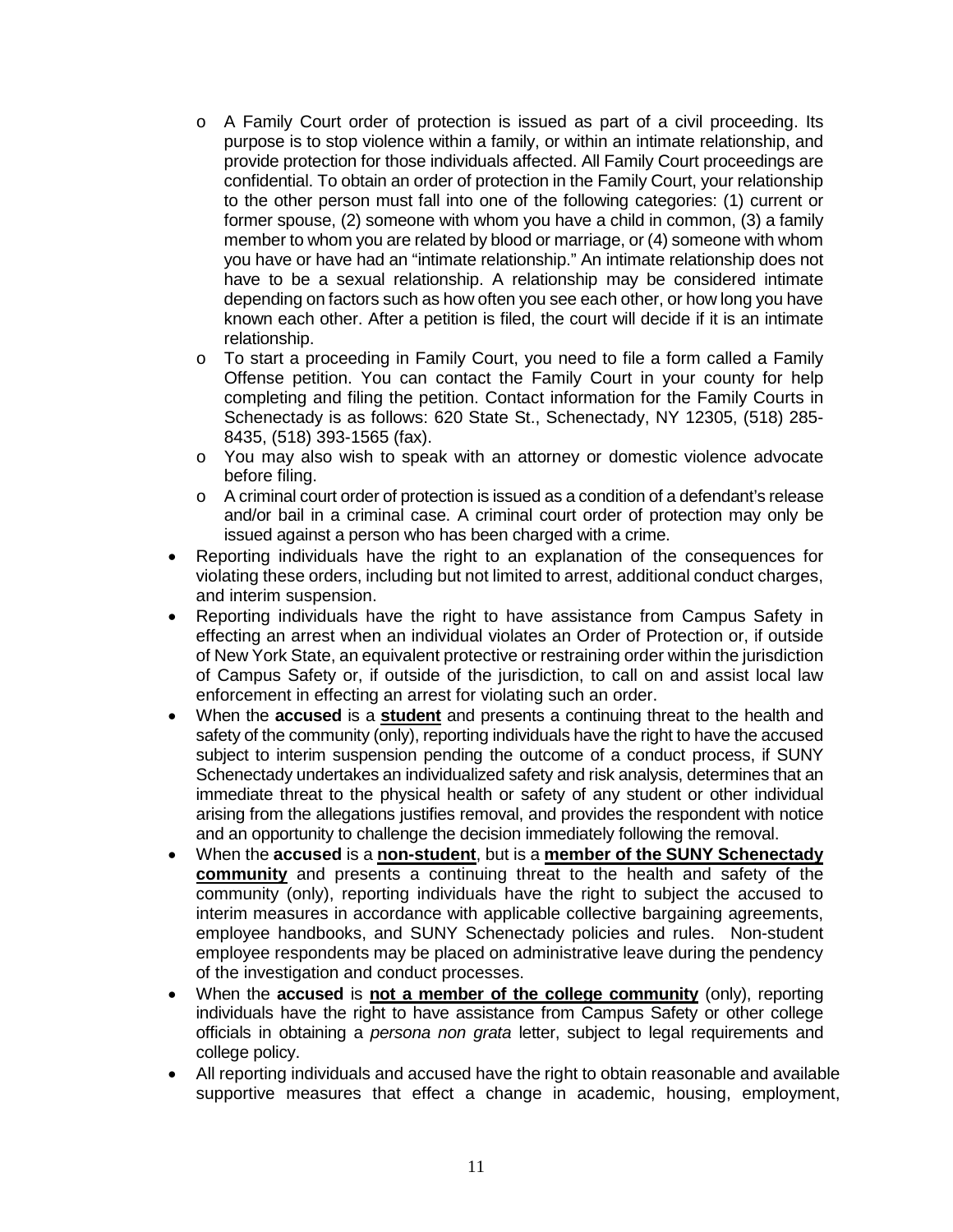transportation, or other applicable arrangements in order to ensure safety, prevent retaliation, and avoid an ongoing hostile environment.

- $\circ$  SUNY Schenectady is obligated to comply with a student's reasonable request for academic situation changes following alleged Sexual Misconduct.
- o While reporting individuals may request accommodations through any of the offices referenced in this policy, the following office can serve as a point to assist with these measures:
	- Sabrina McGinty, Assistant Vice President for Student Affairs, 518- 381-1378, Elston Hall 222, [mcgintse@sunysccc.edu](mailto:mcgintse@sunysccc.edu)
	- Ben DeAngelis, Title IX Coordinator, 518-381-1340, [titleix@sunysccc.edu](mailto:titleix@sunysccc.edu)
- o SUNY Schenectady will protect the confidentiality of supportive measures provided to a complainant or accuser, to the extent that doing so will not impair SUNY Schenectady's ability to provide the accommodations or protective measures. The complainant or accuser will be informed before SUNY Schenectady shares any to provide an accommodation or protective measure. If this occurs, the complainant personally identifying information that SUNY Schenectady believes is necessary or accuser will be told what information will be shared, with whom it will be shared, and why it will be shared.

### 4. Student Conduct Process:

- • If the **accused** is a **student** (only), a reporting individual has the right to request that student conduct charges be filed against the accused, unless the student has filed a however, that if the Formal Complaint is dismissed, but the investigator determines that it is more likely than not that the accused violated the Student Code of Conduct, SUNY Schenectady may pursue discipline against the student under the Student Code Formal Complaint, in which case the Title IX Grievance Procedure will apply. Note, of Conduct, following the typical Student Code of Conduct procedures.
- • Conduct proceedings are governed by the procedures set forth in SUNY Implementation Guidelines for these Policies, as well as federal and New York State law, including the due process provisions of the United States and New York State Schenectady's Student Code of Conduct, available a[t Policy 3.1](http://sunysccc.edu/Portals/1/PDF/About%20SCCC/Policies%20and%20Procedures/Student/3.1-StudentCodeOfConduct.pdf?ver=2016-07-11-113405-343) and/or the Constitutions.
- Throughout student conduct proceedings, the student respondent and the reporting individual will both have:
	- assist and advise the parties throughout the conduct process and any related  $\circ$  The same opportunity to be accompanied by an advisor of their choice who may hearings or meetings. Participation of the advisor in any proceeding is governed by federal law and the Student Code of Conduct and/or the Implementation Guidelines for these Policies.
	- o The right to a prompt response to any complaint and to have their complaint investigated and adjudicated in an impartial, timely, and thorough manner by individuals who receive annual training in conducting investigations of sexual violence, the effects of trauma, impartiality, the rights of the respondent, including the right to a presumption that the respondent is "not responsible" until a finding of responsibility is made, and other issues related to sexual assault, domestic violence, dating violence, and stalking.
	- o The right to an investigation and process conducted in a manner that recognizes the legal and policy requirements of due process (including fairness, impartiality,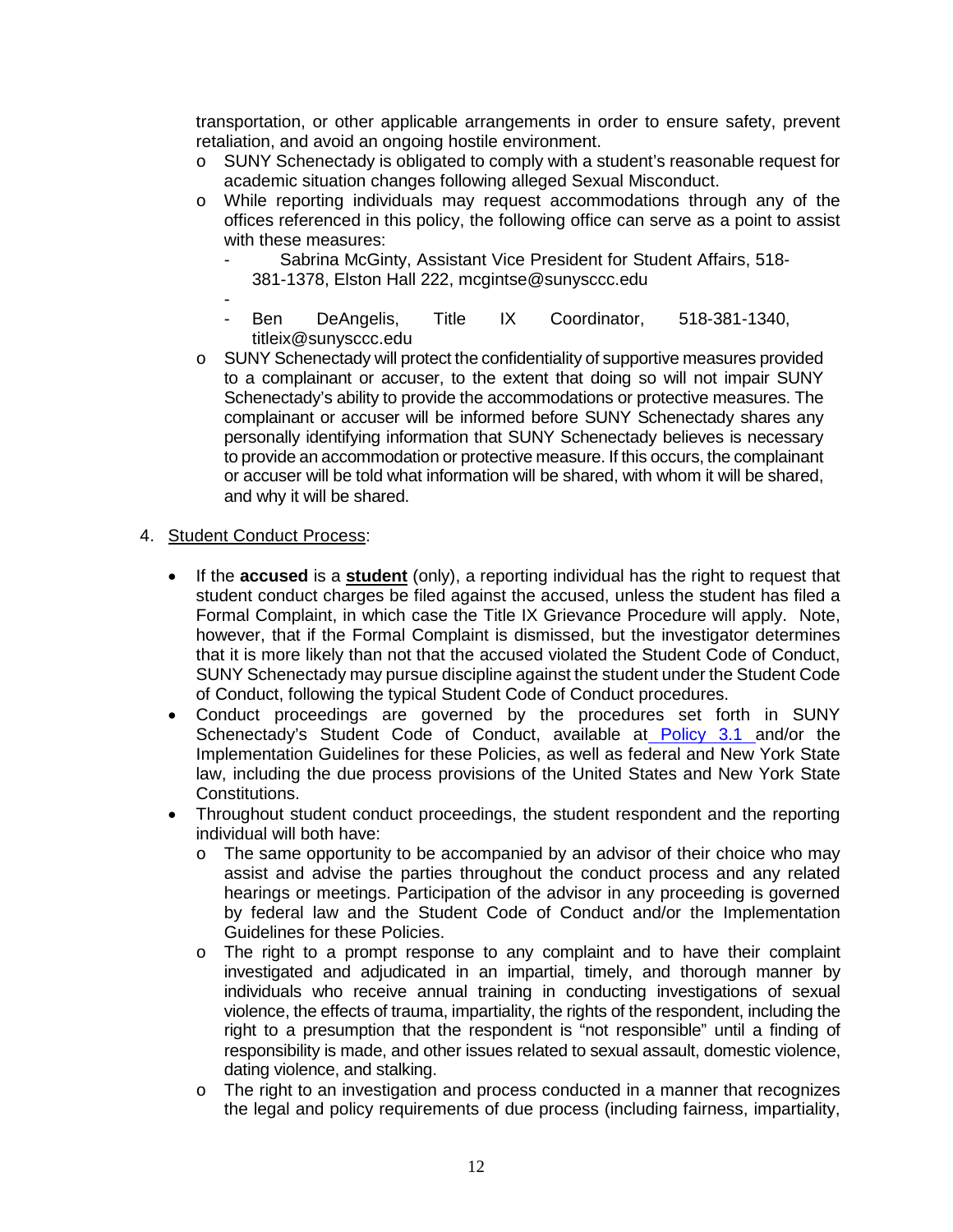<span id="page-13-0"></span>and a meaningful opportunity to be heard) and is not conducted by individuals with a conflict of interest.

- o The right to receive advance written or electronic notice of the date, time, and location of any meeting or hearing they are required to or are eligible to attend. Accused individuals will also be told the factual allegations concerning the violation, a reference to the specific code of conduct provisions alleged to have been violated, and possible sanctions.
- external municipal entities while law enforcement gathers evidence. Temporary delays should not last more than 10 days except when law enforcement specifically  $\circ$  The right to have a conduct process run concurrently with a criminal justice investigation and proceeding, except for temporary delays as requested by requests and justifies a longer delay.
- evidence in the case file (or otherwise held by SUNY Schenectady). o The right to offer evidence during an investigation and to review available relevant
- $\circ$  The right to present evidence and testimony at a hearing, where appropriate.<br> $\circ$  The right to a range of options for providing testimony via alterna
- The right to a range of options for providing testimony via alternative arrangements, including telephone/videoconferencing or testifying with a room partition.
- $\circ$  The right to exclude prior sexual history with persons other than the other party in admittance in college disciplinary stage that determines responsibility. Past findings of domestic violence, dating violence, stalking, or sexual assault may be the conduct process or their own mental health diagnosis or treatment from admissible in the disciplinary stage that determines sanction.
- o The right to ask questions of the decision maker and via the decision maker indirectly request responses from other parties and any other witnesses present.
- $\circ$  The right to make an impact statement during the point of the proceeding where the decision maker is deliberating on appropriate sanctions.
- o The right to simultaneous (among the parties) written or electronic notification of the outcome of a conduct proceeding, including the decision, any sanctions, and the rationale for the decision and any sanctions.
- found responsible for sexual assault, the available sanctions are suspension with o The right to written or electronic notice about the sanction(s) that may be imposed on the accused based upon the outcome of the conduct proceeding. For students additional requirements and expulsion/dismissal.
- $\circ$  Access to at least one level of appeal of a determination before a panel, which may include one or more students, that is fair and impartial and does not include individuals with a conflict of interest.
- o The right to have access to a full and fair record of a student conduct hearing, which shall be preserved and maintained for at least five years.
- o The right to choose whether to disclose or discuss the outcome of a conduct hearing.
- o The right to have all information obtained during the course of the conduct or judicial process be protected from public release until the appeals panel makes a final determination unless otherwise required by law.

# **G. Options for Confidentially Disclosing Sexual Violence**

The State University of New York and SUNY Schenectady want you to get the information and support you need regardless of whether you would like to move forward with a report of sexual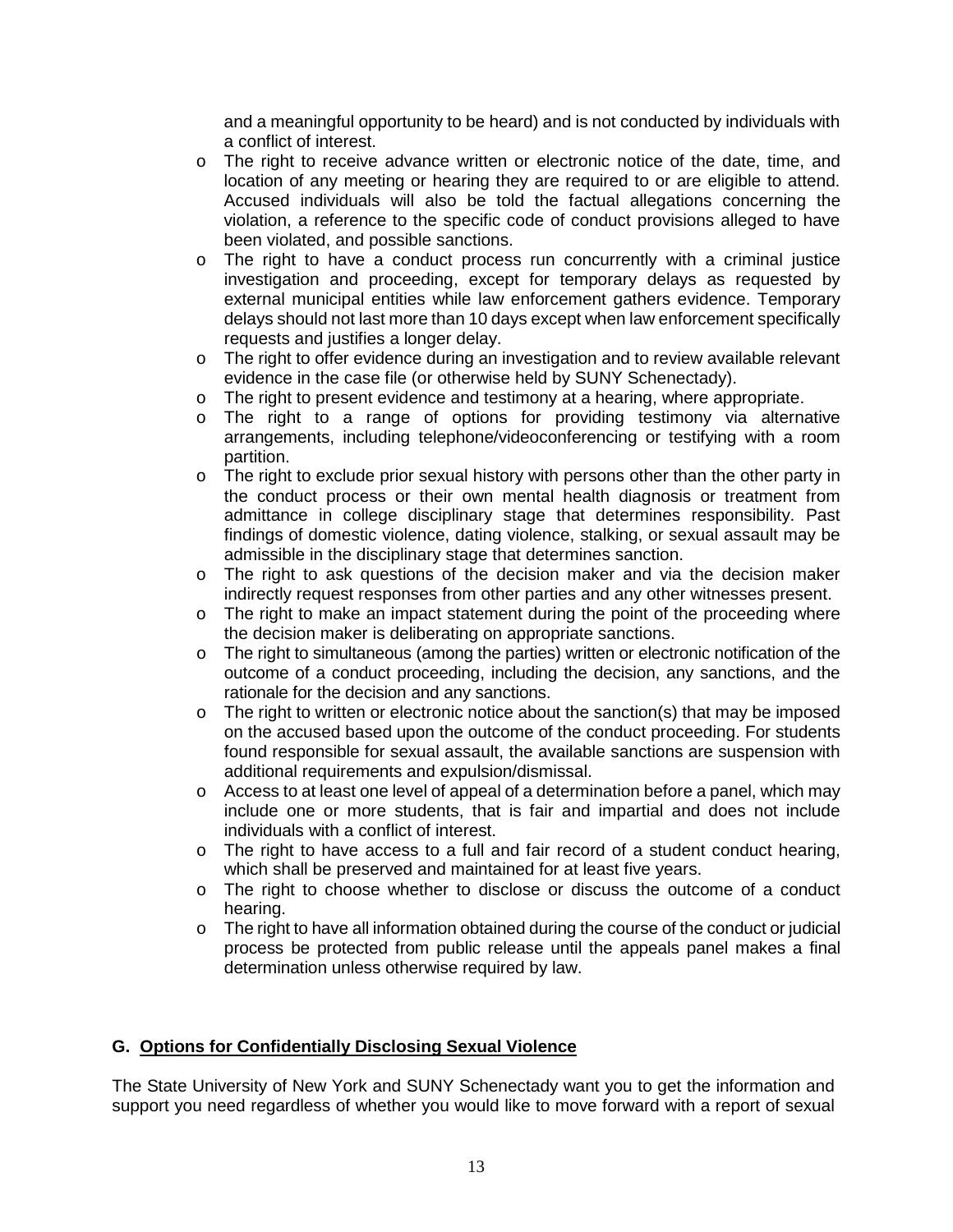you observed or experienced, even if you are not sure that the behavior constitutes sexual to yourself. Confidentiality varies, and this document is aimed at helping you understand how confidentiality applies to different resources that may be available to you. violence to campus officials or to police. You may want to talk with someone about something violence. A conversation where questions can be answered is far superior to keeping something

#### <u>In this Policy</u>:

- Privileged and Confidential Resources.
- Non-Professional Counselors and Advocates.
- Privacy versus Confidentiality.
- • Requesting Confidentiality: How the College/University Will Weigh the Request and Respond.
- Public Awareness/Advocacy Events.
- Anonymous Disclosure.
- Institutional Crime Reporting.
- 1. Privileged and Confidential Resources:

 college officials without your permission, except for extreme circumstances, such as a Individuals who are *confidential* resources will not report crimes to law enforcement or health and/or safety emergency. At SUNY Schenectady, this includes:

• Robyn King, Counselor IV, 518-381-1257, Elston 222, possonrm@sunysccc.edu

 $O$ ff-campus options to disclose sexual violence *confidentially* include (note that these outside options do not provide any information to the campus):

 confidentiality unless you request disclosure and sign a consent or waiver form. More • Off-campus counselors and advocates. Crisis services offices will generally maintain information on an agency's policies on confidentiality may be obtained directly from the agency.

| <b>Program/Entity</b> | <b>Contact Information</b>               | <b>Cost</b> |
|-----------------------|------------------------------------------|-------------|
| <b>Sexual Assault</b> | P: (518) 346-5353                        | No Cost     |
| Support Services of   | Hotline: (518) 346-2266                  |             |
| Planned               | E: j.pustolka@ppmhchoices.org            |             |
| Parenthood            | W: http://plannedparenthood.org/planned- |             |
| Mohawk- Hudson        | parenthood-mohawk-hudson/rape-crisis-    |             |
|                       | sexual-assault-services/if-need-help     |             |
|                       |                                          |             |
| YWCA North Eastern    | P: (518) 374-3394                        | No Cost     |
| NY (NENY)             | Hotline: (518) 374-3386                  |             |
|                       | E: info@vwca-nenv.org                    |             |
|                       | W: http://www.ywca-northeasternny.org/   |             |
| <b>Unity House</b>    | P: (518) 272-2370                        | No cost     |
|                       | W: http://www.unityhouseny.org           |             |
| Equinox               | P: (518) 434-7865                        | No cost     |
| Domestic              | W: http://www.equinoxinc.org/whatwedo/   |             |
| Violence              | dv.php                                   |             |
| <b>Services</b>       |                                          |             |
|                       | P: 1-800-462-2922                        | For a fee   |
|                       | W: http://www.lasnny.org                 |             |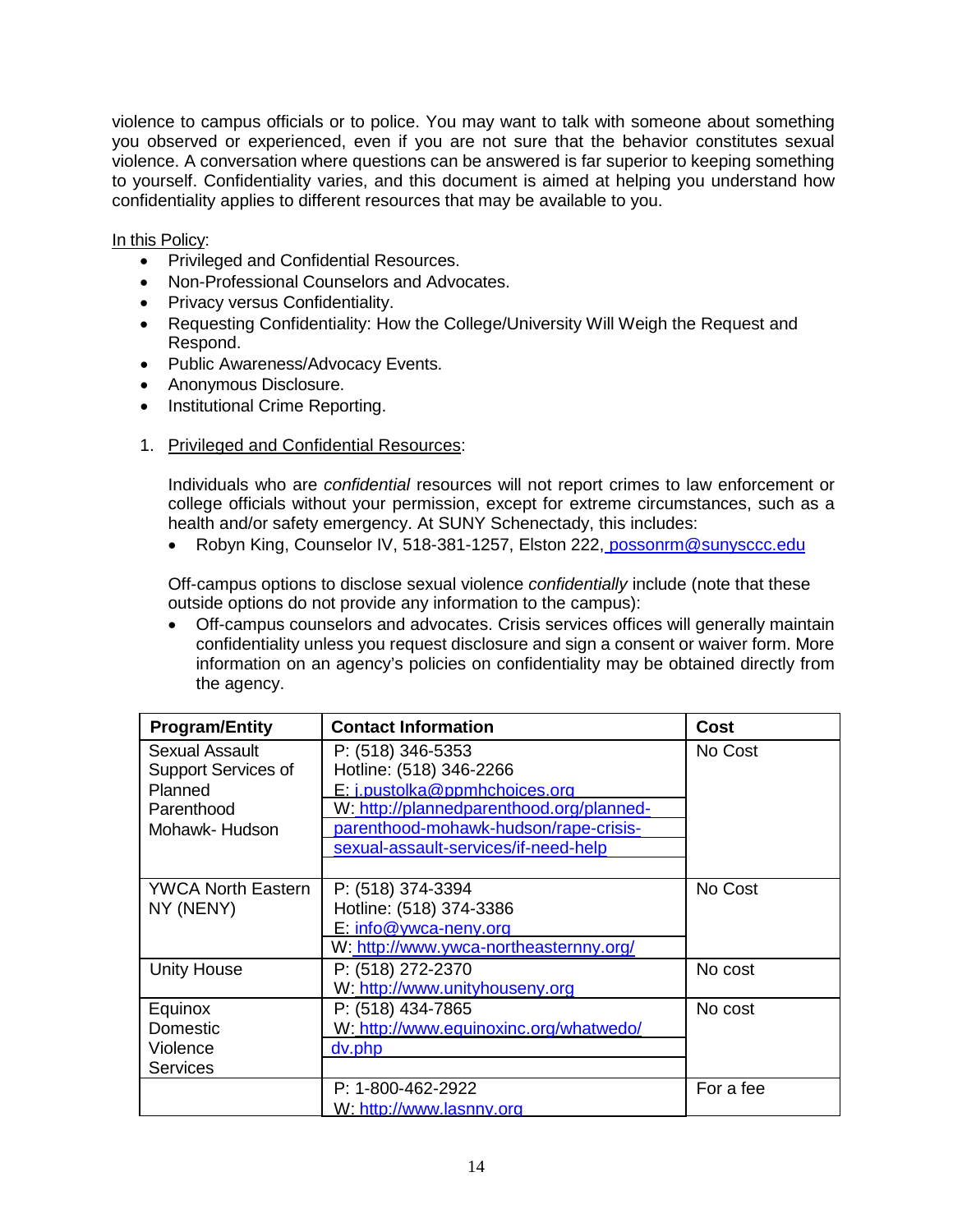| Legal Aid<br>Society of                                                    |                                                             |           |
|----------------------------------------------------------------------------|-------------------------------------------------------------|-----------|
| Empire Justice Center                                                      | P: (518) 462-6831<br>W: http://www.empirejustice.org        | No Cost   |
| NYS Office for the<br>Prevention of<br>Domestic Violence                   | P: 1-800-942-6906<br>W: http://www.opdv.ny.gov/contact.html | No cost   |
| <b>New York State</b><br><b>Coalition Against</b><br><b>Sexual Assault</b> | P: 1-800-942-6906<br>W: http://nyscasa.org/information      | For a fee |

• Off-campus healthcare providers:

| <b>Program/Entity</b>           | Location                                  | <b>Contact</b><br><b>Information</b> | Cost         |
|---------------------------------|-------------------------------------------|--------------------------------------|--------------|
| <b>Ellis Hospital</b>           | 1101 Nott Street<br>Schenectady, NY 12308 | P: 518-243-3333                      | Fees charged |
| <b>Albany Medical</b><br>Center | 43 New Scotland Ave.<br>Albany, NY 12208  | P: 518-262-3125                      | Fees charged |
| St. Peter's Hospital            | 315 S. Manning Blvd.<br>Albany, NY 12208  | P: 518-262-3125                      | Fees charged |
| Albany Memorial<br>Hospital     | 600 Northern Blvd. Albany,<br>NY 12204    | P: 518-471-3221                      | Fees charged |

 in compensating victims/survivors for health care and counseling services, including emergency compensation. More information may be found here: 8035. o Note that medical office and insurance billing practices may reveal information to the insurance policyholder, including medication and/or examinations paid for or administered. The New York State Office of Victim Services may be able to assist [http://www.ovs.ny.gov/files/ovs\\_rights\\_of\\_cv\\_booklet.pdf, o](http://www.ovs.ny.gov/files/ovs_rights_of_cv_booklet.pdf)r by calling 1-800-247-<br>8035. Options\_are explained here: http://www.ovs.nv.gov/helpforcrime Options are explained here: http://www.ovs.ny.gov/helpforcrime [victims.html.](http://www.ovs.ny.gov/%20helpforcrimevictims.html)

 Note that even individuals who can typically maintain confidentiality are subject to exceptions under the law, including when an individual is a threat to him or herself or others and the mandatory reporting of child abuse.

2. Non-Professional Counselors and Advocates.

2. Non-Professional Counselors and Advocates.<br>Non-professional counselors and advocates can also assist you without sharing information that could identify you. At SUNY Schenectady, this includes members of Student Affairs Division, located in room 222 Elston Hall, (518) 381-1344. These individuals will report the nature, date, time, and general location of an incident to SUNY Schenectady's Title IX Coordinator, but will consult with you to ensure no personally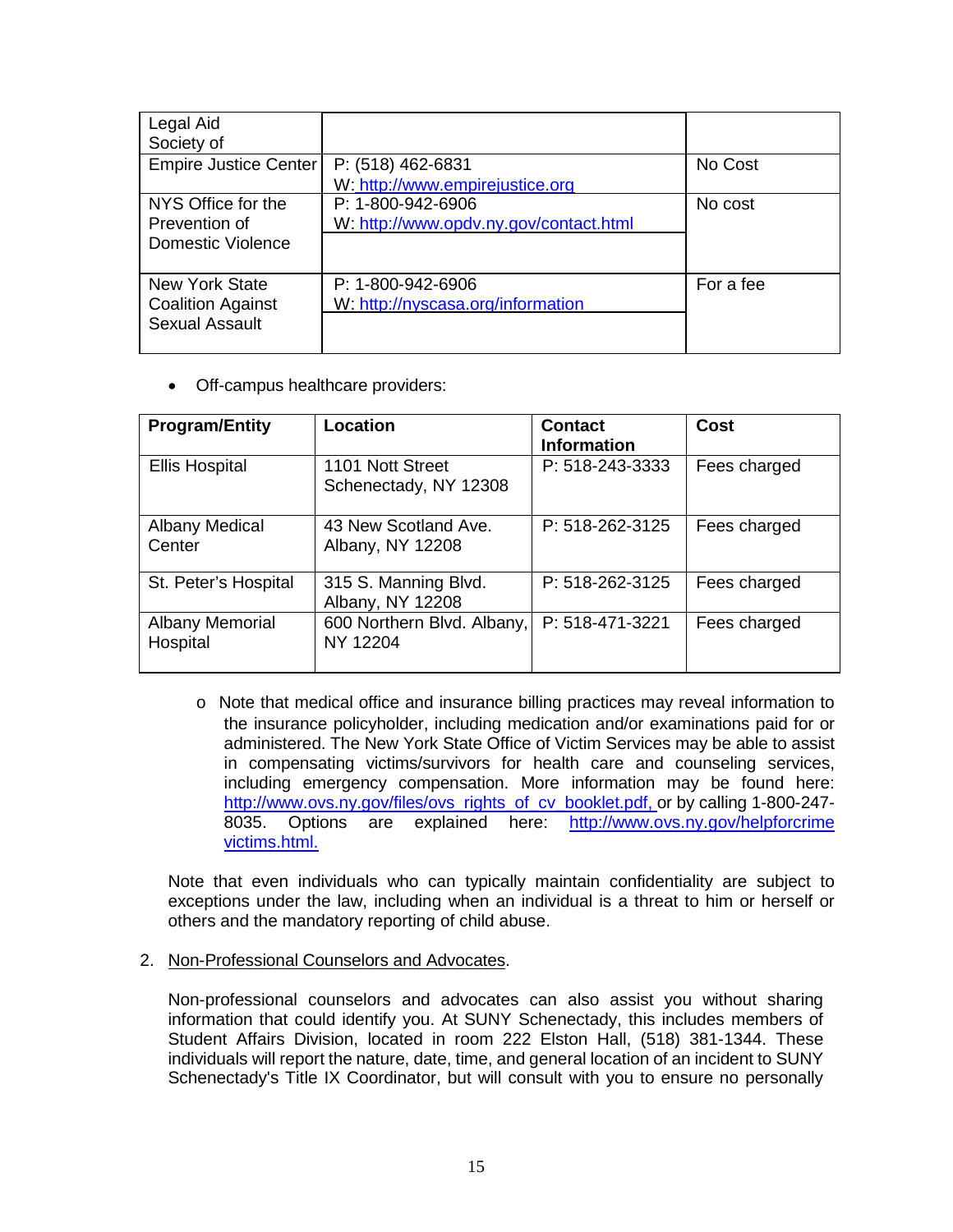identifying details are shared without your consent. These individuals are not considered confidential resources as discussed above.

# 3. Privacy versus Confidentiality.

 will maintain your *privacy* to the greatest extent possible. The information you provide seek a resolution and to notify the Title IX Coordinator or designee, who is responsible will limit the disclosure as much as possible, even if the Title IX Coordinator determines Even SUNY Schenectady officers and employees who cannot guarantee *confidentiality*  to a non-confidential resource will be relayed only as necessary to investigate and/or under the law for tracking patterns and spotting systemic issues. SUNY Schenectady that the request for confidentiality cannot be honored.

#### 4. Requesting Confidentiality: How SUNY Schenectady Will Weigh the Request and Respond.

 confidentiality or do not consent to the institution's request to initiate an investigation, If you disclose an incident to an SUNY Schenectady employee who is responsible for responding to or reporting sexual violence or sexual harassment, but wish to maintain the Title IX Coordinator must weigh your request against our obligation to provide a safe, nondiscriminatory environment for all members of our community, including you.

 We will assist you with academic, transportation, employment, and other reasonable individuals may request accommodations through several college offices, the following office can serve as a primary point of contact to assist with these measures. and available accommodations regardless of your reporting choices. While reporting

• Title IX Coordinator, Ben DeAngelis, 518-381-1340, [titleix@sunysccc.edu](mailto:titleix@sunysccc.edu)

 We also may take proactive steps, such as training or awareness efforts, to combat sexual violence in a general way that does not identify you or the situation you disclosed.

 We may seek consent from you prior to conducting an investigation. You may decline other members of the SUNY Schenectady community. Honoring your request may limit our ability to meaningfully investigate and pursue conduct action against an accused to consent to an investigation, and that determination will be honored unless SUNY Schenectady's failure to act does not adequately mitigate the risk of harm to you or individual. If we determine that an investigation is required, we will notify you and take immediate action as necessary to protect and assist you.

 When you disclose an incident to someone who is responsible for responding to or that request. These factors include, but are not limited to: reporting sexual violence or sexual harassment, but wish to maintain confidentiality, SUNY Schenectady will consider many factors to determine whether to proceed despite

- Whether the accused has a history of violent behavior or is a repeat offender;
- • Whether the incident represents escalation, such as a situation that previously involved sustained stalking,
- the increased risk that the accused will commit additional acts of violence;
- Whether the accused used a weapon or force;
- Whether the reporting individual is a minor; and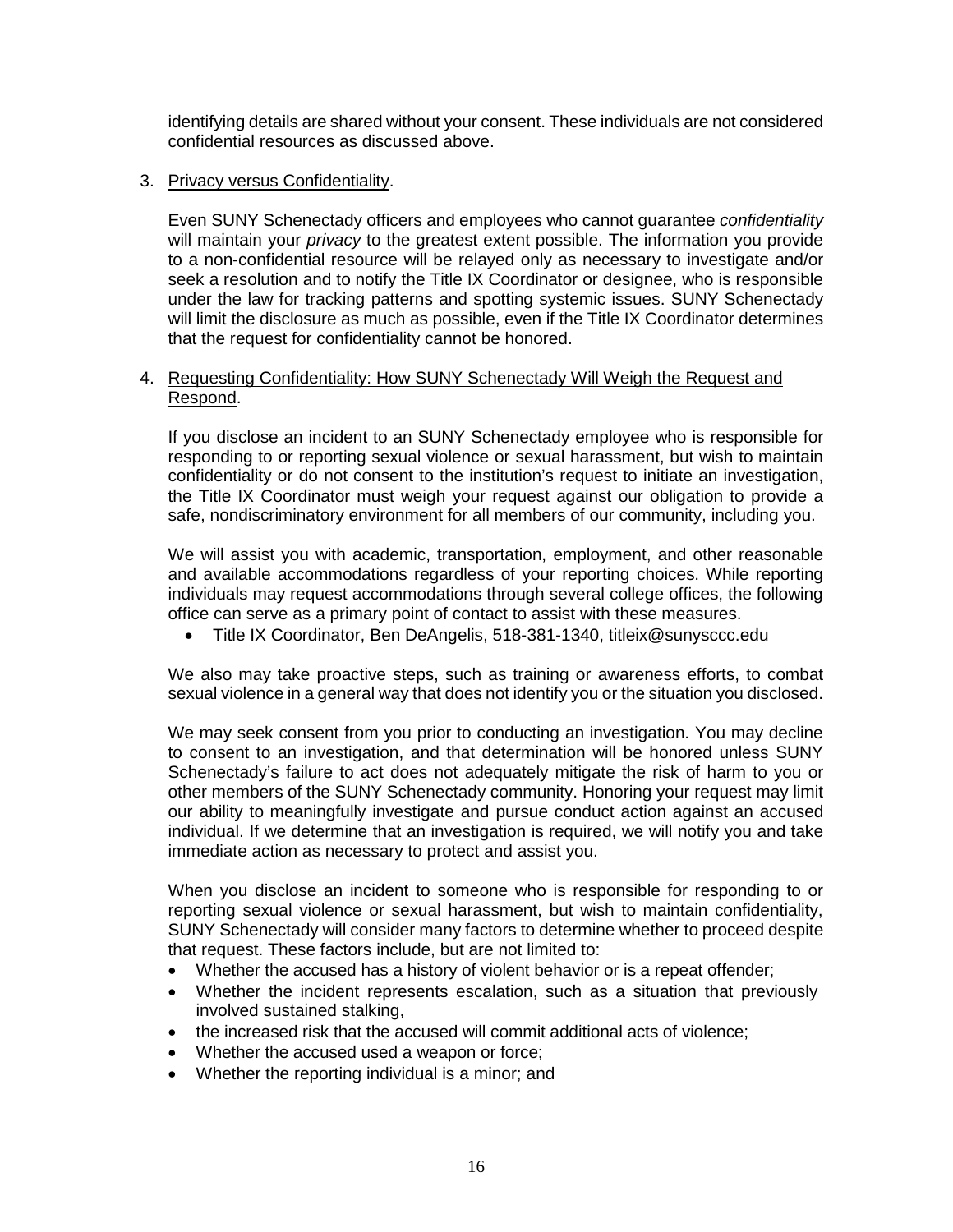whether the report reveals a pattern of perpetration at a given location or by a • Whether we possess other means to obtain evidence such as security footage, and particular group.

 If SUNY Schenectady determines that it must move forward with an investigation, the reporting individual or victim/survivor will be notified and SUNY Schenectady will take immediate action as necessary to protect and assist them.

# 5. Public Awareness/Advocacy Events.

5. <u>Public Awareness/Advocacy Events</u>.<br>If you disclose a situation through a public awareness event such as "Take Back the Night," candlelight vigils, protests, an applicable student organization or other event or forum, or Schenectady may use the information you provide to inform the need for additional other public event, SUNY Schenectady is not obligated to begin an investigation. SUNY education and prevention efforts.

#### 6. Anonymous Disclosure.

6. Anonymous Disclosure.<br>You can make a report through an anonymous hotline. These Hotlines are for crisis intervention, resources and referrals and are not reporting mechanisms. These hotlines include the following:

- New York State Domestic and Sexual Violence Hotline: 1-800-942-6906.
- Equinox Hotline: 518-432-7865.
- Unity House Hotline: 518-272-2370.
- The National Domestic Violence Hotline: 1-800-799-7233.
- The National Sexual Assault Hotline: 1-800-656-4673.
- Safe Horizon Hotlines: 800-621-4673 (domestic violence), 866-689-4357 (victims of other crimes, 1-212-227-3000 (rape & sexual assault victims).
- New York City or county hotlines[: http://www.opdv.ny.gov/help/dvhotlines.html.](http://www.opdv.ny.gov/help/dvhotlines.html)
- • Additional disclosure and assistance options are catalogued by the Office for the http://www.opdv.ny.gov/help/index.html [\(o](http://www.opdv.ny.gov/help/index.html)r by calling 1-800-942-6906), and<br>assistance can also be obtained through: Prevention of Domestic Violence and presented in several languages: assistance can also be obtained through:
	- o SurvJustice[: http://survjustice.org/our-services/civil-rights-complaints/;](http://survjustice.org/our-services/civil-rights-complaints/)
	- o Legal Momentum[: https://www.legalmomentum.org/;](https://www.legalmomentum.org/)
	- o NYSCASA[: http://nyscasa.org/responding;](http://nyscasa.org/responding)
	- o NYSCADV: http://www.nyscadv.org/;
	- o Pandora's Project[: http://www.pandys.org/lgbtsurvivors.html](http://www.pandys.org/lgbtsurvivors.html)
	- o GLBTQ Domestic Violence Project[:](http://www.glbtqdvp.org/%3B) [http://www.glbtqdvp.org/; a](http://and/)nd
	- o RAINN[: https://www.rainn.org/get-help.](https://www.rainn.org/get-help)
- (Note that these hotlines are for crisis intervention, resources, and referrals, and are not reporting mechanisms, meaning that disclosure on a call to a hotline does not provide any information to the campus. Reporting individuals are encouraged to additionally contact a campus confidential or private resource so that the campus can take appropriate action in these cases).
- 7. Institutional Crime Reporting.

Reports of certain crimes occurring in certain geographic locations will be included in the SUNY Schenectady Clery Act Annual Security Report in an anonymized manner that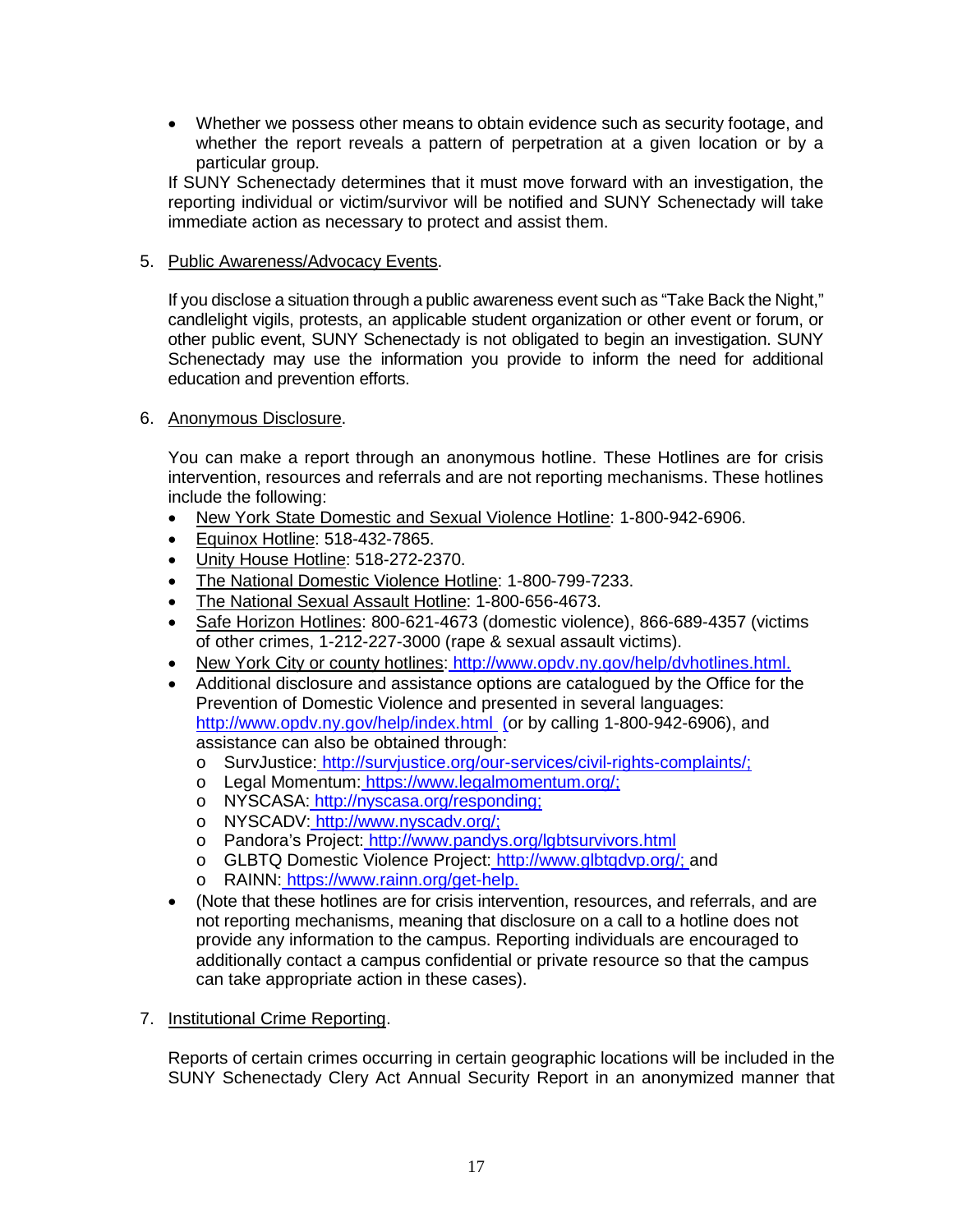<span id="page-18-0"></span> neither identifies the specifics of the crime or the identity of the reporting individual or victim/survivor.

Contact Information:

- Title IX Coordinator: Ben DeAngelis, [titleix@sunysccc.edu,](mailto:titleix@sunysccc.edu) 518-381-1340
- 518-381-1331<u>[, mcternej@sunysccc.edu,](mailto:mcternej@sunysccc.edu)</u> Elston 126 • Affirmative Action Officer: Edmund J. McTernan, Executive Director of Human Resources
- 518-381-1445<u>[, mungermg@sunysccc.edu,](mailto:mungermg@sunysccc.edu)</u> Elston 512 • Campus Safety Officer: Michael Munger, Director of Campus Safety
- 518-381-1378<u>[, mcgintse@sunysccc.edu,](mailto:mcgintse@sunysccc.edu)</u> Elston 222 • Student Affairs Officer: Sabrina McGinty, Assistant Vice President of Student Affairs

 SUNY Schenectady is obligated to issue timely warnings of Clery Act crimes occurring within relevant geography that represent a serious or continuing threat to students and and when the warning itself could potentially identify the reporting individual or employees (subject to exceptions when potentially compromising law enforcement efforts victim/survivor). A reporting individual will never be identified in a timely warning.

 with parents when (1) there is a health or safety emergency, or (2) when the student is a The Family Educational Rights and Privacy Act allows institutions to share information dependent on either parents' prior year federal income tax return. Generally, SUNY Schenectady will not share information about a report of sexual violence with parents without the permission of the reporting individual.

# **H. Student Onboarding and Ongoing Education Guide**

 sexual violence prevention training and education cannot be accomplished via a single day or a single method of training. To that end, SUNY Schenectady will continue to educate all new and current students using a variety of best practices aimed at educating the entire college community in a way that decreases violence and maintaining a culture where sexual assault and acts of The State University of New York and its State-operated and community colleges believe that violence are not tolerated.

All new first year and transfer students, during the course of their onboarding to SUNY Schenectady, will be offered training on the following topics, using a method and manner determined by SUNY Schenectady:

- 1. SUNY Schenectady prohibits sexual harassment, including sexual violence, domestic resources to any victims/survivors of such violence while taking administrative and conduct violence, dating violence, stalking, other violence or threats of violence, and will offer action regarding any accused individual within the jurisdiction of the institution;
- 2. Relevant definitions including, but not limited to, the definitions of sexual assault, domestic violence, dating violence, stalking, confidentiality, privacy, and consent;
- 3. Policies apply equally to all students regardless of sexual orientation, gender identity, or gender expression;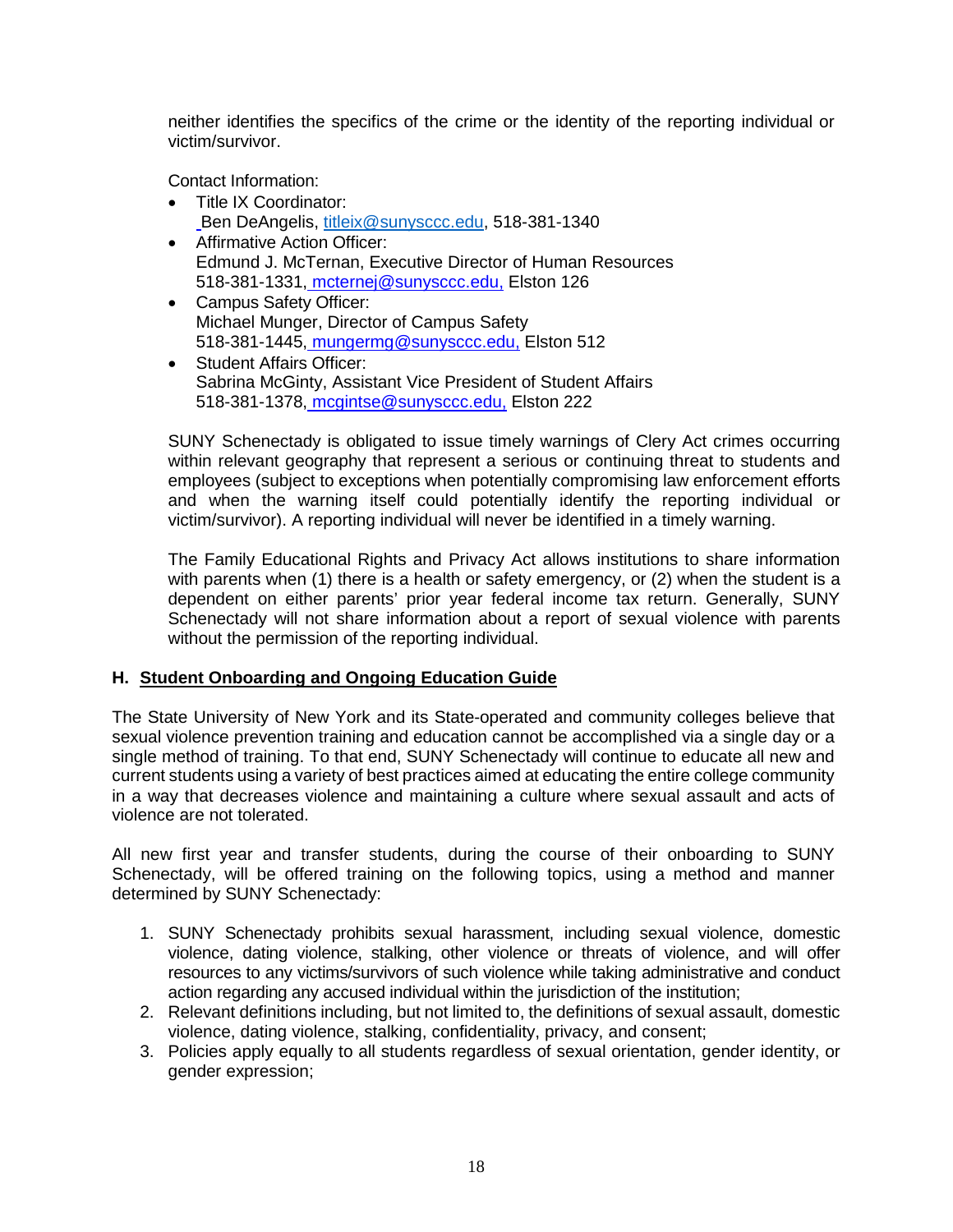- 4. The role of the Title IX Coordinator, SUNY Schenectady Campus Security, and other relevant offices that address domestic violence, dating violence, stalking, and sexual assault prevention and response;
- 5. Awareness of violence, its impact on victims and survivors and their friends and family, and its long-term impact;
- 6. The Students' Bill of Rights and Sexual Violence Response Policy, including:
	- o How to report sexual violence and other crimes confidentially, and/or to college officials, campus law enforcement and security, and local law enforcement; and o How to obtain services and support;
- 7. Bystander intervention and the importance of taking action to prevent violence when one can safely do so;
- 8. The protections of the Policy for Alcohol and/or Drug Use Amnesty in Sexual and Interpersonal Violence Cases.
- danger of mislabeled drugs and alcohol, the importance of communication with trusted 9. Risk assessment and reduction including, but not limited to, steps that potential victims, perpetrators, and bystanders can take to lower the incidence of violations, which may contain information about the dangers of drug and alcohol use, including underage drinking and binge drinking, involuntary consumption of incapacitating drugs and the friends and family whether on campus or off campus, and the availability of institution officials who can answer general or specific questions about risk reduction; and
- 10. Consequences and sanctions for individuals who commit these crimes and code of conduct violations.

 The onboarding process is not limited to a single day of orientation, but recognizes that students enroll at different times at different SUNY campuses and gives campuses the flexibility to best Schenectady will conduct these trainings for all new students, whether first-year or transfer, undergraduate, graduate, or professional. SUNY Schenectady shall use multiple methods to educate students at a time and manner that can most effectively bring these points to light. SUNY educate students about sexual violence prevention. Each SUNY institution will also share information on sexual violence prevention with parents of enrolling students.

 specialized training in sexual violence prevention. Each institution will conduct a campaign, population. Further, institutions will, as appropriate, provide or expand specific training to include groups such as international students, students that are also employees of the campus, leaders students. Institutions will also provide specific training to members of groups identified as likely to Students at SUNY State-operated and community college campuses shall be offered general and compliant with the requirements of the Violence Against Women Act, to educate the student and officers of registered/recognized student organizations, online and distance education engage in high-risk behavior.

 assault prevention as part of the approval process, prior to receiving recognition or registration. dating violence, stalking, or sexual assault prevention prior to participating in intercollegiate SUNY Schenectady requires student leaders and officers of student organizations recognized by or registered with SUNY Schenectady, as well as those seeking recognition by SUNY Schenectady, to complete training on domestic violence, dating violence, stalking, or sexual SUNY Schenectady requires each student-athlete to complete training on domestic violence, athletic competition.

Methods of training and educating students may include, but are not limited to:

- President's welcome messaging;
- Peer theater and peer educational programs;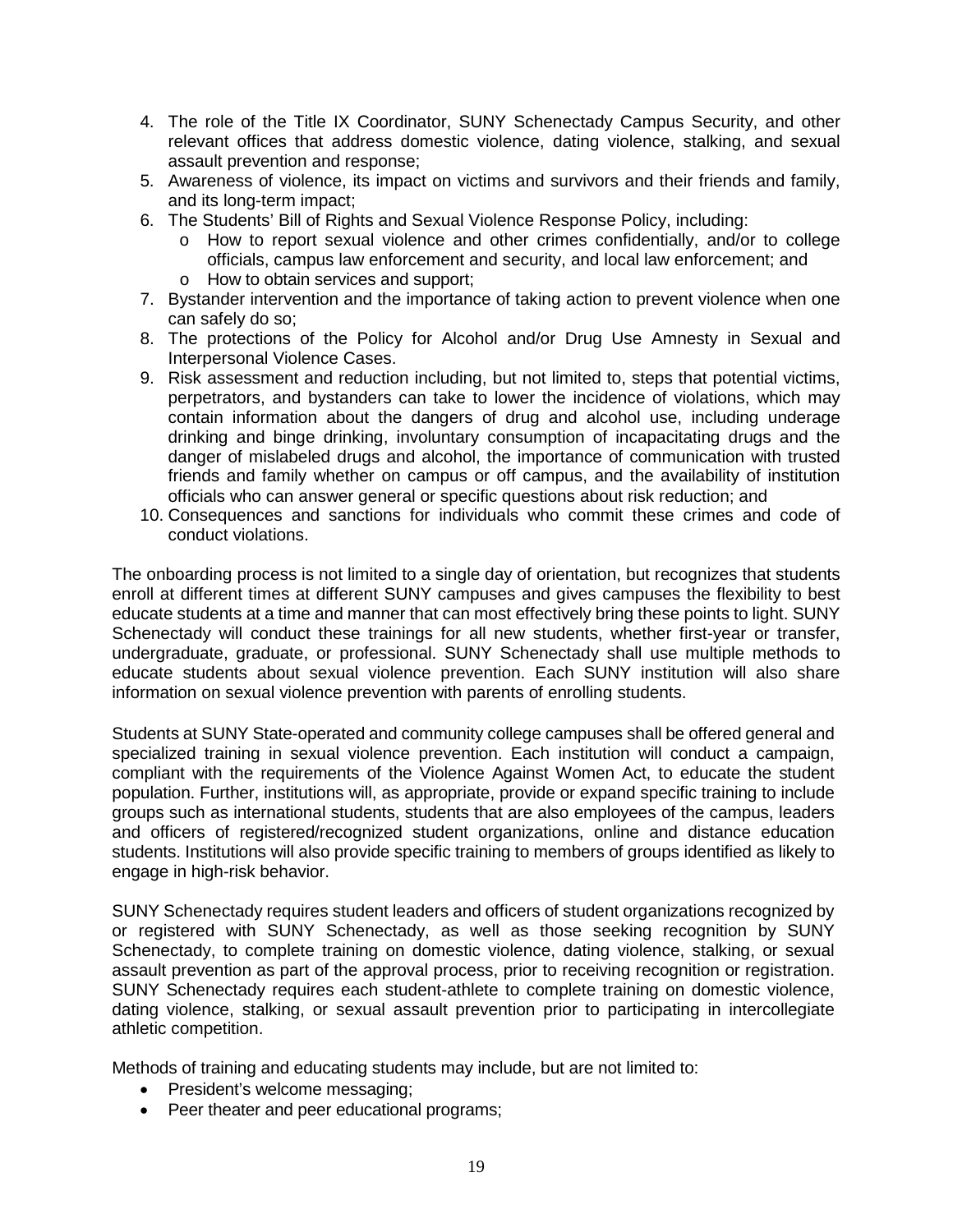- <span id="page-20-0"></span>• Online training;
- Social media outreach;
- First-year seminars and transitional courses;
- Course syllabi;
- Faculty teach-ins;
- Institution-wide reading programs;
- Posters, bulletin boards, and other targeted print and email materials;
- Programming surrounding large recurring campus events;
- Partnering with neighboring SUNY and non-SUNY colleges to offer training and education;
- • Partnering with State and local community organizations that provide outreach, support, crisis intervention, counseling and other resources to victims/survivors of crimes to offer training and education. Partnerships can also be used to educate community organizations about the resources and remedies available on campus for students and employees seeking services; and
- Outreach and partnering with local business those attract students to advertise and educate about these policies.

 a review of other campus programming and published studies to adapt its programming to ensure SUNY Schenectady will engage in a regular assessment of their programming and policies to determine effectiveness. SUNY Schenectady may either assess its own programming or conduct effectiveness and relevance to students.

# **I. New Policies Required by Legislation**

1. Policy for the Review of No Contact Order

 Both the accused or respondent and the reporting individual shall, upon request and consistent with SUNY Schenectady policies and procedures, be afforded a prompt review, reasonable under the circumstances, of the need for and terms of a no contact order, including potential modification, and shall be allowed to submit evidence in support of his or her request. SUNY Schenectady may establish an appropriate schedule for the accused and respondents to access applicable SUNY Schenectady buildings and property at a time when such buildings and property are not being accessed by the reporting individual.

 The campus will promptly review existing no contact orders at a party's request, including request to modify the terms of or discontinue the order. The parties can submit evidence to support their requests. If the campus finds it appropriate, it can even make a schedule for parties who seek to use the same facilities without running afoul of the no contact order.

 request for review is received from one party, the other party will be notified of the request for review. The Executive Director of Human Resources or Assistant Vice President for Student Affairs will issue a determination in response to a request, and Requests to review a no contact order should be submitted to: Sabrina McGinty, Assistant Vice President for Student Affairs (for students) or Edmund McTernan, Executive Director for Human Resources (for employees and other nonstudents). If a notify both parties of the determination.

2. Policy for Review of an Interim Suspension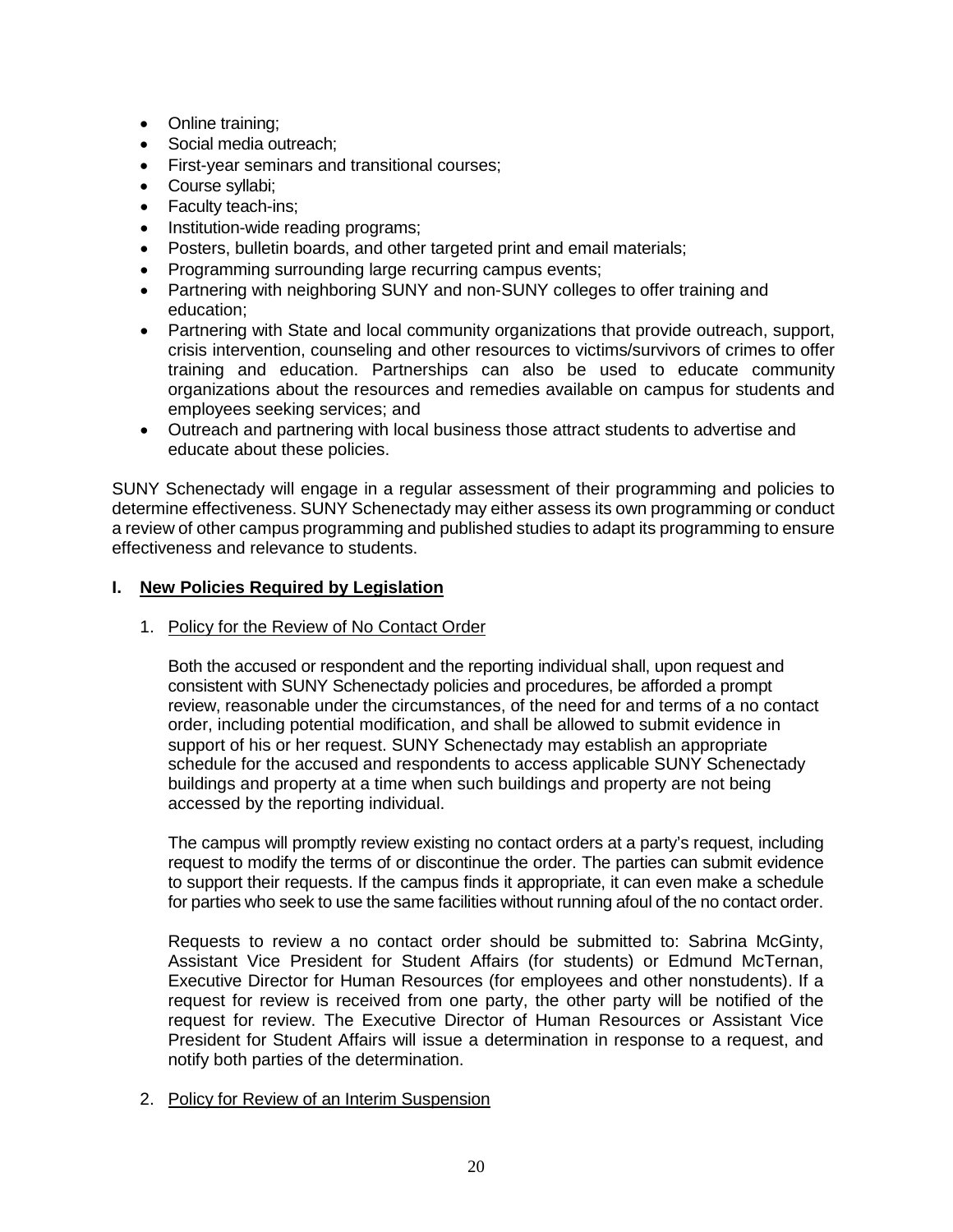Both the accused or respondent and the reporting individual shall, upon request and review, reasonable under the circumstances, of the need for and terms of an interim consistent with SUNY Schenectady's policies and procedures, be afforded a prompt suspension, including potential modification, and shall be allowed to submit evidence in support of his or her request.

SUNY Schenectady will promptly review existing interim suspensions at a party's request, including requests to modify the terms or discontinue it. Parties can submit evidence to support their request.

 Executive Director for Human Resources (for employees and other non-students). If a request for review is received from one party, the other party will be notified of the request for review. The Executive Director of Human Resources or Assistant Vice President for Student Affairs will issue a determination in response to a request, and Requests to review an interim suspension should be submitted to: Sabrina McGinty (Assistant Vice President for Student Affairs (for students) or Edmund McTernan, notify both parties of the determination.

#### 3. Policy for Review of Interim Measures/Accommodations

 Both the accused or respondent and the reporting individual shall, upon request and consistent with SUNY Schenectady's policies and procedures, be afforded a prompt review, reasonable under the circumstances, of the need for and terms of any such interim measure and accommodation that directly affects him or her, and shall be allowed to submit evidence in support of his or her request.

 request of the party who is affected by that interim measure or accommodation. The The campus will promptly review existing interim measures and accommodations at the parties can submit evidence to support their request.

 Requests to review interim measures and accommodations should be submitted to: Ben of Human Resources (for employees and other non-students). If a request for review is received from one party, the other party will be notified of the request for review. DeAngelis Title IX Coordinator; (for students) or Edmund McTernan, Executive Director

#### 4. Policy for Transcript Notations

 For crimes of violence, including, but not limited to sexual violence, defined as crimes that meet the reporting requirements pursuant to the federal Clery Act established in 20 U.S.C.  $1092(f)(1)(F)(i)(I)-(VIII)$ , SUNY Schenectady must make a notation on the transcript of students who are suspended or expelled after being found responsible for a crime of violence in a student conduct process, stating that they were "suspended after a finding of responsibility for a code of conduct violation" or "expelled after a finding of responsibility for a code of conduct violation." For a respondent who withdraws from SUNY Schenectady while such crime of violence conduct charges are pending, and declines to complete the disciplinary process, SUNY Schenectady will make a notation on the transcript of such students that they "withdrew with conduct charges pending."

 These transcript notations can be appealed by contacting Cindy Zielaskwoski, Registrar, 518-381-1388, [zielascd@sunysccc.edu](mailto:zielascd@sunysccc.edu) Elston 208. Transcript notations for violence-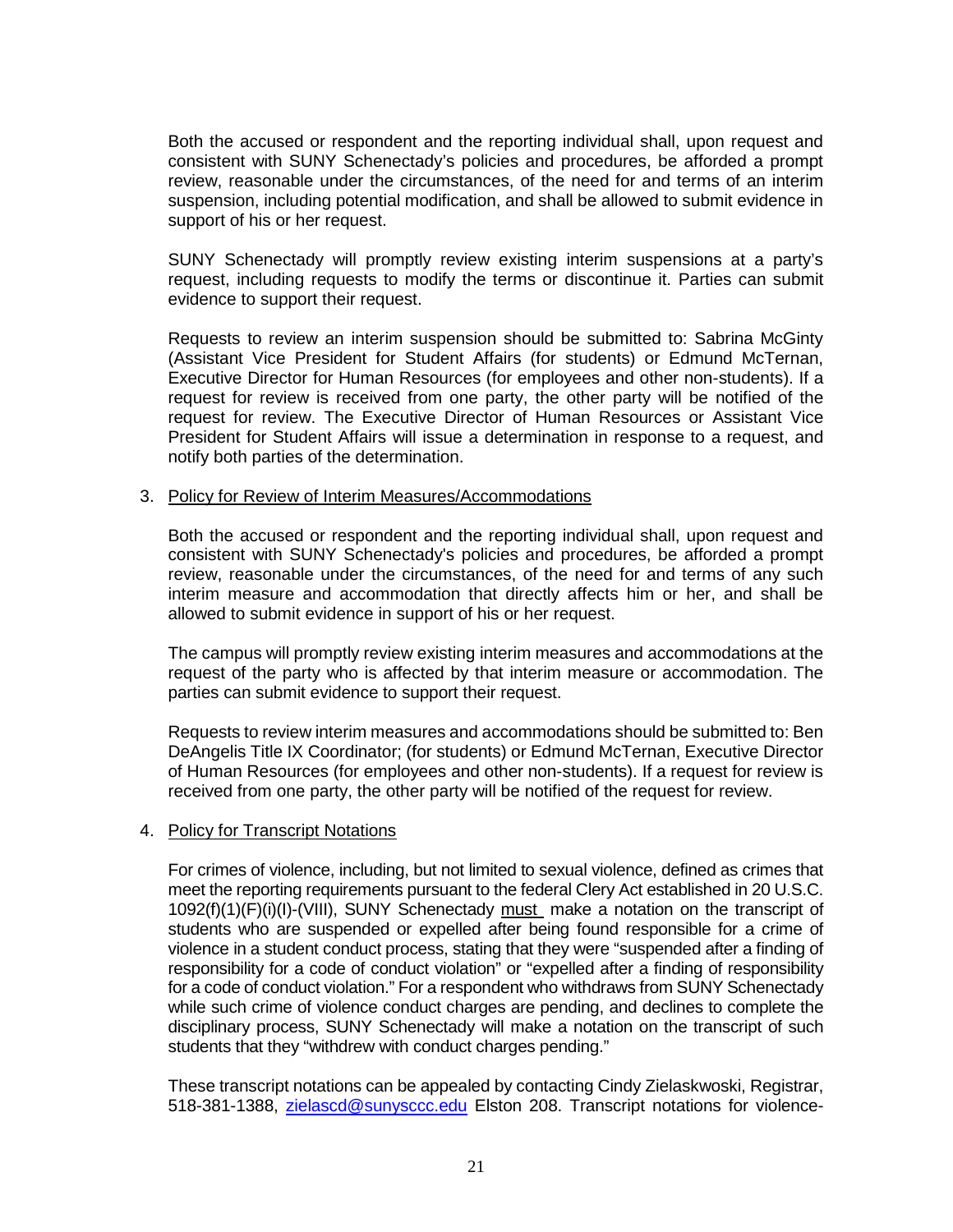related suspensions shall not be removed prior to one year after conclusion of the from a student's transcript. A notation for an expulsion may not be removed via an appeal to SUNY Schenectady. If a finding of responsibility is vacated for any reason, however, the transcript notation must be removed. Further, if a court of competent jurisdiction vacates a finding of responsibility for a violation of college policy, the transcript notation memorializing that finding will also be vacated. suspension. Transcript notations for violence-related expulsions shall never be removed

### 5. Reporting Aggregate Data to NYSED

 SUNY Schenectady will annually report to the department the following information about reports of domestic violence, dating violence, stalking and sexual assault:

- (a) The number of such incidents that were reported to the Title IX Coordinator.
- individuals who sought the institution's judicial or conduct process. (b) Of those incidents in paragraph (a) of this subdivision, the number of reporting
- (c) Of those reporting individuals in paragraph b of this subdivision, the number of cases processed through the Institution's judicial or conduct process.
- (d) Of those cases in paragraph c of this subdivision, the number of respondents who were found responsible through the Institution's judicial or conduct process.
- (e) Of those cases in paragraph c of this subdivision, the number of respondents who were found not responsible through the Institution's judicial or conduct process.
- (f) A description of the final sanctions imposed by the institution for each incident for which a respondent was found responsible, as provided in paragraph d of this subdivision, through the Institution's judicial or conduct process.
- (g) The number of cases in the institution's judicial or conduct process that were closed prior to a final determination after the respondent withdrew from the Institution and declined to complete the disciplinary process.
- (h) The number of cases in the Institution's judicial or conduct process that were closed because the complaint was withdrawn by the reporting individual prior to a final determination.

 The department shall create a reporting mechanism for institutions to efficiently and uniformly provide the information outlined in subdivision one of this section. The NYS Education Department will create a reporting mechanism for SUNY Schenectady to annually submit the following information:

- 1. How many domestic violence, dating violence, stalking, and sexual assault incidents were reported to the Title IX Coordinator this year?
- 2. From those incidents in paragraph (a), how many reporting individuals wanted to use the student conduct process for adjudication?
- 3. How many of these cases were actually processed through the student conduct process?
- 4. How many of the respondents in these cases were found responsible?
- 5. How many of the respondents in these cases in paragraph (c) were found not responsible?
- 6. What sanctions were imposed for each instance where a respondent was found responsible (paragraph [d])?
- 7. How many cases closed before adjudication or before finding because the accused/respondent withdrew from the institution?
- 8. How many cases closed before adjudication or before finding because the reporting individual withdrew the complaint?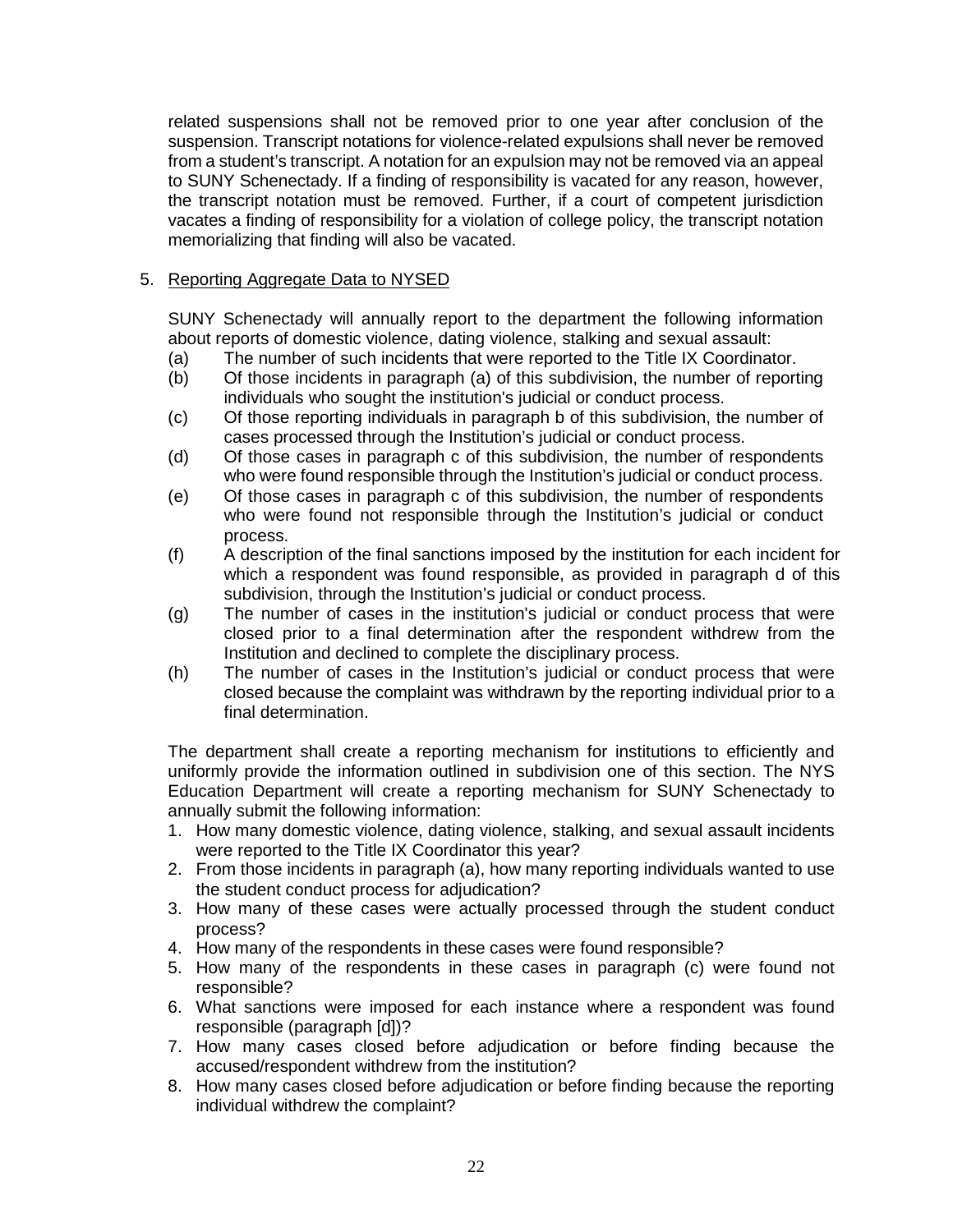<span id="page-23-0"></span> SUNY Schenectady will annually report the following information about reports of domestic violence, dating violence, stalking and sexual assault to the New York State Education Department:

- 1. The number of such incidents that were reported to the Title IX Coordinator.
- 2. The number of reporting individuals who sought SUNY Schenectady's judicial or conduct process.
- 3. The number of cases processed through SUNY Schenectady's judicial or conduct process.
- 4. The number of respondents who were found responsible through SUNY Schenectady's judicial or conduct process.
- 5. The number of respondents who were found not responsible through SUNY Schenectady's judicial or conduct process.
- 6. A description of the final sanctions imposed by SUNY Schenectady for each incident for which a respondent was found responsible through SUNY Schenectady's judicial or conduct process.
- 7. The number of cases in SUNY Schenectady's judicial or conduct process that were closed prior to a final determination after the respondent withdrew from SUNY Schenectady and declined to complete the disciplinary process.
- 8. The number of cases in SUNY Schenectady's judicial or conduct process that were closed because the complaint was withdrawn by the reporting individual prior to a final determination.

SUNY Schenectady maintains, for seven years, records of:

- any required recording or transcript, as well as any sanctions imposed on the 1. any sexual harassment investigation, including any responsibility determination, and respondent, and any remedies provided to the complainant;
- 2. any appeal and its result;
- 3. any informal resolution and its results; and
- 4. all materials used to train investigators, adjudicators, and Title IX coordinators with regard to sexual harassment.

 any actions, including supportive measures, taken in response to a report or formal complaint of sexual harassment, as well as document the bases for its conclusions and that it has taken measures designed to preserve access to the institution's educational SUNY Schenectady will also create and maintain for a period of seven years a record of program or activity.

#### 6. Policy/Instructions on How Parties Can Review the Case File/Evidence

 violence, stalking, or sexual activity, to review and present available evidence in the case file, or otherwise in the possession or control of SUNY Schenectady, and relevant to the SUNY Schenectady shall ensure that every student be afforded the right, throughout proceedings involving an accusation of sexual assault, domestic violence, dating conduct case, consistent with institution policies and procedures.

In student disciplinary proceedings involving domestic violence, dating violence, stalking, or sexual violence, SUNY Schenectady will allow parties to review available evidence held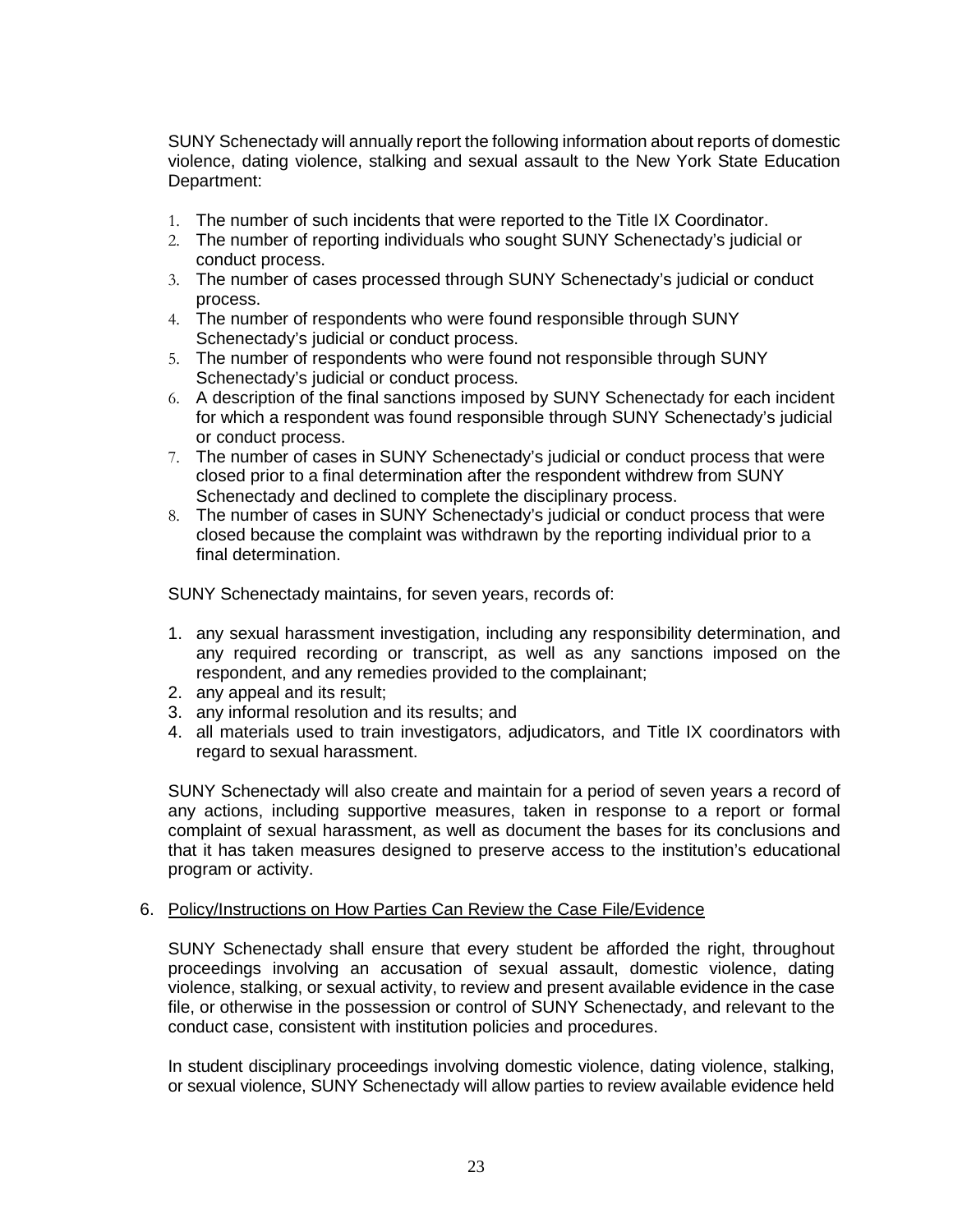by SUNY Schenectady in accordance with SUNY Schenectady policy. Parties can also present available evidence as appropriate under SUNY Schenectady policies.

# **J. Legislative Definitions**

- 1. "Institution" shall mean any college or university chartered by the regents or incorporated by special act of the legislature that maintains a campus in New York.
- 2. "Title IX Coordinator" shall mean the Title IX Coordinator and/or his or her designee or designees.
- 3. "Bystander" shall mean a person who observes a crime, impending crime, conflict, potentially violent or violent behavior, or conduct that is in violation of rules or policies of an institution.
- 4. "Code of Conduct" shall mean the written policies adopted by SUNY Schenectady governing student behavior, rights, and responsibilities while such student is matriculated in the Institution.
- 5. "Confidentiality" may be offered by an individual who is not required by law to report known incidents of sexual assault or other crimes to institution officials, in a manner consistent with State and Federal law, including but not limited to 20 U.S.C. 1092(f) and 20 U.S.C. 1681(a). Licensed mental health counselors, medical providers and pastoral counselors are examples of institution employees who may offer confidentiality.
- individual or bystander to a crime or incident more than necessary to comply with this and 6. "Privacy" may be offered by an individual when such individual is unable to offer confidentiality under the law but shall still not disclose information learned from a reporting other applicable laws, including informing appropriate Institution officials.
- 7. "Accused" shall mean a person accused of a violation who has not yet entered SUNY Schenectady's judicial or conduct process.
- 8. "Respondent" shall mean a person accused of a violation who has entered SUNY Schenectady's judicial or conduct process.
- 9. "Reporting Individual" shall encompass the terms victim, survivor, complainant, claimant, witness with victim status, and any other term used by SUNY Schenectady to reference an individual who brings forth a report of a violation.
- 10. "Sexual activity" shall have the same meaning as "sexual act" and "sexual contact" as provided in 18 U.S.C. 2246(2) and 18 U.S.C. 2246(3).
- 11. "Domestic violence", "dating violence", "stalking" and "sexual assault" shall be defined by SUNY Schenectady in its Code of Conduct and Implementation Guidelines for SUNY Schenectady's Policies on Sexual Violence Prevention and Response in a manner consistent with applicable federal definitions.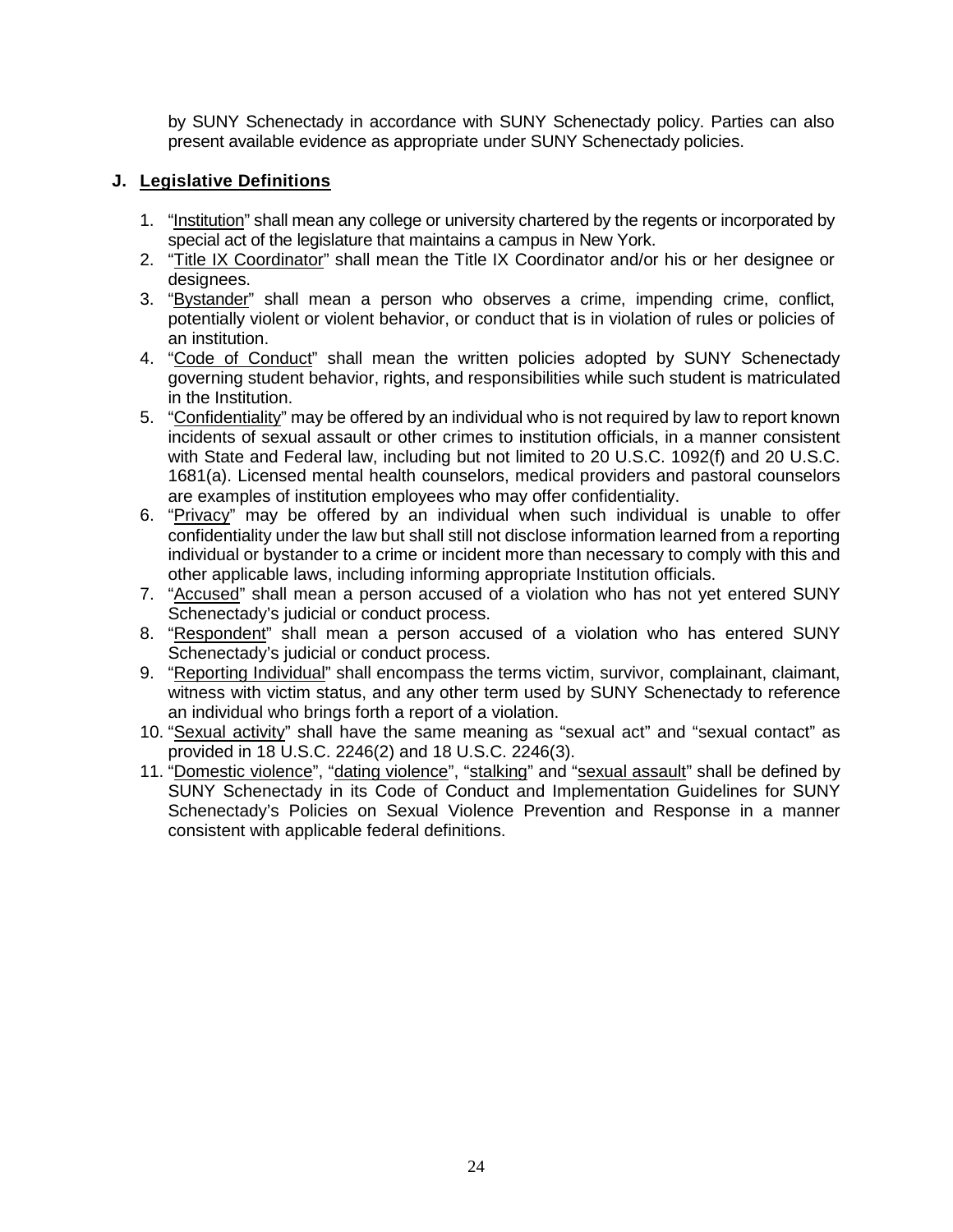### **Implementation Guidelines for SUNY Schenectady's Policies on Sexual Violence Prevention and Response**

| ı.    |                                                                       |
|-------|-----------------------------------------------------------------------|
| II.   |                                                                       |
| Ш.    | Interplay Between the Criminal Justice Process & the Sexual           |
| IV.   | SUNY Schenectady Sexual Misconduct Investigation Procedures 35        |
| V.    |                                                                       |
| VI.   |                                                                       |
| VII.  |                                                                       |
| VIII. |                                                                       |
| IX.   |                                                                       |
| Х.    | <b>Bystander Intervention Training Provided by SUNY Schenectady53</b> |
| XI.   | SUNY Schenectady Public Awareness and Advocacy Events54               |
| XII.  |                                                                       |
|       |                                                                       |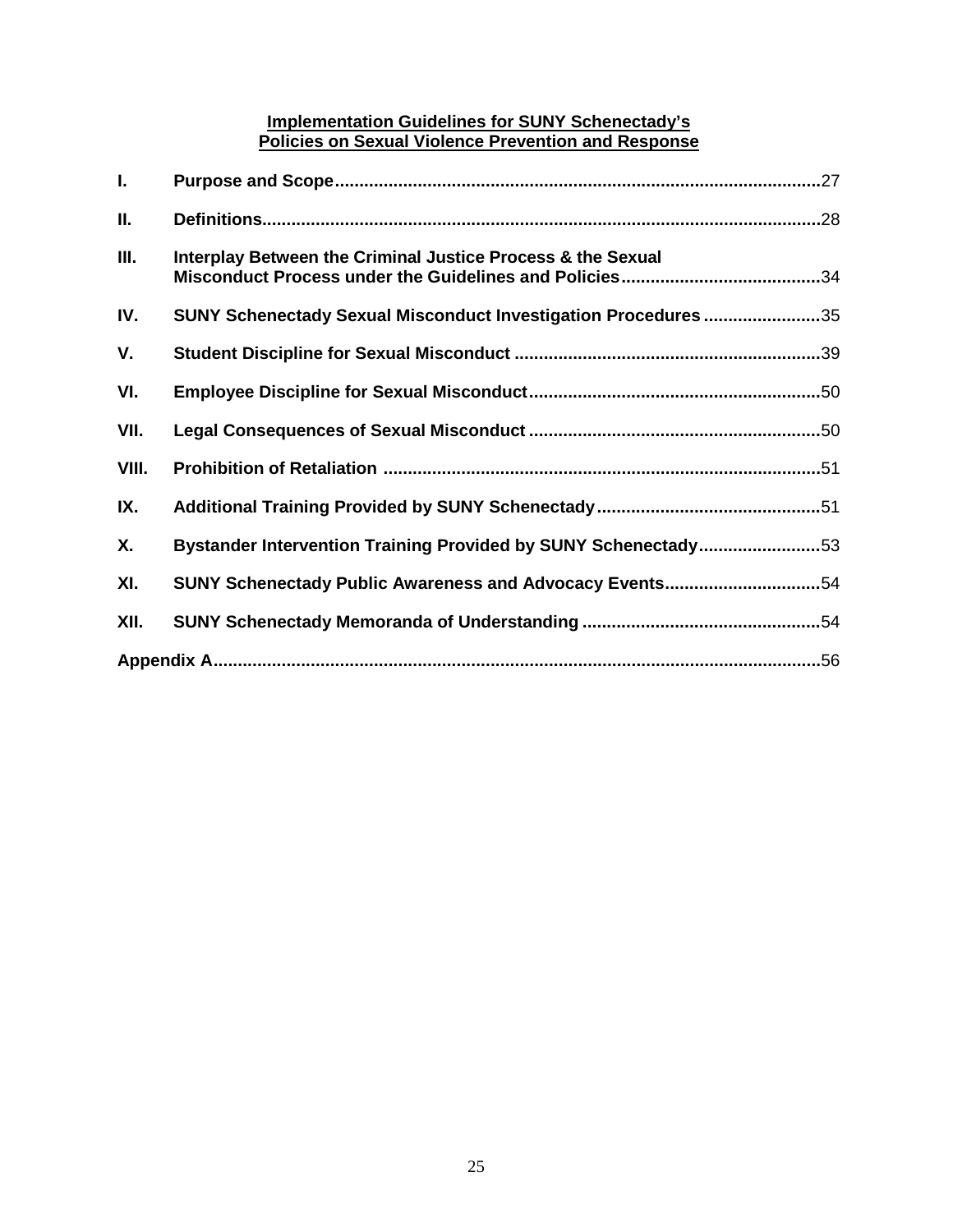# **I. Purpose and Scope**

 These Implementation Guidelines (the "Guidelines") are intended to supplement and further clarify SUNY Schenectady's Policies on Sexual Violence Prevention and Response (the "Policies"). The following apply to both the Guidelines and the Policies:

# **A. Applicability of the Sexual Misconduct Investigation and Disciplinary Procedures.**

 The Investigation and Disciplinary Procedures set forth in sections IV, V, and VI below ONLY apply to Sexual Misconduct investigations under the following circumstances:

- • An individual files a Formal Title IX Complaint with SUNY Schenectady alleging a Sexual Misconduct, as defined below, but the Formal Title IX Complaint is dismissed because the alleged conduct:
	- $\circ$  does not involve a complainant who is currently participating in, or attempting to participate in, the education programs or activities of SUNY Schenectady;
	- o is alleged to have occurred before August 14, 2020;
	- o is alleged to have occurred outside the United States;

is alleged to have occurred outside of SUNY Schenectady's education program or activity, as defined in the Title IX Grievance Policy [

[https://sunysccc.edu/PDF/About%20SCCC/Policies%20and%20Procedures/Human%20Resources/2.23-](https://sunysccc.edu/PDF/About%20SCCC/Policies%20and%20Procedures/Human%20Resources/2.23-3.19-TitleIXGrievancePolicy.pdf) [3.19-TitleIXGrievancePolicy.pdf](https://sunysccc.edu/PDF/About%20SCCC/Policies%20and%20Procedures/Human%20Resources/2.23-3.19-TitleIXGrievancePolicy.pdf)]; or

- o if true, would not constitute Title IX Sexual Harassment as defined in the Title IX Grievance Policy.
- • SUNY Schenectady becomes aware of Sexual Misconduct, as defined below, by or Schenectady, and the Title IX Coordinator informs the complainant of his or her right to file a Formal Complaint, but the complainant chooses not to file a Formal Complaint, and against an employee or student or that has a reasonable connection to SUNY the Title IX Coordinator determines it is not necessary to file a Formal Complaint.
- Sexual Misconduct will not be tolerated. These acts have a real impact on the lives of substantially interfere with a student's education or an employee's employment. It is the **B. Purpose**: SUNY Schenectady is committed to creating and maintaining an educational environment free from all forms of Sexual Misconduct (defined below). Any act involving victims. They not only violate a person's feelings of trust and safety, but they can also collective responsibility of all members of the SUNY Schenectady community to foster a safe and secure campus environment.

# **C. Scope**:

- community, including students, faculty, staff, visitors, independent contractors, and misconduct (this can be someone who witnessed an incident or who wishes to report 1. Who: The Guidelines and Policies apply to all members of the SUNY Schenectady other third parties who are on campus and involved in an incident of sexual an incident on behalf of another).
- 2. What: This Guidelines and Policies prohibit all forms of Sexual Misconduct (as defined below). This broad term includes, but is not limited to, acts of sexual harassment, sexual violence, sexual coercion, sexual threats or intimidation, nonconsensual sexual activity, domestic violence, dating violence, sexual assault, stalking, and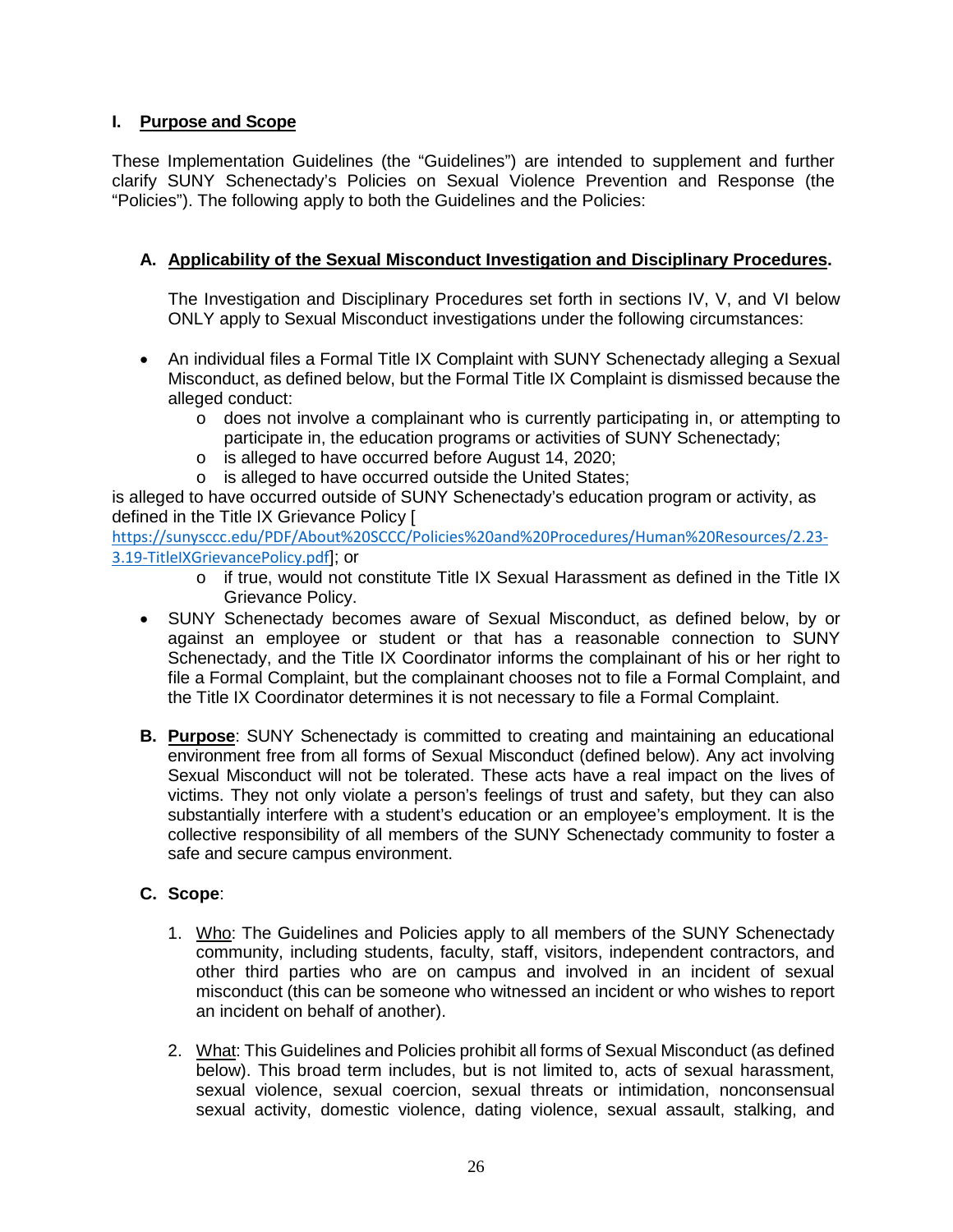<span id="page-27-0"></span> cyber-stalking. Please refer to the Definitions section for a complete list of terms and prohibited acts.

 individuals in various types of relationships. These include, but are not limited to, student to student, staff to staff, faculty member to faculty member, visitor/contracted employee to faculty/staff, faculty member to student, staff to student, supervisor to subordinate, and coach to student athlete. These may be acts committed by or against an individual or group. These acts may be committed by a stranger, an acquaintance, or someone with whom the victim has a social, romantic, or intimate relationship. These acts may be The Guidelines and Policies cover incidents of Sexual Misconduct occurring between committed by or against any individual, regardless of sexual orientation or gender identity.

3. Where: The Guidelines and Policies cover conduct that takes place at SUNY Schenectady. This includes any building or property owned or controlled by SUNY Schenectady and used in direct support of, or in a manner related to, the school's educational purposes, including dining halls and public property within or immediately adjacent to and accessible from campus. This also includes any building or property owned or controlled by a student organization that is officially recognized by SUNY Schenectady and any building or property not within the same reasonably contiguous geographic area of SUNY Schenectady that supports or relates to the school's educational purposes and is frequently used by students.

 The Guidelines and Policies also cover conduct that takes place off-campus that may have a nexus to the SUNY Schenectady community. The Guidelines and Policies also apply to incidents that occur while a student is studying abroad. When the conduct involves students or employees from two or more institutions, SUNY Schenectady will collaboration complies with the Family Educational Rights Privacy Act ("FERPA"). work collaboratively with the other institutions to address the conduct, provided that the

 campus programs. The Guidelines and Policies also cover all campus and school- related activities, including, but not limited to, student organizations, community organizations with student and/or faculty participation, and all other educational or The Guidelines and Policies cover all educational, extracurricular, athletic, or other extracurricular events hosted by or at SUNY Schenectady.

 **C. Nondiscrimination**: SUNY Schenectady applies the protections set forth in the pregnancy, predisposing genetic characteristics, military status, domestic violence victim rights and practice religion without interference by SUNY Schenectady's investigation or Guidelines and Policies regardless of race, color, national origin, religion, creed, age, disability, sex, gender identity or expression, sexual orientation, familial status, status, criminal conviction, or other protected characteristics. Students may exercise civil conduct processes.

# **II. Definitions**

 The definitions listed in the Policies apply to both the Guidelines and the Policies. In addition, the following definitions apply in both the Guidelines and the Policies:

 **A. Appellate Board** – for any student disciplinary proceeding that involves a charge of Sexual Misconduct (as defined below), the Appellate Board will contain any three or more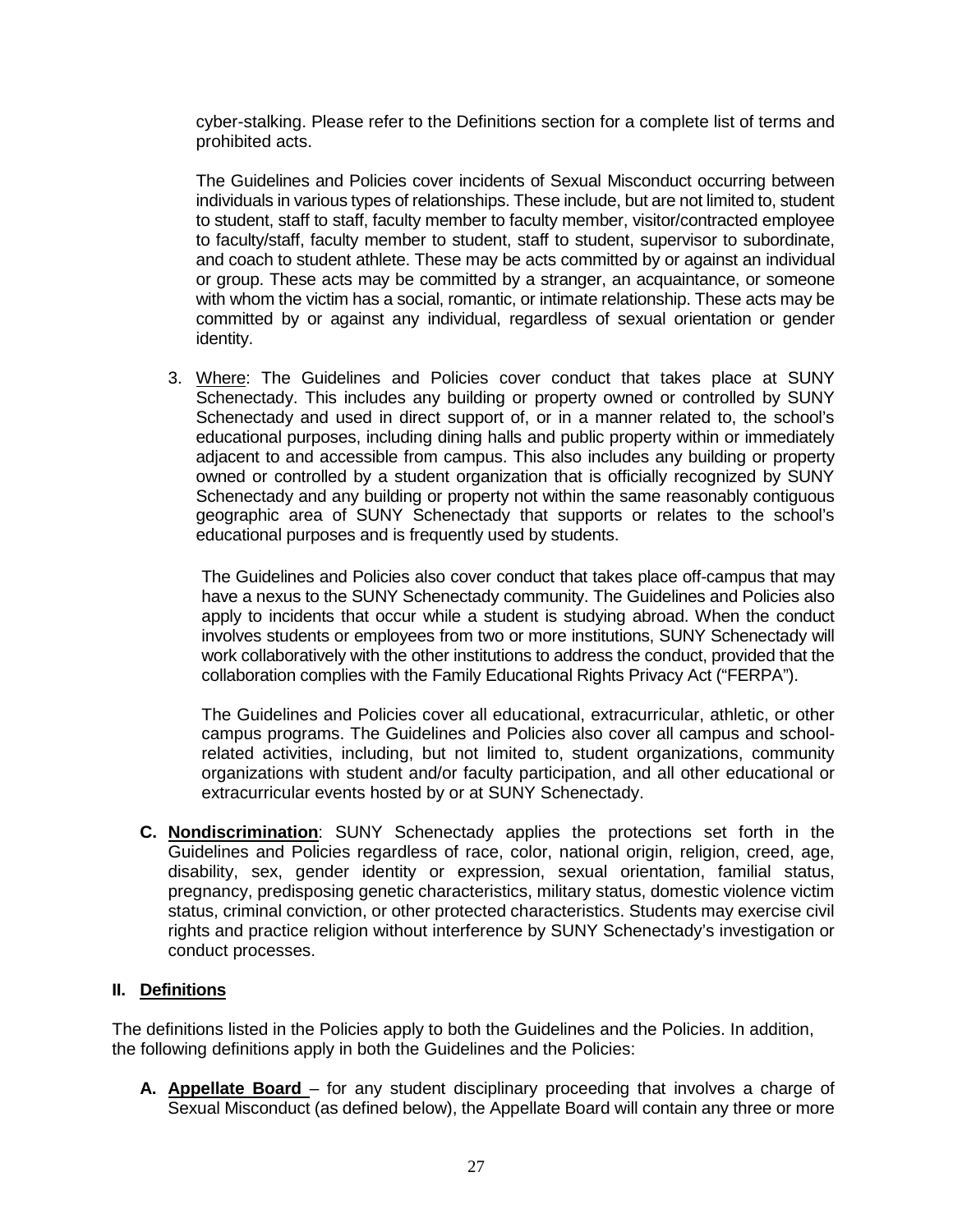<span id="page-28-0"></span> appeal from an investigator's determination that no Sexual Misconduct violation occurred, and from a Subcommittee's final determination regarding responsibility and/or sanctions. Such board shall be appointed by the Assistant Vice President for Student Affairs and consists of a panel of student(s), administrator(s), or faculty member(s) (chosen from a list of SUNY Schenectady faculty who have been designated to serve in this capacity). Members of the Appellate Board receive annual training in conducting investigations of sexual violence, the effects of trauma, impartiality, the rights of the respondent, including the right to a presumption that the respondent is "not responsible" until a finding of responsibility is made, the Policies and these Guidelines, and other issues related to persons authorized by the Assistant Vice President for Student Affairs to consider an sexual assault, domestic violence, dating violence, and stalking.

 known incidents of sexual assault or other crimes to institution officials, in a manner consistent with state and federal law, including but not limited to 20 U.S.C. § 1092(f) and counselors are examples of SUNY Schenectady employees who may offer confidentiality. **B.** Confidentiality – may be offered by an individual who is not required by law to report 20 U.S.C. § 1681(a). Licensed mental health counselors, medical providers and pastoral

 The obligation to keep information in confidence is inherent for certain SUNY Schenectady health counselors). Many off-campus resources such as rape crisis centers are also professionals on campus, such as health care providers, licensed social workers, licensed psychologists, and pastoral and professional counselors (including licensed mental confidential, and with the exception of certain child abuse and imminent threats, individuals working in such organizations have no obligation to report information back to the reporting individual's campus.

 NOT confidential resources. However, even SUNY Schenectady officers and employees It is important to note that all Responsible Employees at SUNY Schenectady (as defined below) are required to report known incidents of sexual assault or other crimes, so they are who cannot guarantee confidentiality will maintain your privacy to the greatest extent possible. The information you provide to a non-confidential resource will be relayed only as necessary for the Title IX Coordinator to investigate and/or seek a resolution.

- **C. Crime of Violence**  murder, manslaughter, rape, fondling, incest, statutory rape, robbery, aggravated assault, burglary, motor vehicle theft, and arson, as defined below.
	- Criminal Homicide Manslaughter by Negligence: The killing of another person through gross negligence.
	- Criminal Homicide Murder and Non-negligent Manslaughter: The willful (nonnegligent) killing of one human being by another.
	- Rape: The penetration, no matter how slight, of the vagina or anus with any body part or object, or oral penetration by a sex organ of another person, without the consent of the victim.
	- Fondling: The touching of the private body parts of another person for the purpose of sexual gratification, without the consent of the victim, including instances where the victim is incapable of giving consent because of his/her age or because of his/her temporary or permanent mental incapacity.
	- Incest: Sexual intercourse between persons who are related to each other within the degrees wherein marriage is prohibited by law.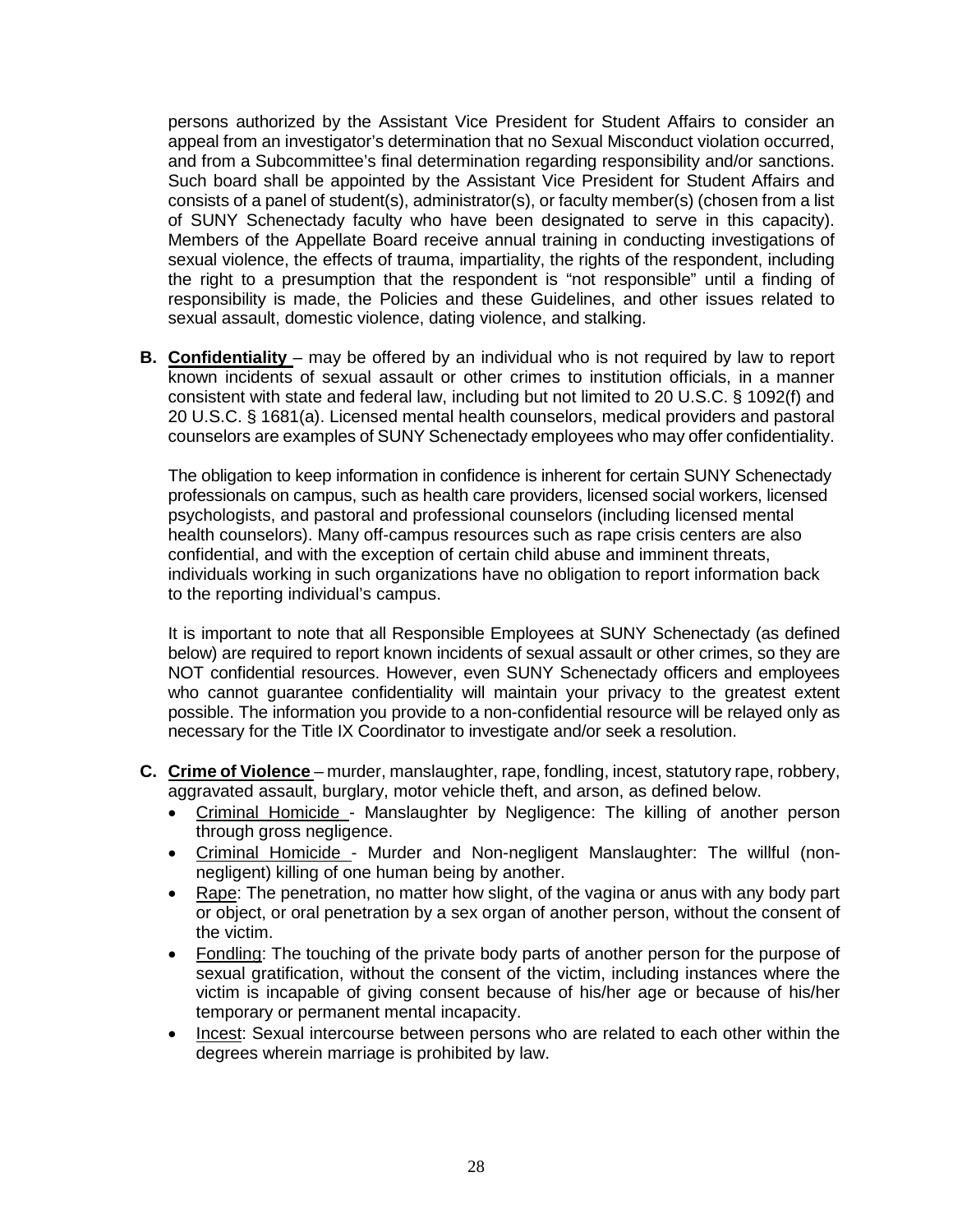- Statutory Rape: Sexual intercourse with a person who is under the statutory age of consent. Under New York law, the age of consent is 17 years old. See New York State Penal Law Article 130.
- Robbery: The taking or attempting to take anything of value from the care, custody, or control of a person or persons by force or threat of force or violence and/or by putting the victim in fear.
- of inflicting severe or aggravated bodily injury. This type of assault usually is bodily harm. (It is not necessary that injury result from an aggravated assault when a gun, knife, or other weapon is used which could and probably would result in serious • Aggravated Assault: An unlawful attack by one person upon another for the purpose accompanied by the use of a weapon or by means likely to produce death or great personal injury if the crime were successfully completed.
- Burglary: The unlawful entry of a structure to commit a felony or a theft. For reporting felony; breaking and entering with intent to commit a larceny; housebreaking; purposes this definition includes: unlawful entry with intent to commit a larceny or safecracking; and all attempts to commit any of the aforementioned.
- Motor Vehicle Theft: The theft or attempted theft of a motor vehicle.
- Arson: Any willful or malicious burning or attempt to burn, with or without intent to defraud, a dwelling house, public building, motor vehicle or aircraft, personal property of another, etc.

 **D. Formal Complaint** – A "formal complaint" under the Title IX Grievance Policy [ complainant is the person filing the formal complaint, or signed by the Title IX Sexual Misconduct Investigation and Disciplinary Procedures set forth below do not [https://sunysccc.edu/PDF/About%20SCCC/Policies%20and%20Procedures/Human%20Resource](https://sunysccc.edu/PDF/About%20SCCC/Policies%20and%20Procedures/Human%20Resources/2.23-3.19-TitleIXGrievancePolicy.pdf)  [s/2.23-3.19-TitleIXGrievancePolicy.pdf](https://sunysccc.edu/PDF/About%20SCCC/Policies%20and%20Procedures/Human%20Resources/2.23-3.19-TitleIXGrievancePolicy.pdf)] means a document – including an electronic submission - filed by a complainant with a signature or other indication that the Coordinator, alleging Title IX Sexual Harassment against a respondent about conduct within SUNY Schenectady's education program or activity and requesting initiation of the procedures consistent with the Title IX Grievance Policy to investigate the allegation of Title IX Sexual Harassment. Note that when a Formal Complaint has been filed, the apply.

- **E. Nonconsensual Sexual Activity**  occurs when "sexual activity" (as defined below) is perpetrated against a victim without his or her "affirmative consent" (as defined in the Policies).
- individual or bystander to a crime or incident more than necessary to comply with **F. Privacy** – may be offered by an individual when such individual is unable to offer confidentiality under the law but shall still not disclose information learned from a reporting applicable laws, including informing appropriate SUNY Schenectady officials.

 offer "privacy." This means that an employee may have to share information pursuant to Although most SUNY Schenectady employees are not confidential resources, they can still federal or state law or college policy with certain other SUNY Schenectady employees, but they will not share the private information beyond what is required or needed to comply with law and policy, and will otherwise limit re-disclosure as much as possible.

 York State law and, with respect to student records, the federal Family Educational Rights Privacy of the records specific to the investigation is maintained in accordance with New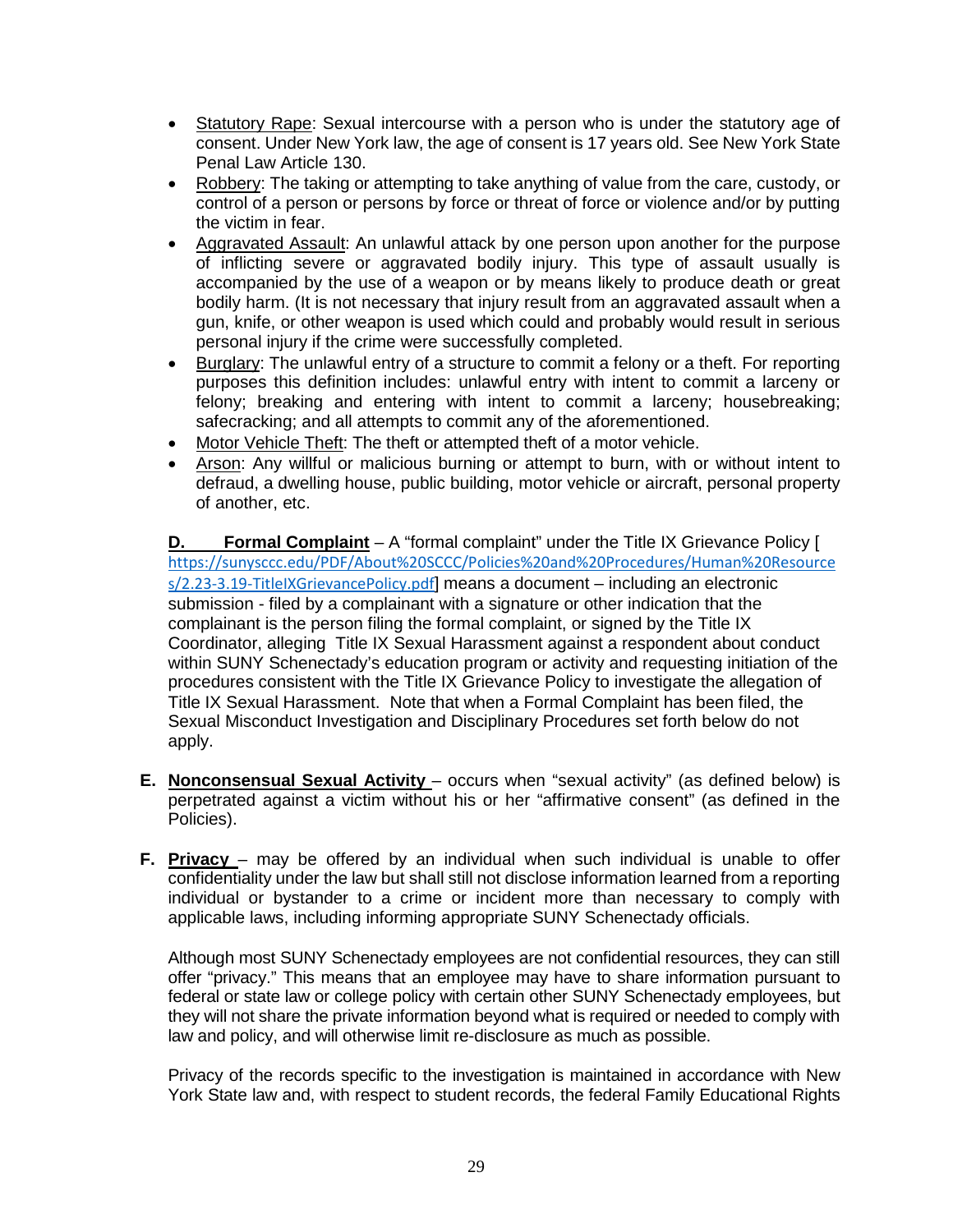and Privacy Act of 1974 (FERPA) statute. Any public release of information to comply with the timely warning provisions of the Jeanne Clery Act (Clery Act) will not release the names of victims or information that could easily lead to a victim's identification.

- **G. Relationship Violence "**domestic violence" and "dating violence" as defined under federal and state law.
	- • Generally, relationship violence is a pattern of coercive behaviors that serve to Intimate partner abuse can occur in relationships of the same or different genders; exercise control and power in an intimate relationship. The coercive and abusive behaviors can be physical, sexual, psychological, verbal and/or emotional in nature. between current or former intimate partners who have dated, lived together, or been married.
	- Under the Federal Clery Act regulations:
		- o Domestic Violence is defined as felony or misdemeanor crimes of violence committed by a current or former spouse or intimate partner of the victim, by a by a person similarly situated to a spouse of the victim under the domestic or New York family violence laws, or by any other person against an adult or youth victim who is protected from that person's acts under New York domestic or family violence person with whom the victim shares a child in common, by a person who is cohabitating with or has cohabitated with the victim as a spouse or intimate partner, laws.
		- in a social relationship of a romantic or intimate nature with the victim. The existence frequency of interaction between the persons involved in the relationship. For the purposes of this definition, dating violence includes, but is not limited to, sexual or physical abuse or the threat of such abuse. Dating violence does not include acts o Dating Violence is defined as violence committed by a person who is or has been of such a relationship is determined based on the reporting party's statement and with consideration of the length of the relationship, the type of relationship, and the covered under the definition of domestic violence.
	- Under New York law:
		- including, but not limited to acts constituting disorderly conduct, harassment, aggravated harassment, sexual misconduct, forcible touching, sexual abuse, stalking, criminal mischief, menacing, reckless endangerment, kidnapping, assault, attempted murder, criminal obstruction or breaching or blood circulation, or strangulation; and such acts have created a substantial risk of physical or emotional by a family member. The victim can be anyone over the age of sixteen, any married person or any parent accompanied by his or her minor child or children in situations in which such person or such person's child is a victim of the act. o Domestic Violence is an act which would constitute a violation of the penal law, harm to a person or a person's child. Such acts are alleged to have been committed
			- who have a child in common regardless of whether such persons are married continually or at regular intervals lived in the same household; Persons who are not related by consanguinity or affinity and who are or have been in an − "Family or household member" means persons related by consanguinity or affinity; persons legally married to one another; person formerly married to one another regardless of whether they still reside in the same household; persons or have lived together at any time; Unrelated persons who are continually or at regular intervals living in the same household or who have in the past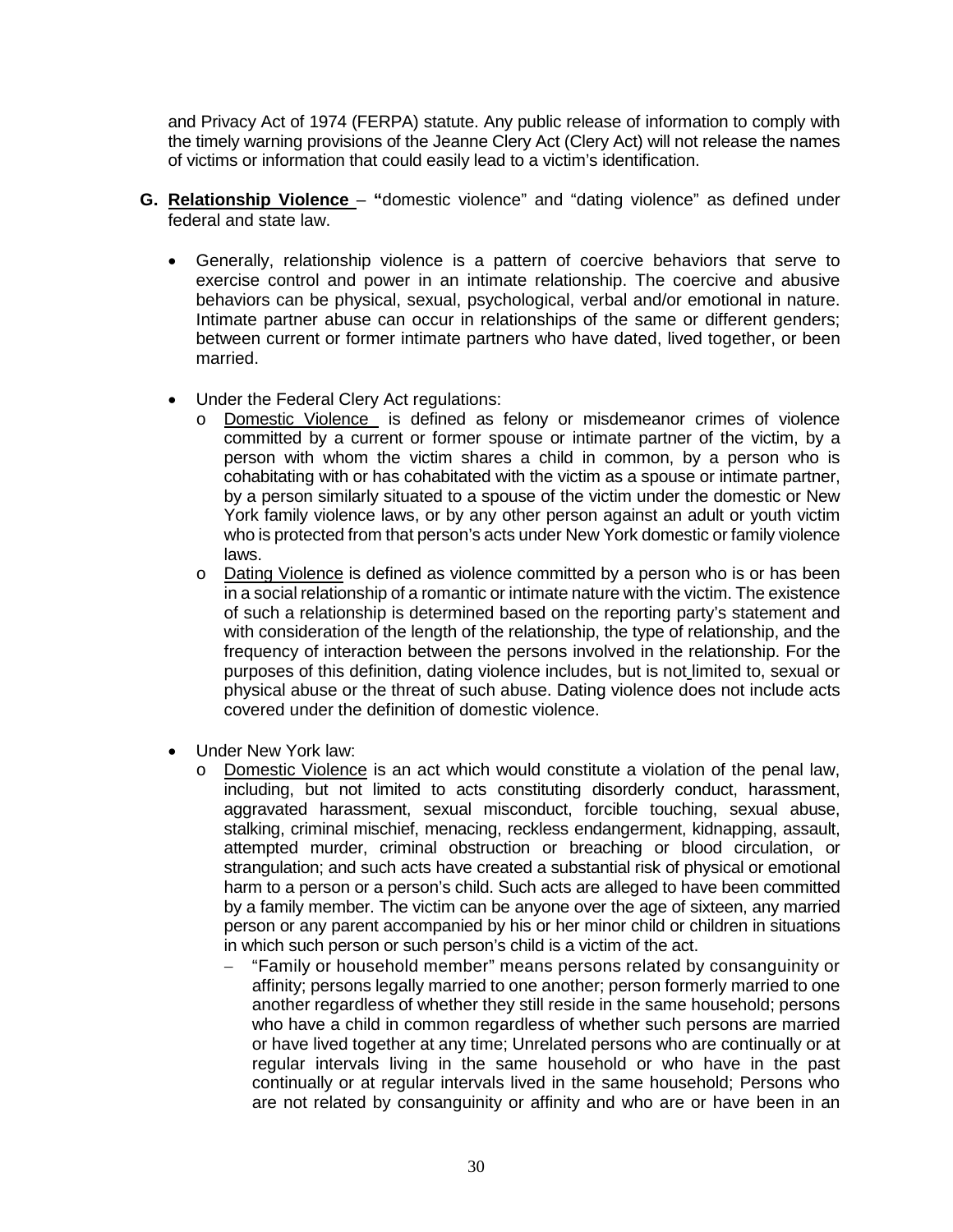intimate relationship regardless of whether such persons have lived together at any time.

- "intimate relationship" include, but are not limited to: the nature or type of relationship. Neither a casual acquaintance nor ordinary fraternization between regulation. Intimate relationship status shall be applied to teens, lesbian/gay/bisexual/transgender, and elderly individuals, current and formerly − Factors that may be considered in determining whether a relationship is an relationship regardless of whether the relationship is sexual in nature; the frequency of interaction between the persons; and the duration of the two individuals in business or social contexts shall be deemed to constitute an "intimate relationship"; Any other category of individuals deemed to be a victim of domestic violence as defined by the office of children and family services in married and/or dating heterosexual individuals who were, or are in an intimate relationship.
- with a minor child's care or custody. − "Parent" means natural or adoptive parent or any individual lawfully charged
- o Dating Violence New York State does not specifically define "dating violence." of domestic violence when the act constitutes a crime and is committed by a person However, under New York Law, intimate relationships are covered by the definition in an "intimate relationship" with the victim.
- of Sexual Misconduct or any other misconduct by students to the Title IX Coordinator; or whom a student could reasonably believe has this authority or duty. At SUNY **H. Responsible Employee** – any employee: who has the authority to take action to redress Sexual Misconduct (as defined below); who has been given the duty of reporting incidents Schenectady, Responsible Employees include the following:
	- All members of the President's Council;
	- Executive Director of Human Resources;
	- Director of Security;
	- • Anyone else a student would reasonably believe is a Responsible Employee, including: deans, advisors, club advisors, coaches, mentors, Assistant Vice Presidents, and program directors; and
	- In some instances, faculty members (when overseeing an event, supervising an away trip, or serving in some other role that would cause a student to reasonably believe that the faculty member is a Responsible Employee).

 A Responsible Employee must report to the school's Title IX coordinator, or other appropriate school designee, all relevant details about the alleged Sexual Misconduct that determine what occurred and to resolve the situation. This includes the names of the alleged perpetrator (if known), the student who experienced the alleged Sexual facts, including the date, time, and location. the student or another person has shared and that SUNY Schenectady will need to Misconduct, and other students involved in the alleged Misconduct, as well as relevant

 the employee's obligation to report the names of the alleged perpetrator and student involved in the alleged Sexual Misconduct, as well as relevant facts regarding the alleged incident (including the date, time, and location), to the Title IX coordinator or other or her confidentiality, which the Title IX coordinator will consider, and (iii) the student's Before a student reveals information that he or she may wish to keep confidential, a Responsible Employee will make every effort to ensure that the student understands: (i) appropriate school officials, (ii) the student's option to request that the school maintain his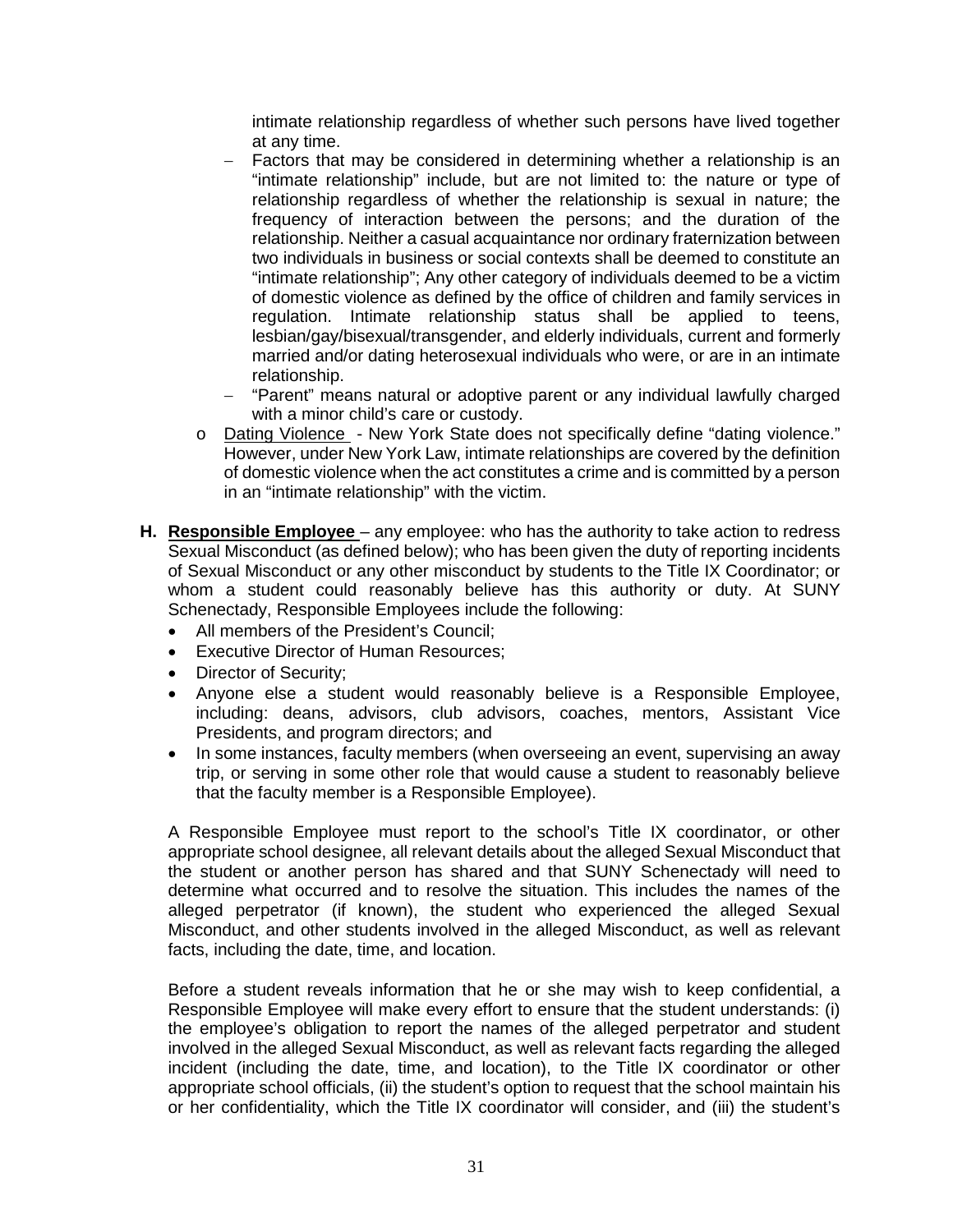ability to share the information confidentially with counseling, advocacy, health, mental health, or sexual-assault-related services.

- in 18 U.S.C. § 2246(2) and 18 U.S.C. § 2246(3). Therefore, the term "sexual activity" **I. Sexual Activity** – has the same meaning as "sexual act" and "sexual contact" as provided includes the following:
	- • contact between the penis and the vulva or the penis and the anus, and for purposes of this definition contact involving the penis occurs upon penetration, however slight;
	- contact between the mouth and the penis, the mouth and the vulva, or the mouth and the anus;
	- • the penetration, however slight, of the anal or genital opening of another by a hand or finger or by any object, with an intent to abuse, humiliate, harass, degrade, or arouse or gratify the sexual desire of any person;
	- • the intentional touching, not through the clothing, of the genitalia of another person who has not attained the age of 16 years with an intent to abuse, humiliate, harass, degrade, or arouse or gratify the sexual desire of any person; or
	- the intentional touching, either directly or through the clothing, of the genitalia, anus, groin, breast, inner thigh, or buttocks of any person with an intent to abuse, humiliate, harass, degrade, or arouse or gratify the sexual desire of any person.

Individuals must obtain affirmative consent (as defined in the Policies) prior to engaging in any of the activity referenced above.

- **J. Sexual Assault**  "sexual assault" as defined under both federal and state law.
	- • Under the federal Clery Act regulations, the term "sexual assault" means an offense that program and as set forth in Appendix A to the Clery Act regulations (34 CFR § 668.46). In Appendix A to the Clery Act regulations, these terms are defined as follows: meets the definition of rape, fondling, incest, or statutory rape as used in the FBI's UCR
		- $\circ$  body part or object, or oral penetration by a sex organ of another person, without Rape – The penetration, no matter how slight, of the vagina or anus with any the consent of the victim.
		- of sexual gratification, forcibly and/or against that person's will; or, not forcibly or of his/her youth or because of his/her temporary or permanent mental or physical  $\circ$  Fondling – the touching of the private body parts of another person for the purpose against the person's will where the victim is incapable of giving consent because incapacity.
		- o Incest sexual intercourse between persons who are related to each other within the degrees wherein marriage is prohibited by law.
		- o Statutory Rape sexual intercourse with a person who is under the statutory age of consent. Under New York law, the age of consent is 17 years old. See New York State Penal Law Article 130.
	- • Under New York law, "sexual assault" includes any and all "Sexual Misconducts" defined in New York State Penal Code Article 130. These Sexual Misconducts include sexual misconduct, rape, sexual abuse, forcible touching, and aggravated sexual contact, and may not be included within the above-listed definitions. Students and employees are encouraged to review the full definitions and elements of these offenses, which can be found in New York State Penal Law §§ 130.00 to 130.96. Under New York State law, a involve conduct that would generally fall within the above-listed definitions. However, these offenses also cover certain actions, such as sexual assault with an object, which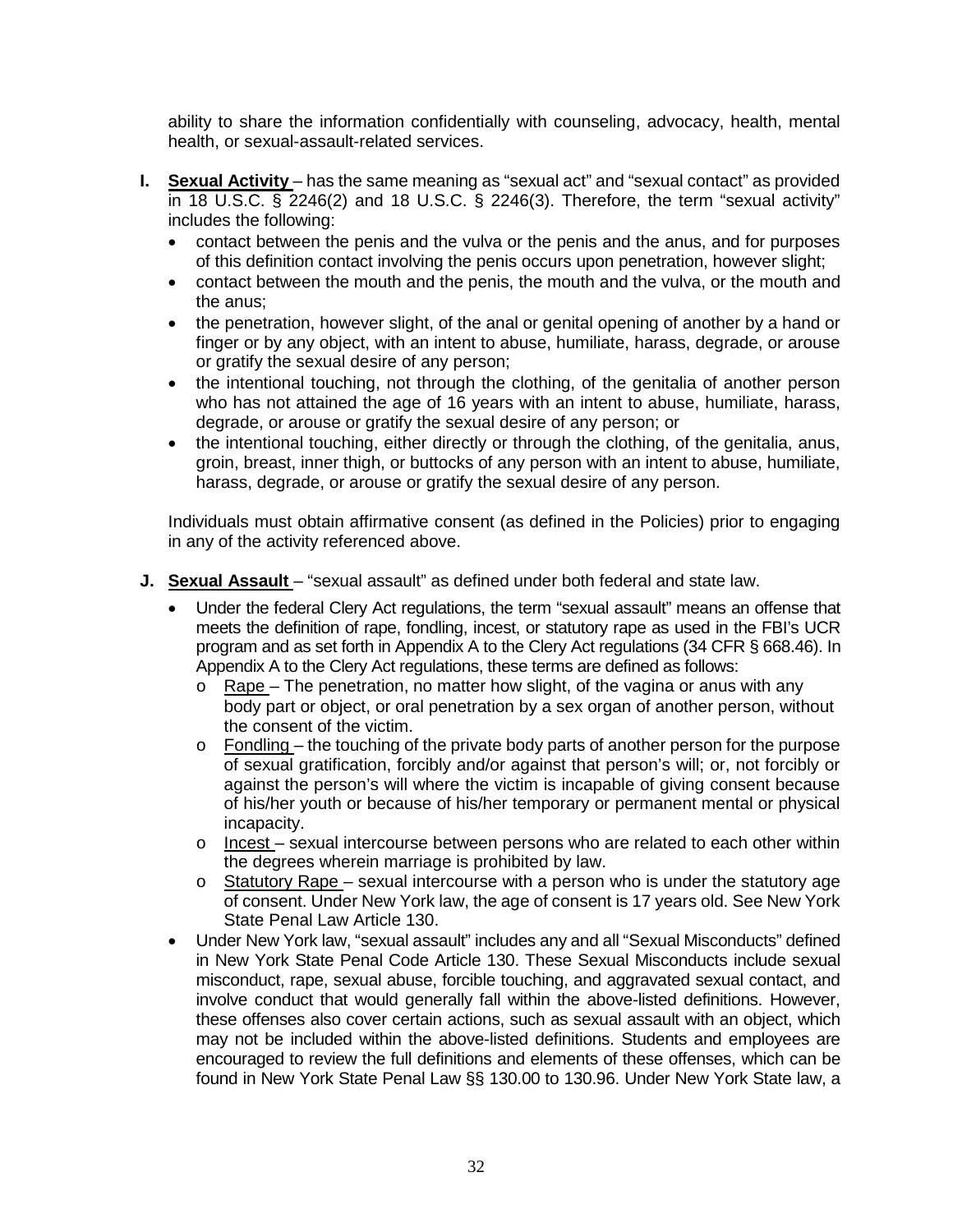Sexual Misconduct occurs when certain sexual acts are perpetrated against a victim without his or her affirmative consent.

 of "sexual assault," "nonconsensual sexual activity," "relationship violence," and/or "stalking," **K. Sexual Misconduct** – a term used by SUNY Schenectady, which includes any incident as those terms are defined in the Policies and these Guidelines.

- **L. Stalking**  "stalking" as defined under both federal and state law.
	- Generally, stalking is a pattern of behavior that can include:
		- o Repeatedly leaving or sending victim unwanted items, presents, flowers
		- $\circ$  Harassing the victim through the internet, including social networking websites
		- o Repeated, unwanted and intrusive phone calls, e-mails or text messages; especially after being clearly informed to stop
		- o Damaging or threatening to damage the victim's property
		- o Following, monitoring, surveillance of victim and/or victim's family, friends, coworkers
		- o Abusing or killing a pet or other animal
		- o Crossing jurisdictions/borders to stalk/commit offenses
	- • Under the federal Clery Act regulations, stalking means engaging in a course of conduct directed at a specific person that would cause a reasonable person to (a) fear for the person's safety or the safety of others; or (b) suffer substantial emotional distress. For the purposes of this definition:
		- o "course of conduct" means two or more acts, including, but not limited to, acts in which the stalker directly, indirectly, or through third parties, by any action, method, device, or means, follows, monitors, observes, surveils, threatens, or communicates to or about a person, or interferes with a person's property;
		- $\circ$  "reasonable person" means a reasonable person under similar circumstances and with similar identities to the victim; and
		- $\circ$  "substantial emotional distress" means significant mental suffering or anguish that may, but does not necessarily, require medical or other professional treatment or counseling.
	- • Under New York law, a person engages in stalking when he or she intentionally, and for no legitimate purpose, engages in a course of conduct directed at a specific person, and knows or reasonably should know that such conduct:
		- o is likely to cause reasonable fear of material harm to the physical health, safety or property of such person, a member of such person's immediate family or a third party with whom such person is acquainted; or
		- such conduct consists of following (including unauthorized tracking of someone's communication or contact with such person, a member of such person's immediate family or a third party with whom such person is acquainted, and the actor was  $\circ$  causes material harm to the mental or emotional health of such person, where movements or location through a GPS or other device), telephoning or initiating previously clearly informed to cease that conduct; or
		- o is likely to cause such person to reasonably fear that his or her employment, business or career is threatened, where such conduct consists of appearing, telephoning or initiating communication or contact at such person's place of employment or business, and the actor was previously clearly informed to cease that conduct.

More detailed definitions can be found in New York State Penal Law §§ 120.45 to 120.60.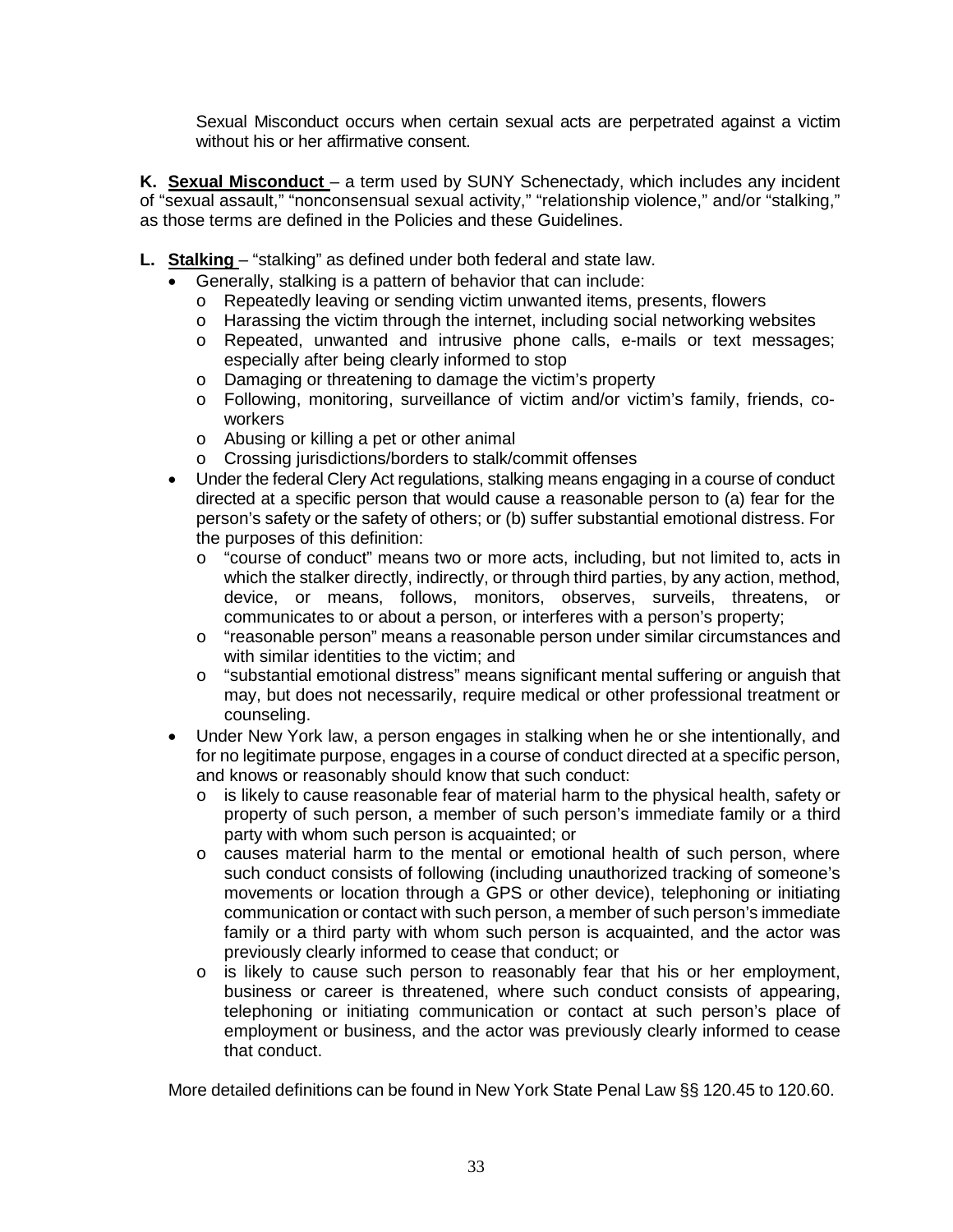# <span id="page-34-0"></span>**M. Title IX Sexual Harassment** – conduct that meets the definition of "sexual

 harassment" under the Title IX Grievance Policy [ satisfies one or more of the following: [https://sunysccc.edu/PDF/About%20SCCC/Policies%20and%20Procedures/Human%20Resource](https://sunysccc.edu/PDF/About%20SCCC/Policies%20and%20Procedures/Human%20Resources/2.23-3.19-TitleIXGrievancePolicy.pdf)  [s/2.23-3.19-TitleIXGrievancePolicy.pdf](https://sunysccc.edu/PDF/About%20SCCC/Policies%20and%20Procedures/Human%20Resources/2.23-3.19-TitleIXGrievancePolicy.pdf)], which includes any conduct on the basis of sex that

- sexual conduct (i.e., quid pro quo); o An employee conditioning educational benefits on participation in unwelcome
- o Unwelcome conduct that a reasonable person would determine is so severe, pervasive, and objectively offensive that it effectively denies a person equal access to the educational SUNY Schenectady's education program or activity;
- directed against another person, without the consent of the victim including instances where the victim is incapable of giving consent; o Sexual assault (as defined in the Clery Act), which includes any sexual act
- o Dating violence (as defined in the Violence Against Women Act (VAWA) relationship; (ii) The type of relationship; (iii) The frequency of interaction between amendments to the Clery Act), which includes any violence committed by a person: (A) who is or has been in a social relationship of a romantic or intimate nature with the victim; and (B) where the existence of such a relationship shall be determined based on a consideration of the following factors: (i) The length of the the persons involved in the relationship.
- spouse of the victim under New York's domestic or family violence laws or by any other person against an adult or youth victim who is protected from that person's acts under the domestic or family violence laws of New York. o Domestic violence (as defined in the VAWA amendments to the Clery Act), which includes any felony or misdemeanor crimes of violence committed by a current or former spouse or intimate partner of the victim, by a person with whom the victim shares a child in common, by a person who is cohabitating with or has cohabitated with the victim as a spouse or intimate partner, by a person similarly situated to a
- o Stalking (as defined in the VAWA amendments to the Clery Act), meaning engaging in a course of conduct directed at a specific person that would cause a reasonable person to-- (A) fear for their safety or the safety of others; or (B) suffer substantial emotional distress.

 Note that conduct that does not meet the definition of "Title IX Sexual Harassment" may still be prohibited under this Policy, SUNY Schenectady's Code of Conduct, Harassment Policy. Sexual Harassment Response and Prevention Statement, and/or Discrimination and

# **III. Interplay Between the Criminal Justice Process & the Sexual Misconduct Process under the Guidelines and Policies**

- A. SUNY Schenectady disciplinary proceedings may be instituted against a student charged with Sexual Misconduct that potentially violates both the criminal law and the Student Conduct Code, without regard to the pendency of civil or criminal litigation in court or criminal arrest or prosecution.
- B. The judicial or conduct process for any proceeding involving a Sexual Misconduct charge will run concurrently with a criminal justice investigation and proceeding, except for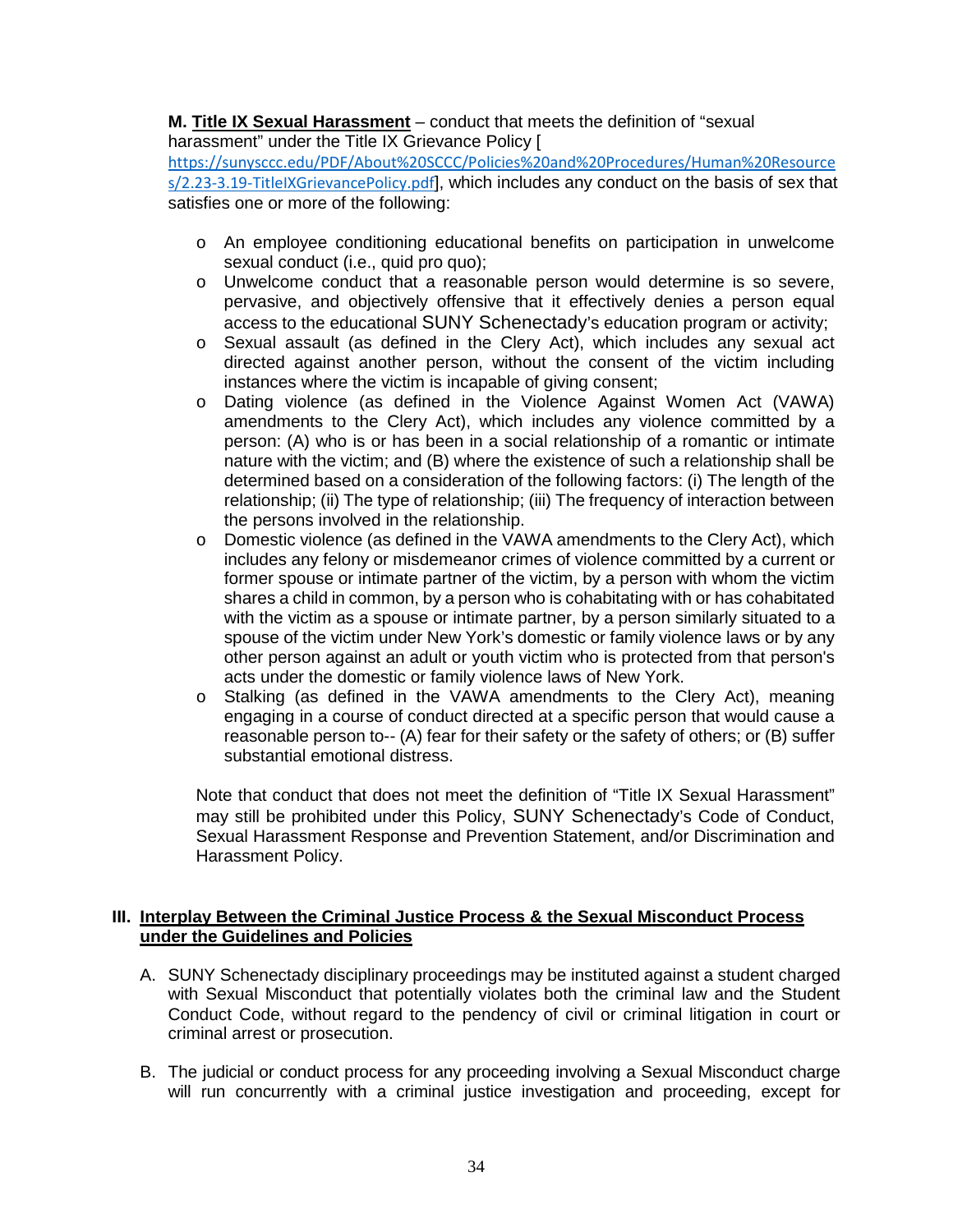<span id="page-35-0"></span> temporary delays as requested by external municipal entities while law enforcement gathers evidence, which should not last more than 10 days except when law enforcement specifically requests and justifies a longer delay. The Title IX Coordinator is responsible for determining whether a delay is justified. Determinations made or sanctions imposed by SUNY Schenectady shall not be subject to change because criminal charges arising out of the same facts giving rise to violation of SUNY Schenectady rules were dismissed, reduced, or resolved in favor of or against the criminal law defendant.

 C. SUNY Schenectady will cooperate fully with law enforcement and other agencies in the for the rehabilitation of student violators (provided that the conditions do not conflict with personal capacities, remain free to interact with governmental representatives as they deem enforcement of criminal law on campuses and in the conditions imposed by criminal courts campus rules or sanctions). Individual members of the College community, acting in their appropriate.

 because they have different, important goals. In the criminal justice system, prosecutors pursue cases when they believe there is sufficient evidence to prove, beyond a reasonable doubt, that an individual has committed a criminal act. A person who is convicted of a crime will face criminal process, a preponderance of the evidence standard of proof is used to determine responsibility. A otherwise restricted from full participation in the SUNY Schenectady community. A document that D. Nothing in SUNY Schenectady's policies limits the rights of students to pursue cases through the criminal justice system. There are significant differences between the two systems penalties, such as incarceration, probation, or the imposition of a fine. SUNY Schenectady's disciplinary process seeks to determine whether an individual has violated college policy. In this person who is found to have violated SUNY Schenectady policy may be suspended, expelled or further explains the differences between the two systems can be found in **Appendix A**.

# **IV. SUNY Schenectady Sexual Misconduct Investigation Process & Procedures**

 an employee or student or that has a reasonable connection to SUNY Schenectady, it will When SUNY Schenectady becomes aware of an incident of Sexual Misconduct by or against take prompt and appropriate action.

# **A. Initial Assessment**

 The Title IX Coordinator will make an initial assessment regarding the validity of any information received about the incident. The Title IX Coordinator will also determine whether the alleged incident is an incident of Sexual Misconduct, or should more appropriately be dealt with under other SUNY Schenectady policies, such as the Code of Conduct. This initial determination will be made within 3 business days of SUNY Schenectady becoming aware of allegations that Sexual Misconduct has been committed.

 The Title IX Coordinator will also inform the complainant of the right to file a Formal Complaint under the Title IX Grievance Procedure. If a Formal Complaint is filed, the Title IX Grievance Procedure [

 Complaint is dismissed, but the investigator determines that a violation of the Code of Conduct may have occurred. [https://sunysccc.edu/PDF/About%20SCCC/Policies%20and%20Procedures/Human%20Resources/2.23-](https://sunysccc.edu/PDF/About%20SCCC/Policies%20and%20Procedures/Human%20Resources/2.23-3.19-TitleIXGrievancePolicy.pdf) [3.19-TitleIXGrievancePolicy.pdf](https://sunysccc.edu/PDF/About%20SCCC/Policies%20and%20Procedures/Human%20Resources/2.23-3.19-TitleIXGrievancePolicy.pdf)] will apply, and this procedure will not apply, unless the Formal

This procedure will apply when: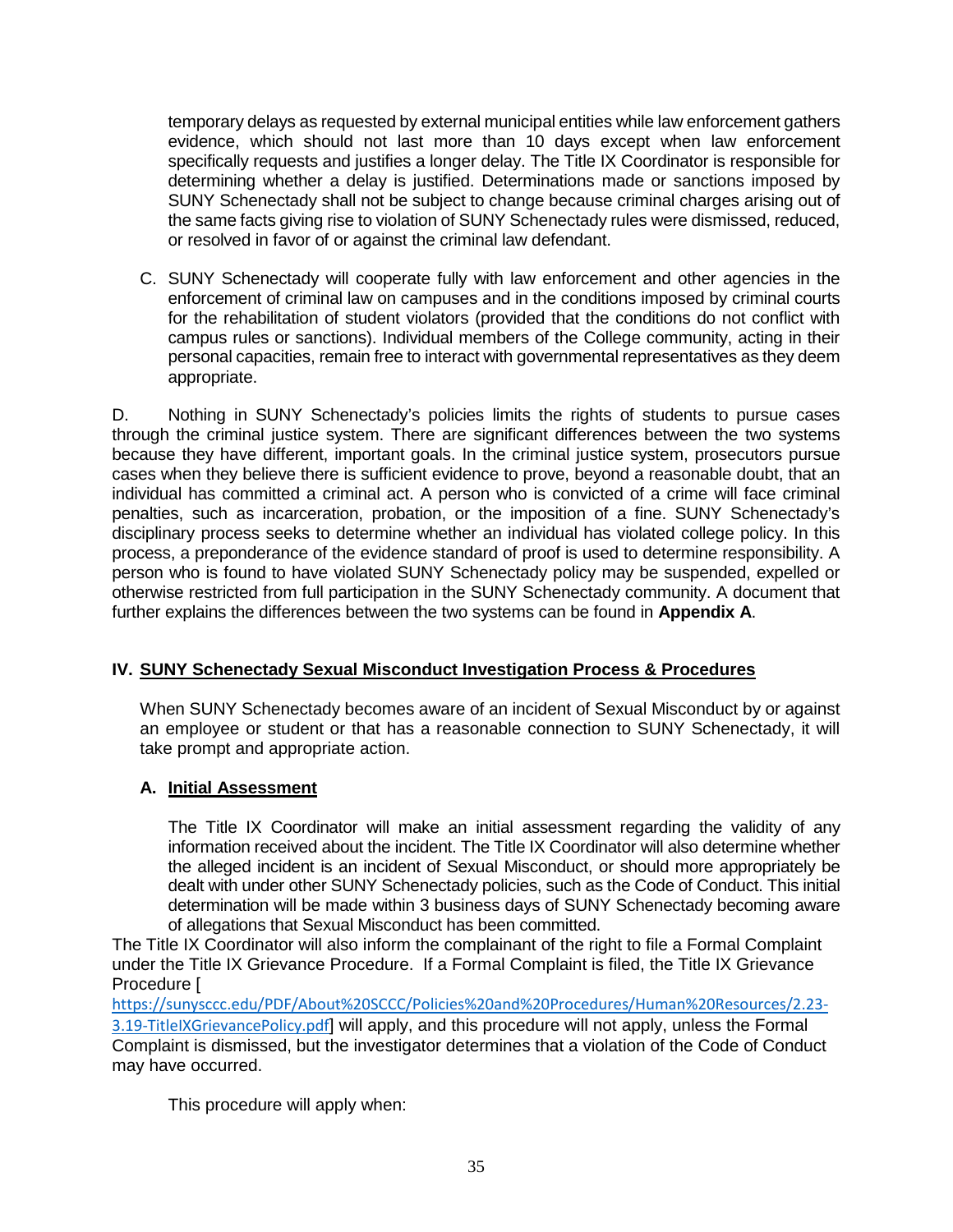- alleging a Sexual Misconduct, but the Formal Title IX Complaint is • an individual files a Formal Title IX Complaint with SUNY Schenectady dismissed, or
- • SUNY Schenectady becomes aware of a Sexual Misconduct by or against an employee or student or that has a reasonable connection to SUNY Schenectady, and the Title IX Coordinator informs the complainant of his or her right to file a Formal Complaint, but the complainant chooses not to file a Formal Complaint, and the Title IX Coordinator determines it is not necessary to file a Formal Complaint under the Sexual Misconduct Procedure where no Title IX Formal Complaint has been filed.

#### **B. Consent to Conduct an Investigation**

 If a reporting individual does not consent to SUNY Schenectady's request to initiate an investigation, the Title IX Coordinator will weigh the request against SUNY Schenectady's obligation to provide a safe, nondiscriminatory environment for all members of its If the Title IX Coordinator determines that an investigation is required under this procedure, he or she must seek consent from reporting individuals prior to conducting an investigation. community.

 SUNY Schenectady will honor a request to decline to consent to an investigation, unless adequately mitigate a potential risk of harm to the reporting individual or other members but are not limited to, the following: SUNY Schenectady determines in good faith that failure to investigate does not of the community, based on the Title IX Coordinator's consideration of factors that include,

- Whether the accused has a history of violent behavior or is a repeat offender;
- • Whether the incident represents escalation in unlawful conduct on behalf of the accused from previously noted behavior;
- The increased risk that the accused will commit additional acts of violence;
- Whether the accused used a weapon or force;
- Whether the reporting individual is a minor; and
- • Whether the institution possesses other means to obtain evidence such as security footage, and
- Whether available information reveals a pattern of perpetration at a given location or by a particular group.

 If the Title IX Coordinator determines that the request to decline to consent to an investigation can be honored, SUNY Schenectady will still assist with any reasonable and available accommodations.

 must notify the reporting individuals and take immediate action as necessary to protect If the Title IX Coordinator determines that a request to decline to consent to an investigation cannot be honored, and an investigation is necessary, SUNY Schenectady and assist them.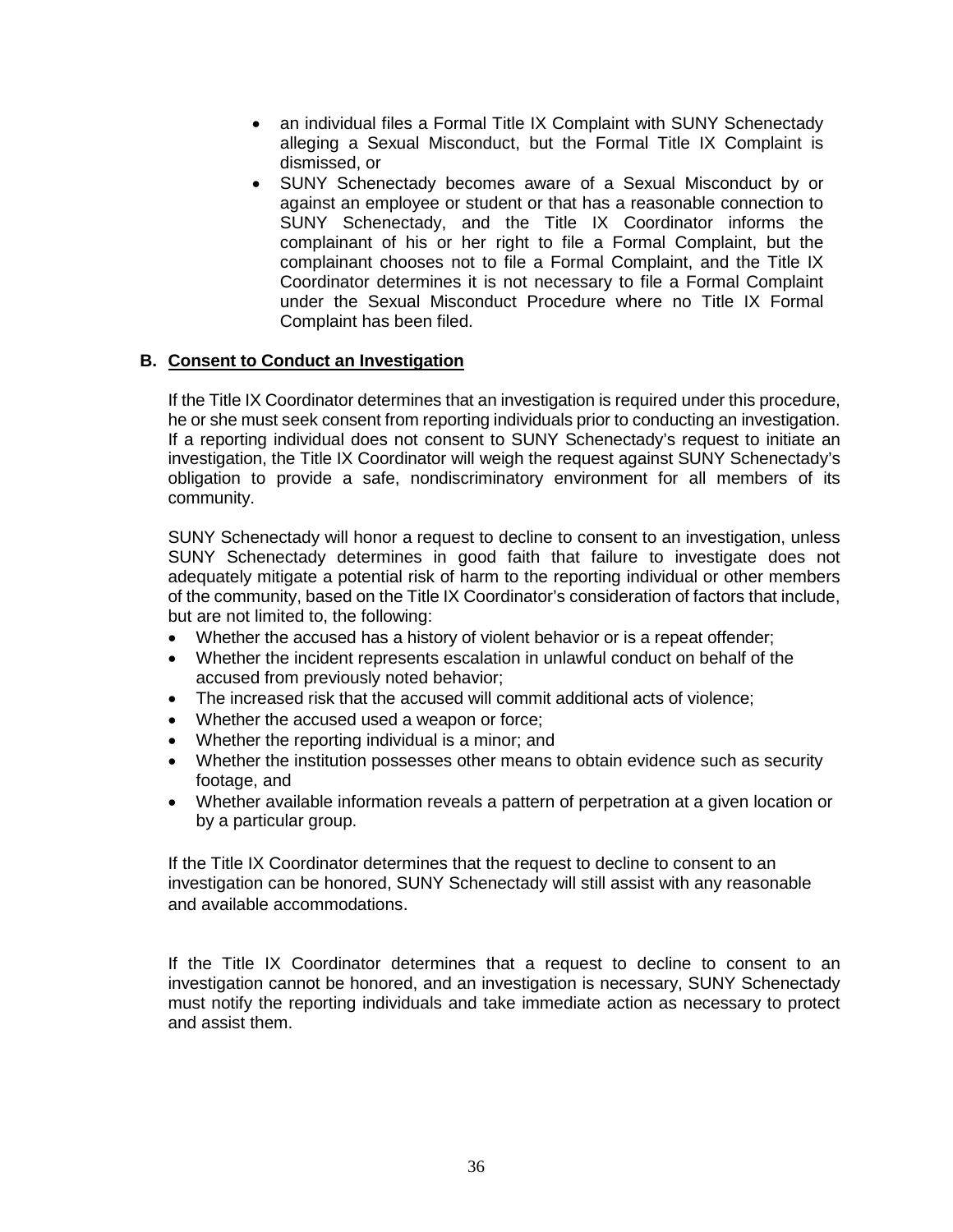# **C. Commencement of the Investigation**

When an investigation is commenced, the accused must be informed, as promptly as possible, of:

- the specific rule, rules, laws, Policies, Guidelines, and/or Code of Conduct provisions alleged to have been violated;
- the date, time, location and factual allegations concerning the violation;
- in what manner the specific rule, rules or laws are alleged to have been violated, and
- the sanction or sanctions that may be imposed on the respondent based upon the outcome of any judicial or conduct process.

 Within 3 business days of determining that an investigation is necessary, the Title IX accountability; (3) conducting investigations of sexual violence; (4) the effects of trauma; (5) impartiality; (6) the rights of the respondent, including the right to a presumption that the respondent is "not responsible" until a finding of responsibility is made; and (7) SUNY Coordinator, or his/her designee, who shall be a trained investigator, and who does not have a conflict of interest, will promptly conduct a fair, complete, thorough, and impartial investigation, which provides a meaningful opportunity to be heard. The designated investigator must have received annual training that covers topic including, but not limited to, the following: (1) issues related to Sexual Misconduct, (2) how to conduct an investigation and hearing process that protects the safety of victims and promotes Schenectady's policies and procedures, including the Guidelines and Policies.

 designating a trained investigator to conduct the investigation. If it would be inappropriate If the Title IX Coordinator is implicated in the report, the President will be responsible for for the Title IX Coordinator or President to designate an investigator to conduct the investigation, then the Chair of the Board of Trustees will make this designation.

# **D. Standard of Evidence**

 by or against an employee or student is a "preponderance of the evidence." Under this The standard of evidence used to evaluate a report of an incident of Sexual Misconduct standard, a determination must be made on the basis of whether it is more likely than not that the accused student or employee violated the Policies or the Guidelines.

# **E. Investigation Procedures**

In investigating the complaint, the designated investigator shall:

- • Meet with the appropriate individuals and review all appropriate records that bear on the case.
- Provide the accuser and the accused with copies of the Policies and Guidelines.
- • Discuss the allegations in the complaint with the accuser and accused at separate meetings, and provide the accuser and accused with equal opportunities to identify witnesses and present evidence supporting their respective positions at these meetings.
- • Provide the accuser and the accused with the same opportunities for a support person or advisor of their choice throughout the process, including any meeting, conference, hearing or other procedural action. An attorney for either the accuser or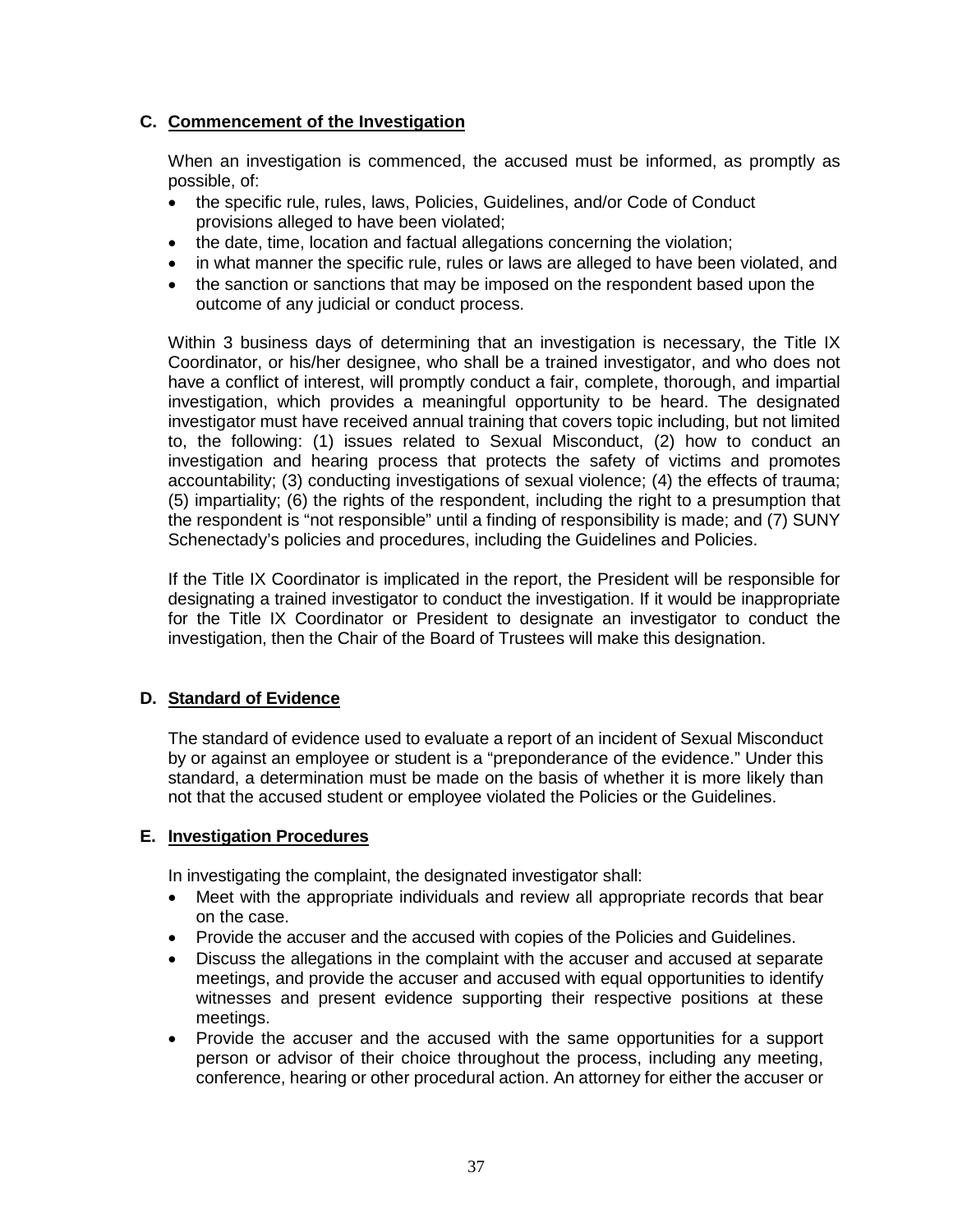the accused, however, may be present but may not have a speaking role during such meeting, conference, hearing, or other procedural action.

- possible solutions to the problem with all involved parties, provided, however, that • Attempt, where appropriate, to resolve the complaint by exploring and suggesting the complainant or accuser will not be required to participate in mediation with the accused.
- • (If the preceding step does not resolve the problem), make and transmit a incident of Sexual Misconduct to the accused, accuser, and, if the accused is an employee, the senior officer for the unit in which the accused is employed (or the preponderance of the evidence determination in the matter of the allegation of an President if the accused is a senior officer), or, if the accused is a student, the Assistant Vice President for Student Affairs.

 Additionally, in cases where the reporting individual or accused are students, the investigator will provide the students with:<br>• reasonable advance written or electron

- reasonable advance written or electronic notice of any meeting they are required to or are eligible to attend,
- an opportunity to submit evidence during an investigation concerning a report of Sexual Misconduct, and
- • the opportunity to exclude (1) their own prior sexual history with persons other than the other party in the conduct process and (2) their own mental health diagnosis and/or (However, the investigator may consider past findings of domestic violence, dating of a particular case. In most cases, investigations will be completed within 60 days treatment from the investigator's consideration when determining responsibility. violence, stalking, or sexual assault when determining the sanction to be imposed). The time necessary to complete an investigation will vary depending upon the facts of receipt of a report.

# **F. Conclusion of the Investigation**

- 1. The investigator shall prepare written findings of fact and recommendations with respect to whether it is more likely than not that the incident of an incident of Sexual Misconduct occurred, appropriate disciplinary actions, if any, and/or other appropriate remedial measures.
- 2. Once the investigation is complete, the parties will be informed, in writing, of the notice will include the result of the investigation, any recommended sanctions, the rationale for the result and any recommended sanctions, the findings of fact, and a outcome, within 2 business days of the issuance of the determination. This written notification if conduct charges will be pursued and/or continued.
- nearly simultaneously as possible, without unnecessarily bringing those in conflict into close proximity to each other. Should any change in outcome occur prior to 3. Delivery of this outcome will not be delayed to either party, and should occur as finalization, all parties will be timely informed in writing, and will be notified when the results of the resolution process become final.
- or employee. The parties will be informed of their potential rights to exercise a 4. If the investigator concludes that the accused student or employee did not commit Sexual Misconduct, SUNY Schenectady will not pursue discipline against the student request for an appeal of the determination, if applicable. If an investigator determines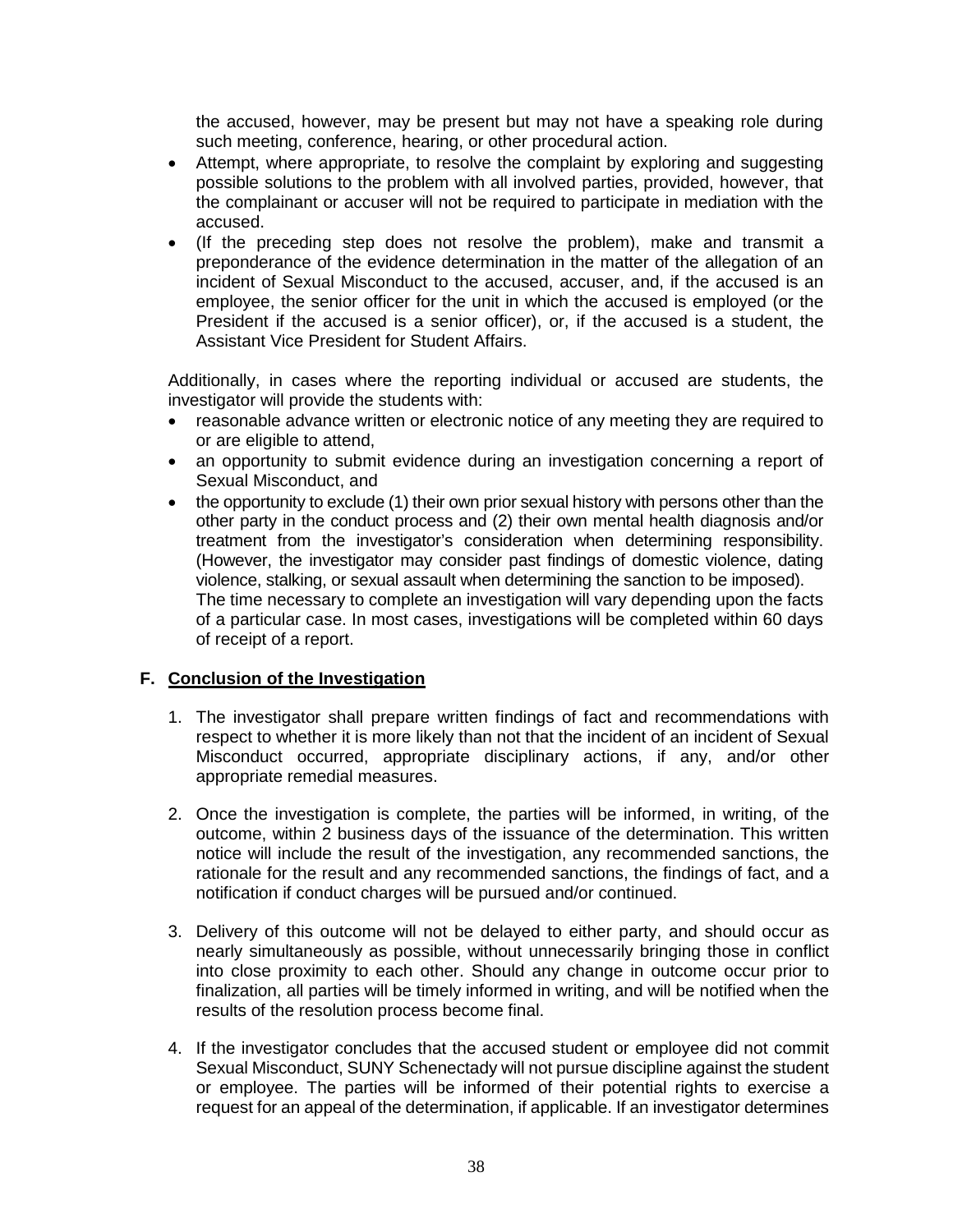<span id="page-39-0"></span> that a student did not commit Sexual Misconduct, the reporting individual has the right to appeal the Investigator's finding of no violation to an Appellate Board within two (2) business days of the decision.

 5. If the investigator concludes that it is more likely than not that the accused student or employees) or Assistant Vice President of Student Affairs (for students) to determine whether to pursue disciplinary charges, within 2 business days of the investigator's employee committed Sexual Misconduct, SUNY Schenectady will take the matter very seriously, and will pursue (or continue to pursue) internal disciplinary proceedings against the accused or respondent. After receiving the investigator's decision, the Title IX Coordinator will refer the matter to the Executive Director of Human Resources (for determination. The disciplinary proceedings will then be commenced within 5 business days of the decision to pursue disciplinary charges.

# **G. Remedial Measures**

 If the investigation reveals that Sexual Misconduct did occur, SUNY Schenectady will future conduct, and correct any personnel or academic decisions made which are related to the prohibited conduct. Remedies may include, but are not limited to, continuing or commencing any of the above-listed "interim measures." These remedies are separate from, and in addition to, any 2 measures that may have been provided prior to the take appropriate remedial measures necessary to end such conduct, prevent any such conclusion of the investigation. Such measures can be requested by a reporting individual or accuser, by contacting the Director of Human Resources (for employees) or the Assistant Vice President of Student Affairs (for students).

# **V. Student Discipline for Sexual Misconduct**

 Code of Conduct. Instead, it will be handled under the following procedure. Student discipline for Sexual Misconduct will not be handled through SUNY Schenectady's Student

# **A. Student Conduct Charges**

- 1. Any member of the SUNY Schenectady community may file a request for SUNY Schenectady to bring a complaint or charges against any student for misconduct. Request should be submitted to the Division of Student Affairs (Room 222, Elston Hall). The request will be referred to the Assistant Vice President for Student Affairs. each request and determine the action to be taken. The Assistant Vice President for Student Affairs, or his/her designee, will investigate
- 2. If the person requesting to file charges has filed a Formal Complaint against the accused student, the Title IX Grievance Procedure will apply, and the request will not be referred to the Vice President for Student Affairs. Note, however, that if the Formal Complaint is dismissed, but the investigator determines that it is more likely than not that the accused violated the Student Code of Conduct, SUNY Schenectady may pursue discipline against the student under the Student Code of Conduct, following the typical Student Code of Conduct procedures.
- 3. The Assistant Vice President for Student Affairs will respond promptly to any request to file charges. The Vice President for Student Affairs will also promptly respond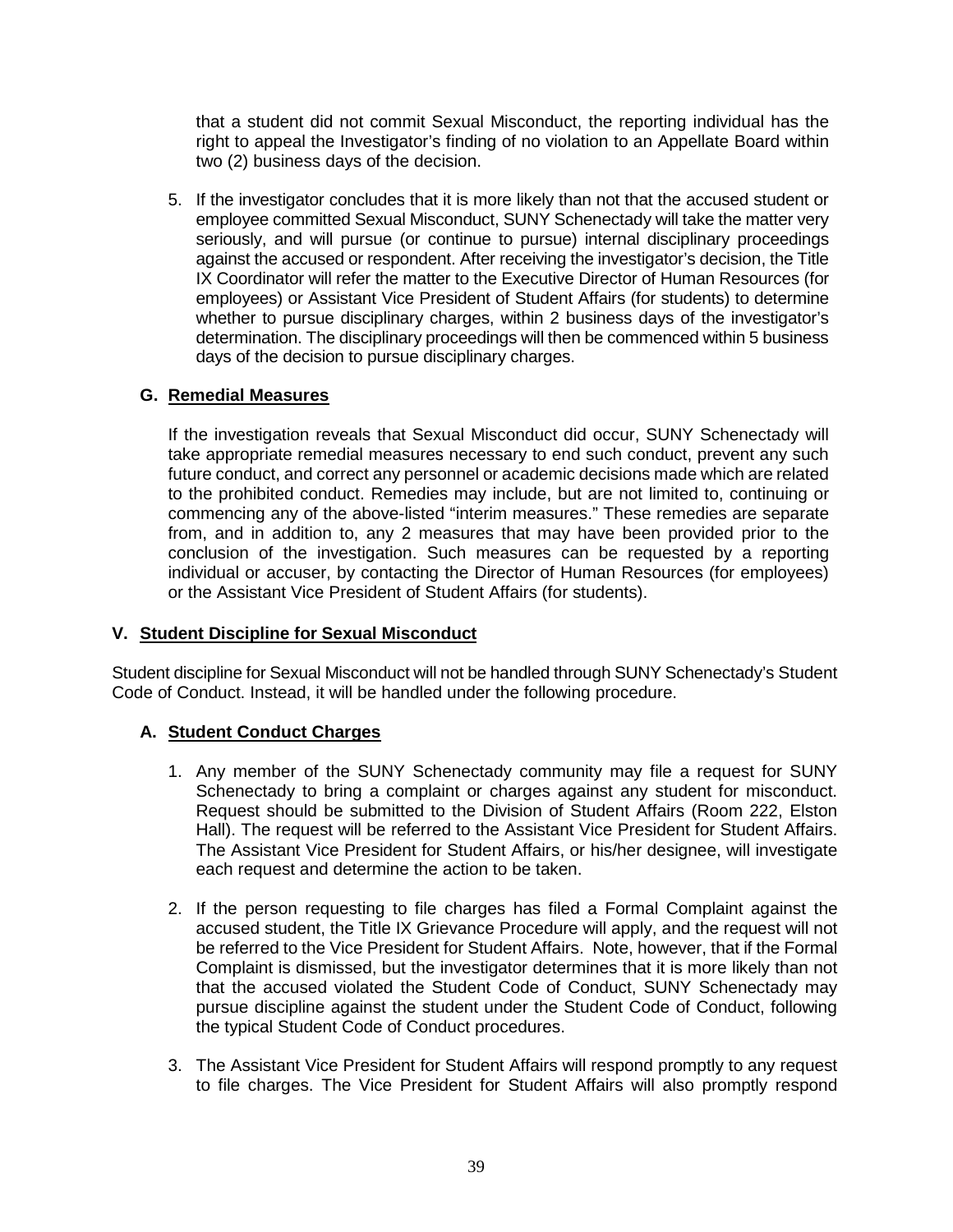whenever he or she has knowledge that a violation of the Policies, Guidelines, or Code of Conduct may have occurred.

- 4. The Assistant Vice President for Student Affairs will determine a) whether or not the alleged misconduct is within the purview of the Code of Conduct, the Policies, or Guidelines; b) whether to file charges under the Code of Conduct, Policies, or Guidelines, c) the proper procedure to follow (the Code of Conduct or Policies and Guidelines), and d) if charges are filed, the appropriate body to hear the charges.
- 5. All charges shall be presented to the accused student in written form.

# **B. Interim Measures Pending Hearings**

- 1. While a hearing is pending against a student, that student's degrees, grade reports, and transcripts will not be issued until the matter is resolved.
- 2. Interim Suspension: In certain circumstances, the Assistant Vice President for Student Affairs, or a designee, may impose a College suspension prior to the hearing before a Subcommittee.
	- • Interim suspension may be imposed only: a) to ensure the immediate safety and well-being of members of SUNY Schenectady community or preservation of SUNY Schenectady property; or b) to ensure the student's own immediate physical or emotional safety and well-being; or c) if the student poses an immediate threat of Before imposing such a suspension, SUNY Schenectady will undertake an physical health or safety of any student or other individual arising from the allegations of sexual harassment justifies removal, and provide the respondent with notice and disruption of, or interference with, the normal operations of SUNY Schenectady. individualized safety and risk analysis, determine that an immediate threat to the an opportunity to challenge the decision immediately following the removal.
	- Schenectady determines that an immediate threat to the physical health or safety of any student or other individual arising from the allegations of Sexual Misconduct justifies removal, SUNY Schenectady must subject the accused or respondent to interim suspension pending the outcome of a judicial or conduct process. SUNY Schenectady provides both the accused or respondent and the reporting procedures, a prompt review, reasonable under the circumstances, of the need for and terms of an interim suspension, including potential modification, in which Sabrina McGinty, Assistant Vice President of Student Affairs. If a request for review is received from one party, the other party will be notified of the request for review. Ben DeAngelis and Sabrina McGinty will issue a determination in response to the • Mandatory Interim Suspension – If a student accused of Sexual Misconduct is determined to present a continuing threat to the health and safety of the community, based on an individualized safety and risk analysis, in which SUNY individual, upon request and consistent with SUNY Schenectady's policies and they are allowed to submit evidence in support of their request. Requests to review an interim suspension should be submitted to: Ben DeAngelis, Title IX Coordinator, request, and notify both parties of the determination.
	- student might otherwise be eligible, as the Assistant Vice President for Student • During an interim suspension, students shall be denied access to the campus (including classes) and/or all other College activities or privileges for which the Affairs or his or her designee may determine to be appropriate.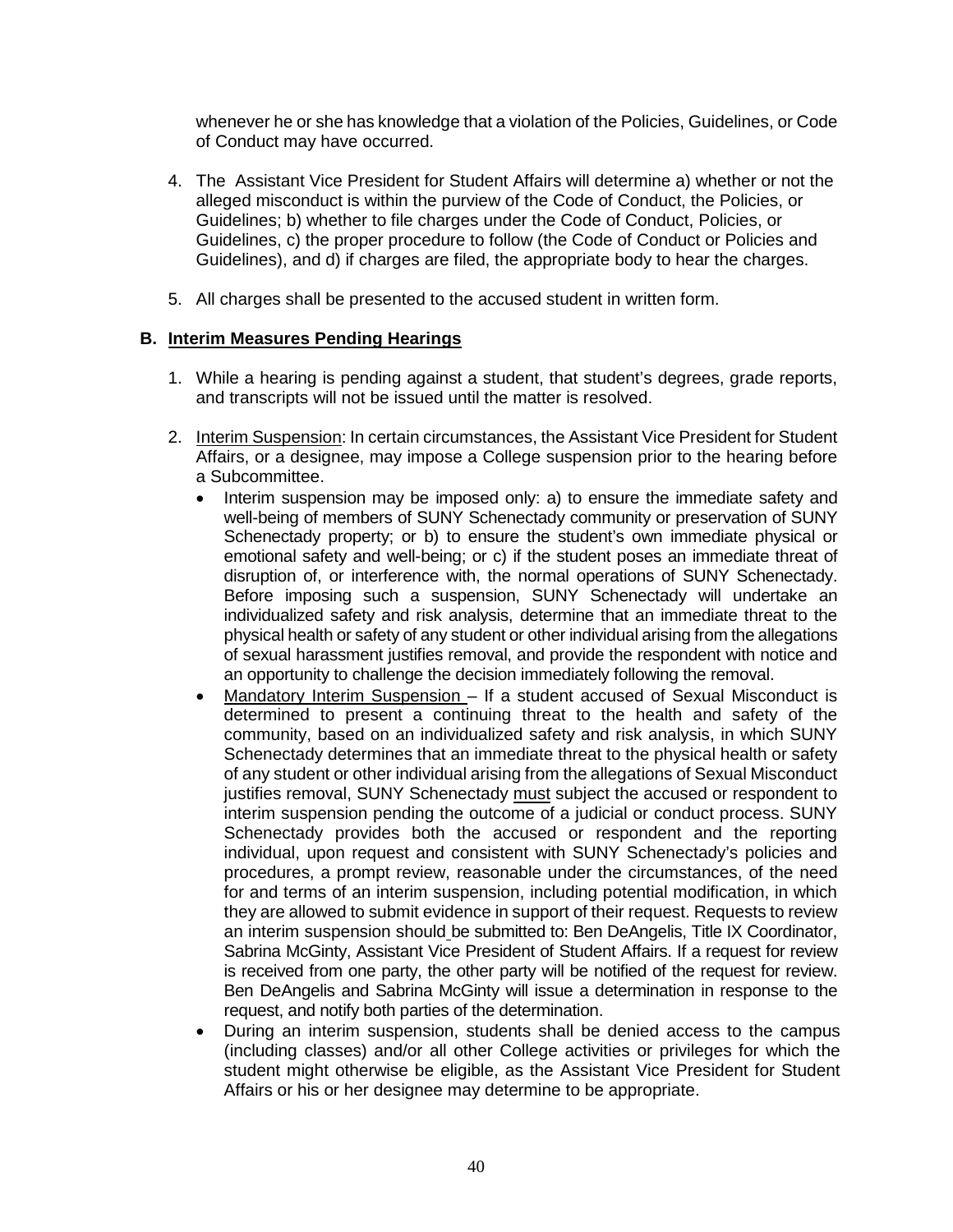# 3. No Contact Order

- • Upon receipt of a report of Sexual Misconduct by a student, SUNY Schenectady will issue a "no contact order," whereby: (1) continued intentional contact with the accused or respondent to leave the area immediately and without directly schedule for the accused and respondents to access applicable buildings and reporting individual is a violation of SUNY Schenectady's policy that is subject to additional conduct charges; and (2) if the accused or respondent and a reporting individual observe each other in a public place, it is the responsibility of the contacting the reporting individual. This may include establishing an appropriate property of SUNY Schenectady at a time when such buildings and property are not being accessed by the reporting individual.
- and terms of the no contact order, including potential modification, in which they are contact order should be submitted to: Ben DeAngelis, (Title IX Coordinator) and review is received from one party, the other party will be notified of the request for • Upon request, both the accused (or respondent) and the reporting individual are entitled to a prompt review, reasonable under the circumstances, of the need for allowed to submit evidence in support of their requests. Requests to review a no Sabrina McGinty (Assistant Vice President for Student Affairs). If a request for review. Sabrina McGinty (Assistant Vice President for Student Affairs; Ben DeAngelis (Title IX Coordinator) will issue a determination in response to the request, and notify both parties of the determination.
- 4. Interim Measures
	- • SUNY Schenectady is obligated to provide reasonable and available interim measures and accommodations that effect a change in academic, housing, employment, transportation or other applicable arrangements in order to help ensure safety, prevent retaliation and avoid an ongoing hostile environment.
	- accommodation that directly affects him or her, in which he or she is allowed to submit evidence in support of his or her request. Requests to review interim • Upon request, SUNY Schenectady will provide both the accused (or respondent) and the reporting individual a prompt review, reasonable under the circumstances, of the need for and terms of any such interim measure and measures should be submitted to Ben DeAngelis ( Title IX Coordinator), Sabrina McGinty (Assistant Vice President for Student Affairs).
	- • If a request for review is received from one party, the other party will be notified of the request for review. Ben DeAngelis ( Title IX Coordinator) and Sabrina McGinty (Assistant Vice President for Student Affairs); will issue a determination in response to the request, and notify both parties of the determination.

# **C. Student Conduct Hearings**

- 1. Designation of an Appropriate Hearing Body
	- a. Cases Involving Initial or Ongoing Investigations

 Upon receipt of a request to file student conduct charges regarding Sexual Coordinator, or a designated investigator who does not have a conflict of Misconduct for which an investigation has not already been initiated, the Title IX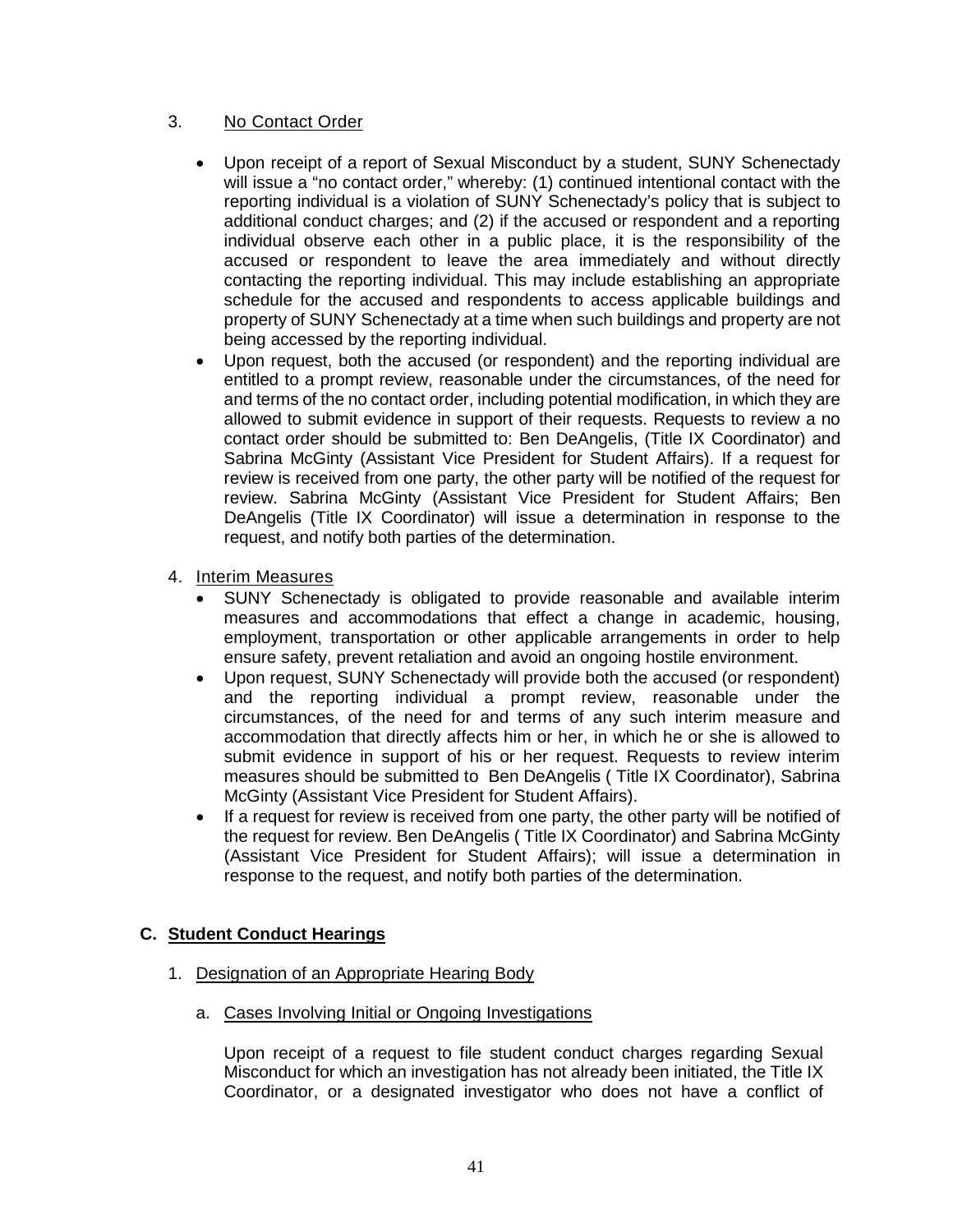interest, will promptly meet with the complainant to discuss the complainant's

right to file a Formal Complaint under the Title IX Grievance Procedure. If a Formal Complaint is filed, the Title IX Grievance Procedure [

 Complaint is dismissed, but the investigator determines that a violation of the Code of Conduct may have occurred. [https://sunysccc.edu/PDF/About%20SCCC/Policies%20and%20Procedures/Human%20Resources/2.23-](https://sunysccc.edu/PDF/About%20SCCC/Policies%20and%20Procedures/Human%20Resources/2.23-3.19-TitleIXGrievancePolicy.pdf) [3.19-TitleIXGrievancePolicy.pdf](https://sunysccc.edu/PDF/About%20SCCC/Policies%20and%20Procedures/Human%20Resources/2.23-3.19-TitleIXGrievancePolicy.pdf)] will apply, and this procedure will not apply, unless the Formal

This procedure will apply when:

- • an individual files a Formal Title IX Complaint with SUNY Schenectady alleging a Sexual Misconduct, but the Formal Title IX Complaint is dismissed, or
- • SUNY Schenectady becomes aware of a Sexual Misconduct by or against an employee or student or that has a reasonable connection to SUNY Schenectady, and the Title IX Coordinator informs the complainant of his or her right to file a Formal Complaint, but the complainant chooses not to file a Formal Complaint, and the Title IX Coordinator determines it is not necessary to file a Formal Complaint under the Sexual Misconduct Procedure where no Title IX Formal Complaint has been filed.

 Upon receipt of a request to file student conduct charges regarding Sexual Coordinator will inform the investigator that the disciplinary charge or complaint as part of his or her investigation, and to make a determination regarding the Misconduct for which an investigation has already been initiated, the Title IX is pending, and instruct the investigator to investigate the charge or complaint charges.

 Following an investigation, the investigator will prepare written findings of fact and recommendations, with respect to whether it is more likely than not that the Sexual Misconduct occurred, appropriate disciplinary actions, if any, and/or other appropriate remedial measures. The parties will be informed, in writing, of the result of the investigation, any recommended sanctions, the rationale for the result and any recommended sanctions, the findings of fact, whether the disciplinary process will continue, information regarding sanctions that may be imposed as a result of the continuation of the disciplinary process, and any potential rights to appeal at that time. Delivery of this outcome will not be delayed to either party, and should occur as nearly simultaneously as possible, without unnecessarily bringing those in conflict into close proximity to each other.

 • If the investigator determines that it is more likely than not that the student violated Policies, Guidelines, or any other provision of the Code of Conduct, the Investigator will make a recommendation regarding any appropriate sanctions, and the Title IX Officer will refer the student conduct charges to the Chairperson of the Student Affairs Committee or his/her designee. The Chairperson of the Student Affairs Committee will appoint an appropriate Subcommittee and refer the charges to an appropriately trained Subcommittee for a hearing.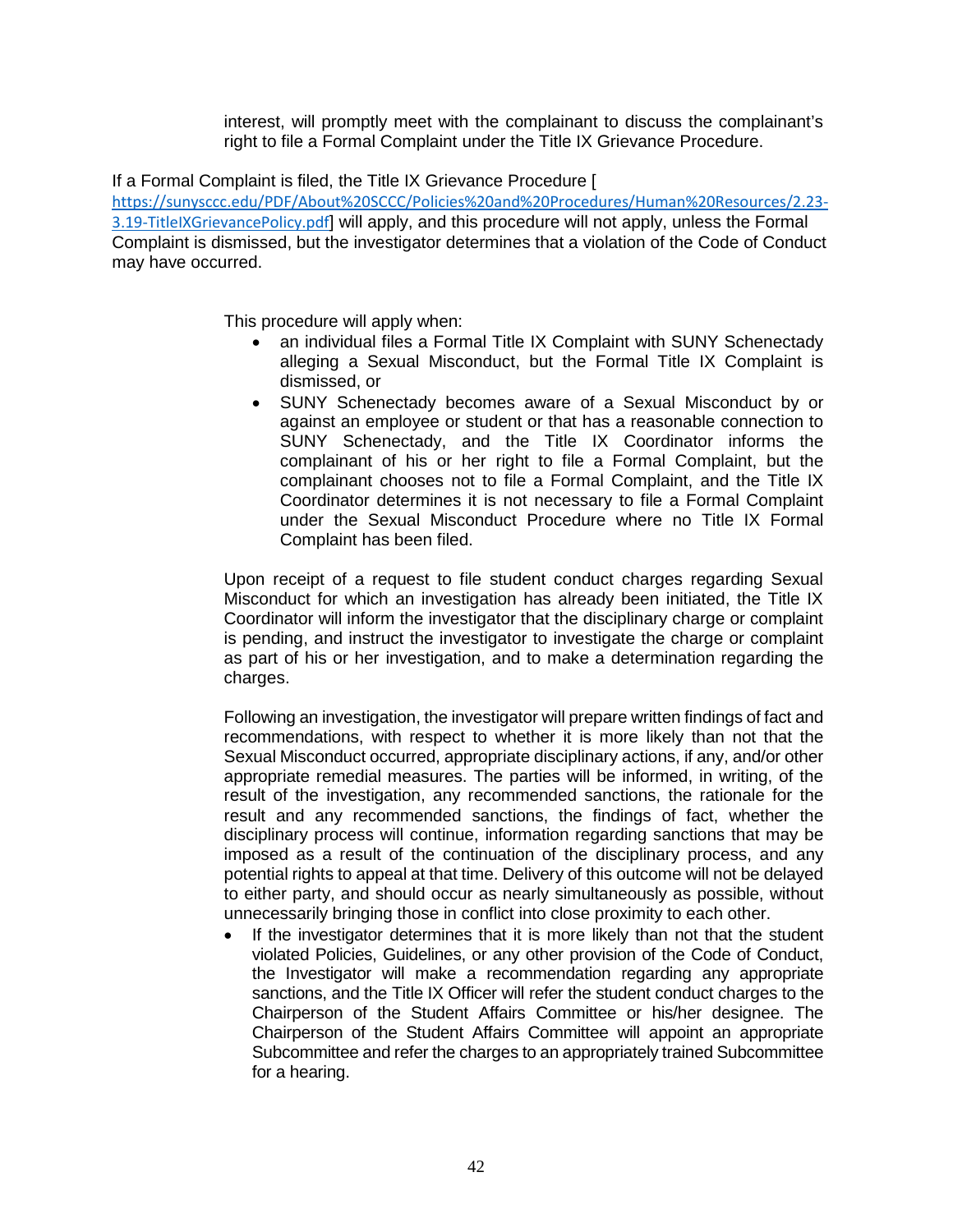• If the Investigator determines that the student did not violate the Policies, Guidelines, or any other provision of the Code of Conduct, the Investigator will not refer the conduct charges to the Chairperson of the Student Affairs Committee, and the charges will be dismissed. Upon receipt of the Investigator's written determination, the co-complainant shall have the right to appeal the Investigator's decision to an Appellate Board within two (2) business days of the decision, pursuant to the procedures set forth below.

# b. Cases Involving Completed Investigations

- • If a request to file student conduct charges regarding Sexual Misconduct is received after an investigator has completed an investigation, the Title IX Officer the charges to the Subcommittee for a hearing. If the Investigator determines the charges, and will inform the co-complainant of his or her right to appeal the will determine whether to refer the charge to the Chairperson of the Student Affairs Committee, based on the Investigator's determination. If the Investigator determines it is more likely than not that the student committed an incident of Sexual Misconduct, the Title IX Officer will refer the charges to the Chairperson of the Student Affairs Committee or his/her designee. The Chairperson of the Student Affairs Committee will appoint an appropriate Subcommittee and refer that the student did not commit Sexual Misconduct, the Title IX Officer will not refer the charges to the Chairman of the Student Affairs Committee, will dismiss Investigator's decision to an Appellate Board within two (2) business days of the decision, pursuant to the procedures set forth below.
- • If a request for charges or complaint is received after a Formal Complaint has determines that it is more likely than not that the student committed a Sexual Misconduct or other violation of the Code of Conduct. In such a case, the charges will be referred to the Chairperson of the Student Affairs Committee. Subcommittee and refer the charges to the Subcommittee for a hearing. If the will inform the co-complainant of his or her right to appeal the Title IX Coordinator's decision to an Appellate Board within two (2) business days of the been investigated under the Title IX Grievance Procedure, the request will not be granted, unless the Formal Complaint is dismissed but the investigator The Chairperson of the Student Affairs Committee will appoint an appropriate investigator determines that the student did not commit a Sexual Misconduct or other violation of the Code of Conduct, the investigator will not refer the charges to the Chairman of the Student Affairs Committee, will dismiss the charges, and decision, pursuant to the procedures set forth in § VIII (E) (below).

#### 2. Review of the Case File

 Co-complainants and the respondent will be given the opportunity to review available evidence in the case file, or otherwise in SUNY Schenectady's possession or control, that may be used in a hearing or investigation and/or may exonerate or show responsibility in the case. SUNY Schenectady may place reasonable restrictions on for sensitive information that is not directly relevant to the questions raised in the investigation or hearing, and a limit on students or their advisors of choice engaging in "fishing expeditions" of all records maintained by SUNY Schenectady that in any way not entitled to generalized pre-hearing discovery, or to copies of all available evidence, access to evidence, such as time, place and manner restrictions, heightened restriction relate to any of the parties. Co-complainants, the respondent, and their advisors are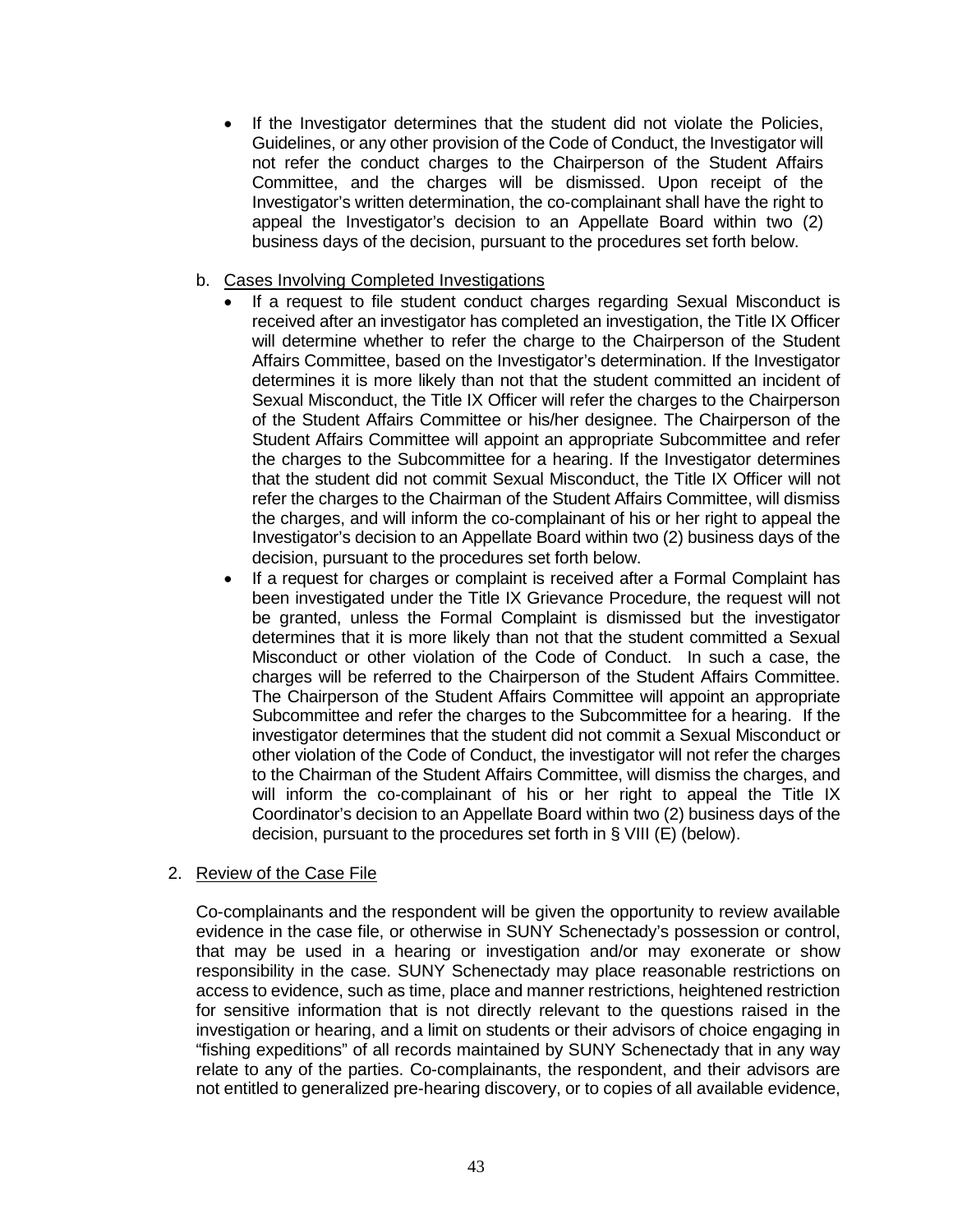but are instead entitled to access the evidence directly relevant to the specific case, as reasonably determined by SUNY Schenectady.

3. Hearing Rules

 For all disciplinary hearings involving one or more charges of Sexual Misconduct, the following rules apply:

- a. Standard of Evidence. The standard of evidence used to evaluate a charge or complaint is a "preponderance of the evidence." Under this standard, a determination must be made on the basis of whether it is more likely than not that the accused student or employee committed an act of Sexual Misconduct.
- information that would allow the decision maker to find the respondent responsible b. Presumption of "Not Responsible." The respondent is presumed to be "not responsible" until SUNY Schenectady has established evidence, testimony or pursuant to these Guidelines.
- c. Rules of Evidence. Formal rules of process, procedure, and/or technical rules of evidence, such as those which are applied in criminal or civil court, do not apply in these hearings.
- d. Subcommittee Members.
	- i. Subcommittee hearings must be conducted by Subcommittee members who do not have a conflict of interest and who have received annual training on issues related to conducting investigations of sexual violence, the effects of trauma, impartiality, the rights of the respondent, including the right to a presumption that the respondent is "not responsible" until a finding of responsibility is made, how to conduct an investigation and hearing process that protects the safety of victims and promotes accountability, SUNY Schenectady's policies and procedures, and other issues including, but not limited to domestic violence, dating violence, stalking and sexual assault.
	- placement of any member(s) of the Subcommittee, he or she must raise this of only one individual, that individual must bring the challenge to the attention for such challenge. Any deliberations before the Subcommittee as to the challenge should be made without the accused student or the co-complainant present. The Assistant Vice President for Student Affairs will determine ii. If the accused student or the co-complainant wishes to challenge the issue at the start of the Subcommittee Hearing. If the Subcommittee consists of the Assistant Vice President for Student Affairs, who will hear the reasons whether to support the challenge. Any member(s) so removed will be replaced as quickly as possible by the Assistant Vice President for Student Affairs, or, in the case of a Subcommittee made up of multiple individuals, the Subcommittee Hearing may simply proceed without the removed member, at the discretion of the Assistant Vice President for Student Affairs.
- e. Notice. Students must receive reasonable advance written or electronic notice of: i. any meeting they are required to or are eligible to attend,
	- ii. the specific rule, rules, laws, Policies, Guidelines, and/or Code of Conduct provisions alleged to have been violated;
	- iii. the date, time, location and factual allegations concerning the violation;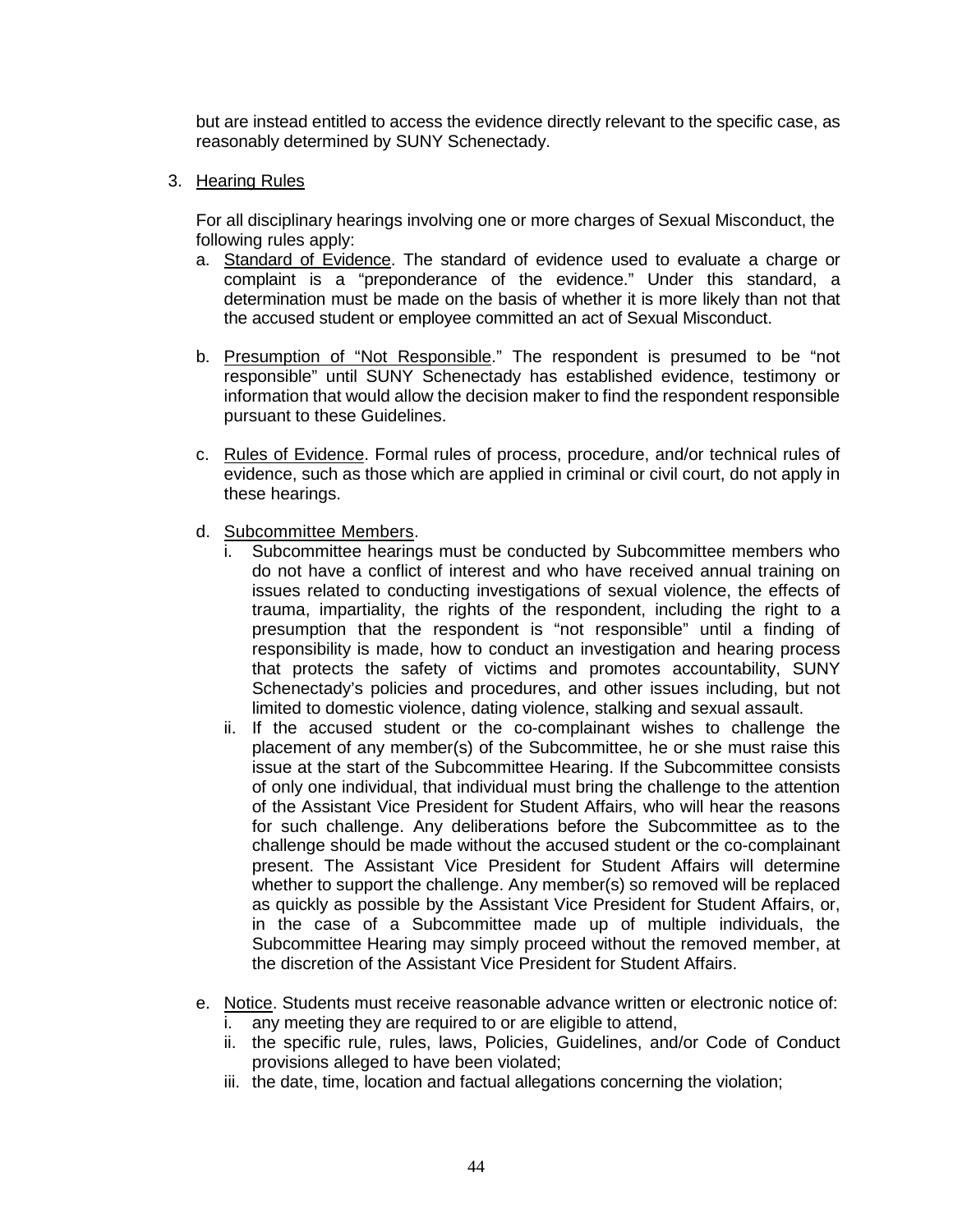- iv. in what manner the specific rule, rules or laws are alleged to have been violated; and
- v. any possible sanctions.

 allegations that have been reported, specific provisions reported to have been violated, and associated sanctions in multiple notices and/or separate accountable for violations that are not referenced in the initial charge letter but are SUNY Schenectady may provide notice of the date, time, location and factual communications. Nothing prohibits SUNY Schenectady from holding students learned about from evidence, testimony, or admission at a hearing or during the investigatory process, consistent with SUNY Schenectady policies and due process, where applicable.

- f. Timing.
	- i. A time shall be set for a hearing, not less than five (5) nor more than fifteen (15) business days after the student has been notified of the hearing. Minimum and maximum time limits for scheduling of hearings may be modified at the discretion of the Assistant Vice President for Student Affairs.
	- ii. Proceedings include timely notice of meetings and timely and equal access to information and evidence.
	- iii. The proceedings are completed within a reasonably prompt, designated timeframe. However, the timeframe may be extended for good cause upon written notice to the accuser and accused.
- g. Advisors. The co-complainant and the accused may select any advisor of their own hearing. The co-complainant and/or the accused student is responsible for responsibility of the co-complainant or respondent. Any costs associated with the Schenectady policies may be removed from a hearing or meeting. A student should select as an advisor a person whose schedule allows attendance at the scheduled date and time for the Subcommittee Hearing because delays will not Schenectady is not required to recess the hearing or allow the student to replace its capacity to conduct its judicial or conduct process due to scheduling or other choosing, including an attorney, who must be permitted to assist and advise a cocomplainant, accused, or respondent throughout the process, including during the presenting his or her own information, and therefore, advisors (including an attorney, when applicable), are not permitted to speak or to participate directly in any hearing before a Subcommittee. The selection of an advisor is the advisor are at the expense of the student. Advisors who violate SUNY normally be allowed due to the scheduling conflicts of an advisor. SUNY the banned advisor with a new advisor. SUNY Schenectady is not required to limit delays (whether genuine or tactical) by an advisor of choice.
- h. Attending the Hearing.
	- The complainant, accused student, the co-complainant, and their advisor(s), if any, shall be allowed to attend the entire portion of the Subcommittee Hearing at which information is presented.
	- Hearing, the information in support of the charges shall be presented and ii. If an accused student, with notice, does not appear at a Subcommittee considered, even if the accused student is not present.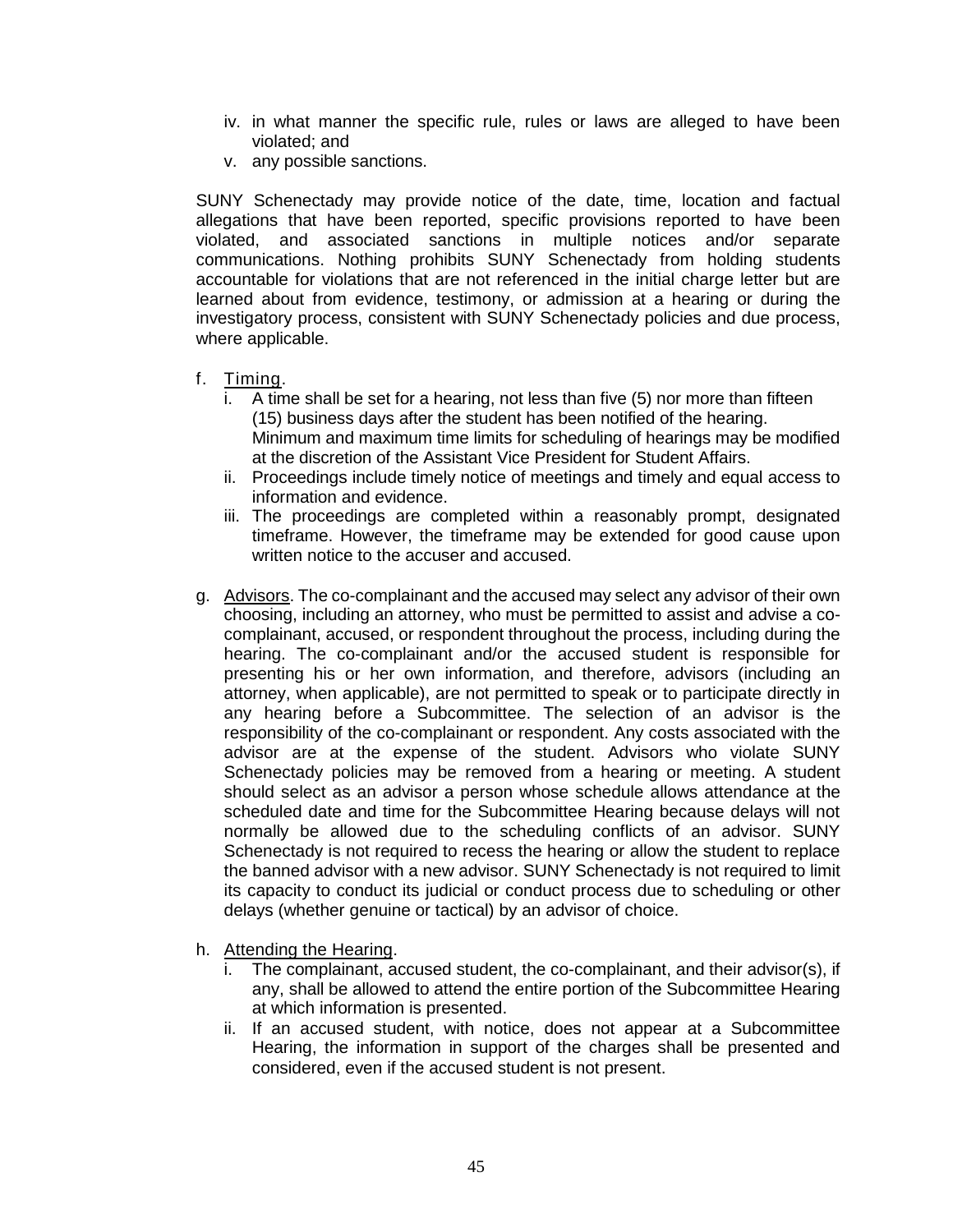- i. Right to Present and Exclude Evidence.
	- will try to arrange the attendance of witnesses who are members of the SUNY Schenectady community, if reasonably possible, and who are identified by the i. At any hearing conducted by the Subcommittee, the accused student will be offered an opportunity to present evidence and testimony. SUNY Schenectady complainant, accused student, and/or the co-complainant, at least two weekdays prior to the Subcommittee Hearing.
	- ii. Students will have the right to ask questions of the decision maker and, via the decision maker, indirectly request responses from other parties and any other witnesses present.
	- iii. Students will have the right to make an impact statement during the point of the proceeding where the decision maker is deliberating on appropriate sanctions.
	- iv. Students will be provided with the opportunity to exclude (1) their own prior and (2) their own mental health diagnosis and/or treatment from admittance in any stage of the disciplinary proceeding where responsibility is determined Board). However, past findings of domestic violence, dating violence, stalking, than one partner in a short time period (as reasonably determined by the injuries during non-consensual sexual activity with the accused, the fact of be admitted for the limited purpose of addressing how injuries were sustained. sexual history with persons other than the other party in the conduct process (including determinations by the Investigator, Subcommittee, and Appeals or sexual assault may be admissible in disciplinary stages that determine sanctions. Further, if a co-complainant engaged in sexual activity with more institution) and SUNY Schenectady alleges that the co-complainant sustained consensual or non-consensual sexual activity with the unrelated individual may Such evidence may not be used to show a pattern of engaging in sexual activity by the co-complainant or to allege that if the co-complainant consented to activity with the unrelated individual, she or he was also consenting to sexual activity with accused.
- j. Privacy and Safety Concerns.
	- i. Hearings normally shall be conducted in private.
	- accused student, and/or other witness during the hearing by providing separate ii. The Subcommittee may accommodate concerns for the personal safety, wellbeing and/or fears of confrontation of the complainant, co-complainant, facilities, by using a visual screen, and/or permitting participation by telephone, video tape, written statement or other means, where and as determined in the sole judgment of the Assistant Vice President for Student Affairs to be appropriate.
- k. Withdrawal.
	- i. If the accused student withdraws from SUNY Schenectady while student conduct proceedings are in process, the student does so with charges pending. SUNY Schenectady reserves the right to adjudicate those charges when/if the student returns to SUNY Schenectady.
	- at any time. If the co-complainant chooses to withdraw, however, SUNY the co-complainant's participation. If SUNY Schenectady continues an investigation or takes action after a co-complainant withdraws, the coii. The co-complainant must be permitted to withdraw from the hearing process Schenectady may choose to proceed with Student Conduct charges, without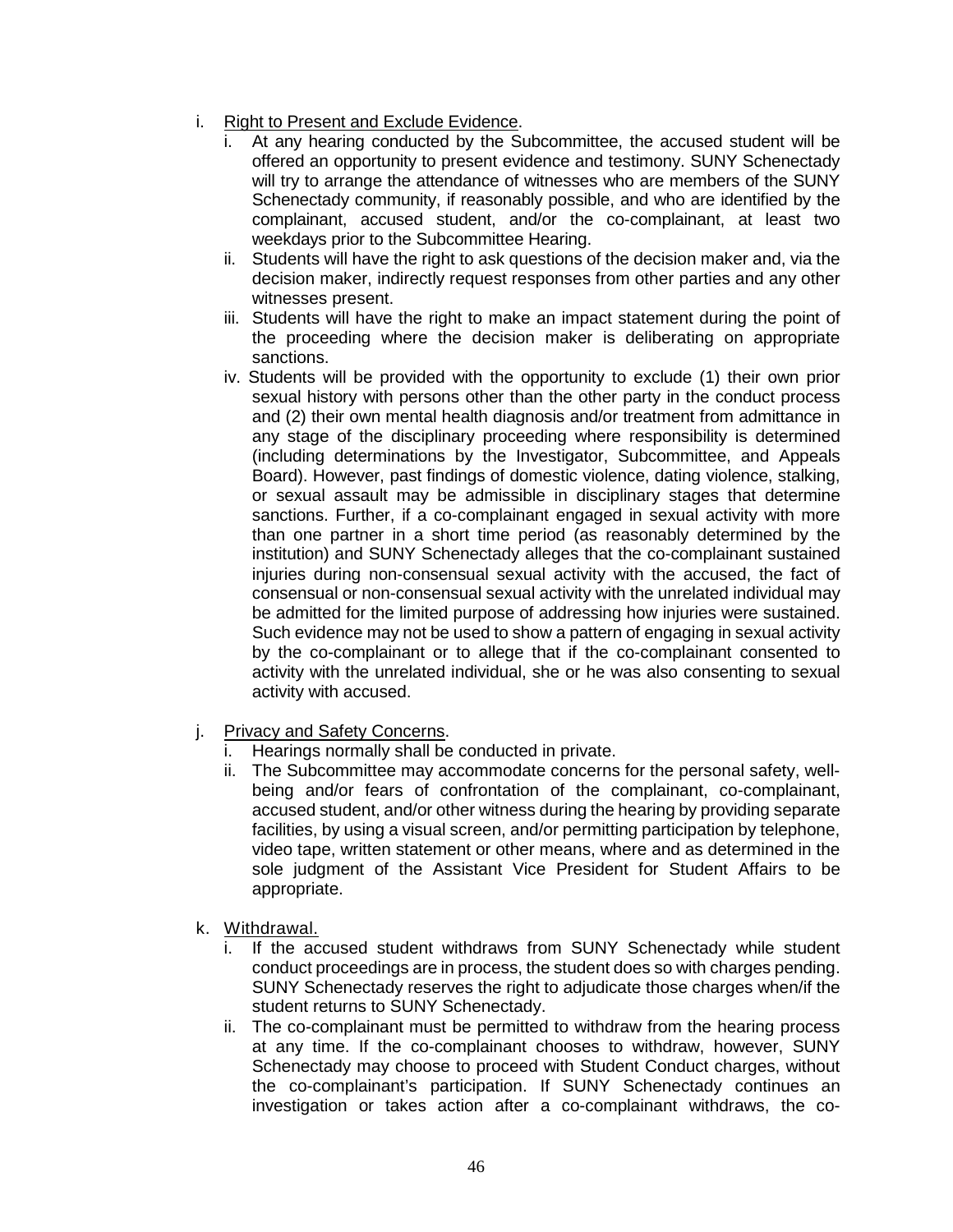complainant has the right to participate as much or as little as the cocomplainant wishes.

l. Transcript. There shall be a single verbatim written record, an unofficial transcript, of SUNY Schenectady. The respondent and complainant will be given reasonable access to the full and fair record of the hearing, and SUNY Schenectady will maintain a copy of the record for at least five years after the hearing. If a participant requests an official transcript, SUNY Schenectady may choose to allow licensed court reporters to make transcripts of a hearing or proceeding, at the expense of the participant in the hearing who requests an official transcript. If one participant creates an official transcript, SUNY Schenectady may be required to provide that official all Subcommittee (not including deliberations). The record shall be the property of transcript to the other participant(s) upon request.

#### 4. Determination of Responsibility and Sanctions

- information has been received, the Subcommittee will make a finding (by majority vote if the Subcommittee consists of more than one person) as to whether it is violated any section of the Code of Conduct that the student is charged with a. After the portion of the Subcommittee Hearing concludes in which all pertinent more likely than not that the accused student committed Sexual Misconduct and/or violating.
- b. If the Subcommittee determines by a preponderance of the evidence that the accused student committed Sexual Misconduct and/or violated the Code of Conduct, the Subcommittee will then recommend whether to impose a sanction, and the severity of the sanction.
- c. The sanctions that may be recommended by the Subcommittee include the following:
	- **No action;**
	- • **Reprimand:** written reprimand with warning that continuation or repetition of misconduct may result in further disciplinary action;
	- the misappropriation of property; or other payment for expenses incurred as a • **Restitution:** compensation for loss or injury, reimbursement for damages to or result of the student's actions;
	- **Mediation** and/or counseling referral;
	- programs or activities that do not relate directly to the student's academic • **Disciplinary Probation:** suspension of a student from any or all College performance;
	- • **Suspension:** discontinuance from classes and other designated privileges or activities for a definite period of time;
	- **Expulsion:** termination as a student of the College for an indefinite period;
	- **Degree Revocation:** The College reserves the right to revoke a degree when upon conclusion of an investigatory process it is determined that the degree was obtained by fraud;
	- of unpaid work assignments per semester either on or off campus as specified. • **Community Service:** may include performance of no more than fifty (50) hours Assignments are assigned and supervised by an administrative officer of the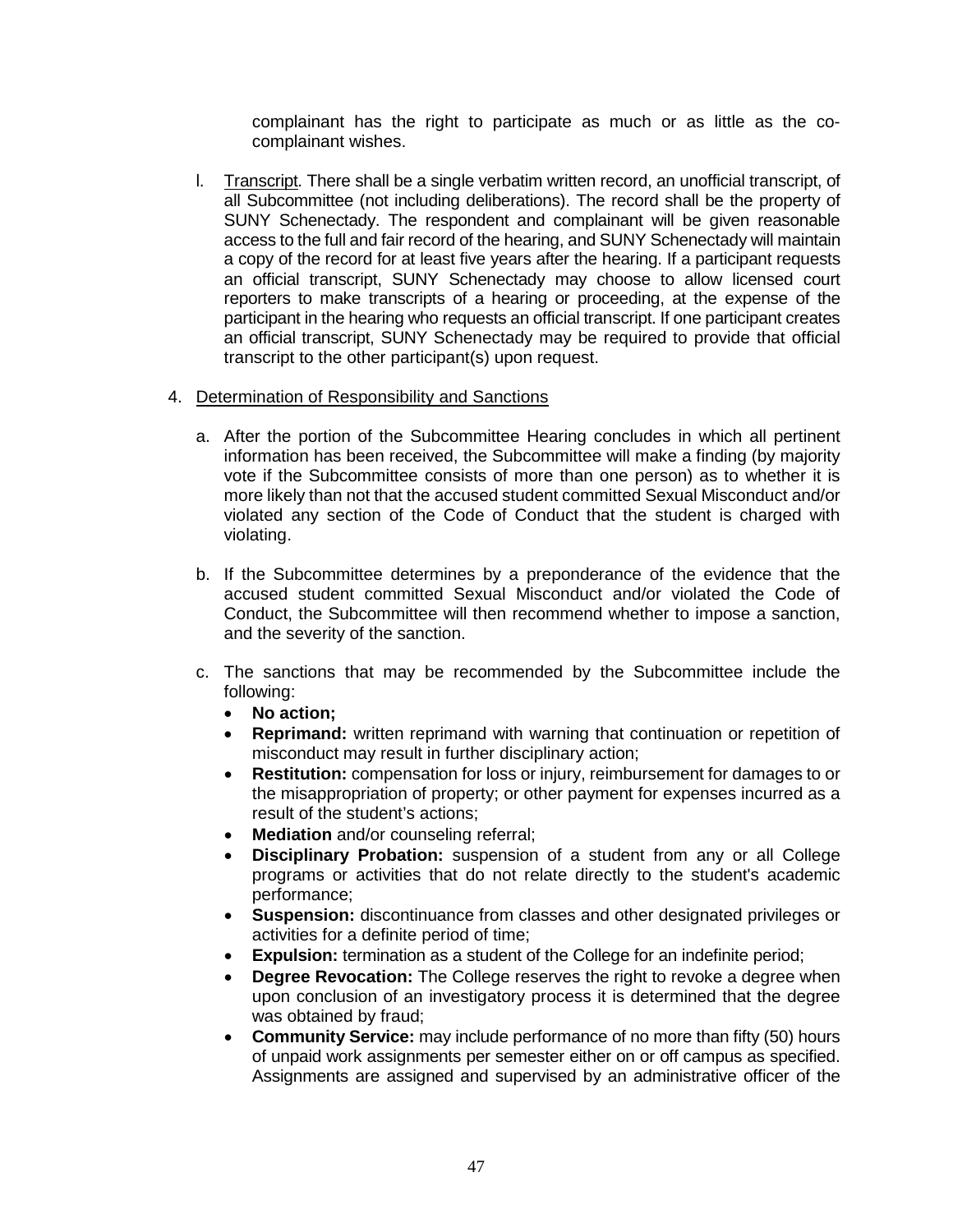College and may not be combined or in conjunction with any other volunteer or court ordered requirement;

- • **Educational Activities:** such sanctions may include a formal apology in writing and/or in person; a behavioral contract specifying the behavioral requirements to be followed, a reflective writing assignment or attendance at an event directly related to the violation committed;
- service, and or the privilege of participating in any extra-curricular activity; • **Restrictions:** temporary or permanent loss of the use of a College facility,
- **Mental Health and Threat Assessments:** professional assessments may be imposed at the expense of the student;
- **Other Secondary Sanctions/Interventions:** such sanctions/ interventions may be imposed instead of or in addition to those specified above.
- d. The Subcommittee on Discipline may consider mitigating and aggravating circumstances when choosing whether or not to impose a sanction and the severity of the sanction, including without limitation any or all of the following:
	- Nature of the offense:
	- Severity of the damage, injury, or harm resulting from the offense;
	- Whether the respondent promptly took responsibility for his/her actions;
	- Present demeanor of the respondent;
	- • Past disciplinary history of the respondent, which includes, without limitation, completion of or pending disciplinary sanctions from past cases;
	- • The respondent's honesty, or lack thereof, and the cooperation demonstrated during the investigation of the complaint and subsequent disciplinary proceeding;
	- race, religion, ethnicity, national origin, gender, age, physical ability, or sexual • Whether the charge involved an action directed at another based upon his/her orientation;
	- The recommendation of associated victims or parties to the incident; and
	- Any other factor deemed relevant by the Subcommittee.
- e. The Subcommittee will then submit its findings and recommended sanctions to the Assistant Vice President for Student Affairs for review.
- recommendation. The Assistant Vice President for Student Affairs reserves the f. The Assistant Vice President for Student Affairs may, following a review of the record, accept or reject the Subcommittee's determination of fact and the sanction right to review and amend any decision of the Subcommittee.

# **D. Notification**

 Within five (5) business days of the receipt of the Subcommittee's written report and simultaneously in writing of the result of the investigation, any sanctions imposed, the rationale for the result and the actual sanctions imposed, and the findings of fact, by recommendation, the Assistant Vice President for Student Affairs will notify both parties mailing a copy of results by e-mail and certified mail to the last address provided to the College by the respondent and complainant. Should any change in outcome occur prior to finalization, all parties will be timely informed in writing, and will be notified when the results of the resolution process become final.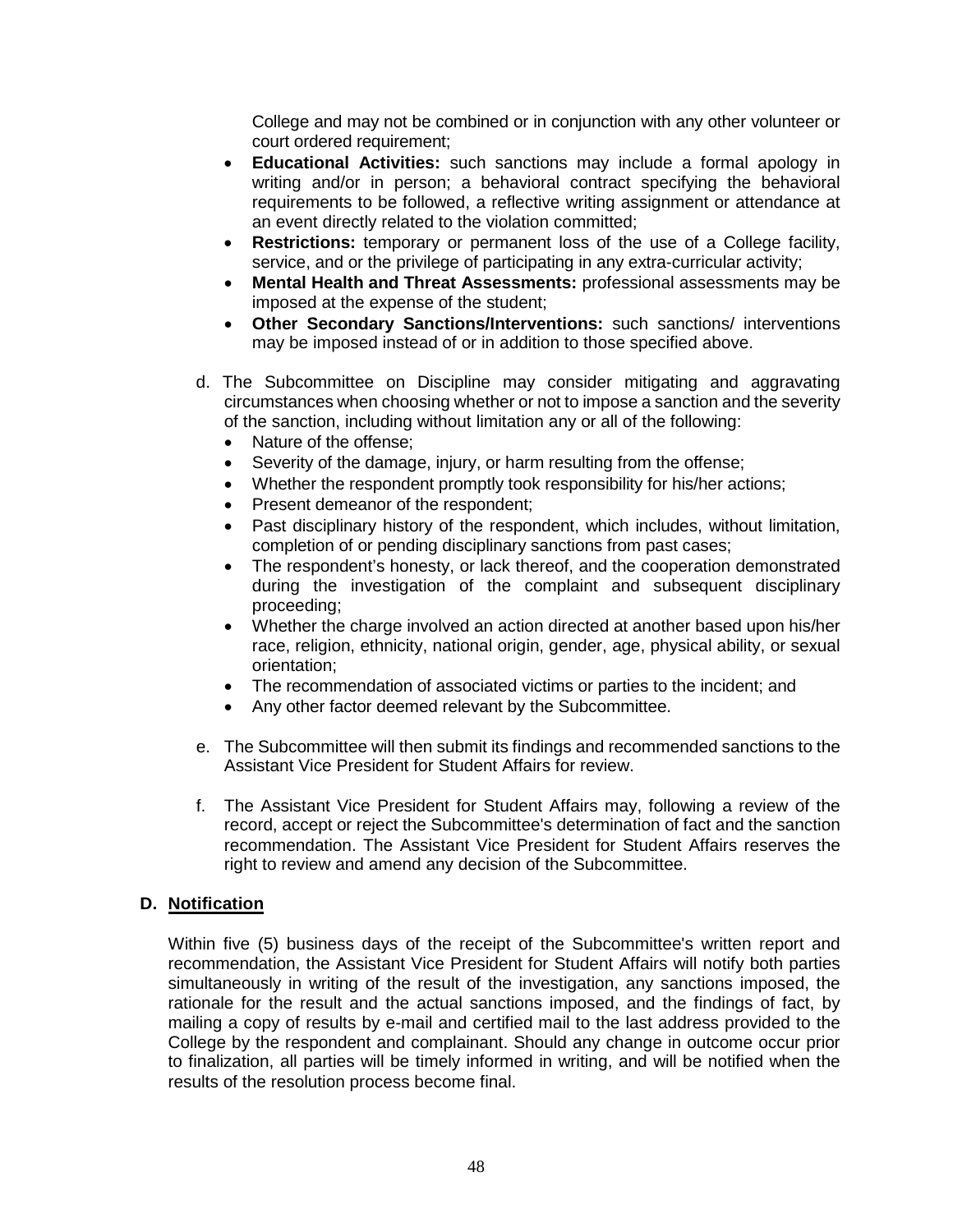about students during the course of the disciplinary process from public release, until the The parties will also be informed of their right to appeal the decision to an Appellate Board within two (2) business days of the decision, pursuant to the procedures set forth below. Unless otherwise required by law, SUNY Schenectady will protect all information obtained Appeals Board makes a final determination.

 The decision of the Assistant Vice President for Student Affairs or his/her designee shall take effect immediately unless otherwise provided for in the student notification, and such decision shall be final except as provided for in the appeal process.

# **E. Disclosure of Information Following Hearing**

 Students have the option to choose whether to disclose or discuss the outcome of the all information obtained about students during the course of the disciplinary process from public release, until the students' rights to appeal lapse, or the Appeals Board makes a Subcommittee Hearing. Unless otherwise required by law, SUNY Schenectady will protect final determination.

# **F. Appeals Process**

### 1. Grounds for an Appeal

Appeals can be requested for one or more of the following reasons only:

- To determine whether the penalty is inappropriate to the finding (including where a student admits to wrongdoing, and an agreement is reached on liability, but no agreement is reached regarding penalty);
- To determine whether the Subcommittee's finding are supported by the evidence;
- To determine whether the student's procedural rights were violated;
- • To determine whether new evidence, which was unavailable at the original proceeding, has been discovered;
- To review an investigator's final determination that no Sexual Misconduct violation occurred; and
- To review any portion of a Subcommittee's final determination regarding a Sexual Misconduct charge or complaint.
- 2. Appeals Not Following a Hearing
	- • A final determination by an investigator or the Assistant Vice President for Student co-complainant, or the complainant to an Appellate Board within two (2) business Assistant Vice President for Student Affairs. Upon receipt of an appeal, the Assistant Vice President for Student Affairs will confirm that the appeal is Affairs that does not follow a hearing may be appealed by the respondent(s), the days of the decision. Such appeals shall be in writing and shall be delivered to the supported by one of the reasons listed in section XVI(A)(1), above.
	- • If no appeal is submitted to the Assistant Vice President for Student Affairs within two (2) business days of the decision, the determination of the investigator or Assistant Vice President for Student Affairs will become final, unless: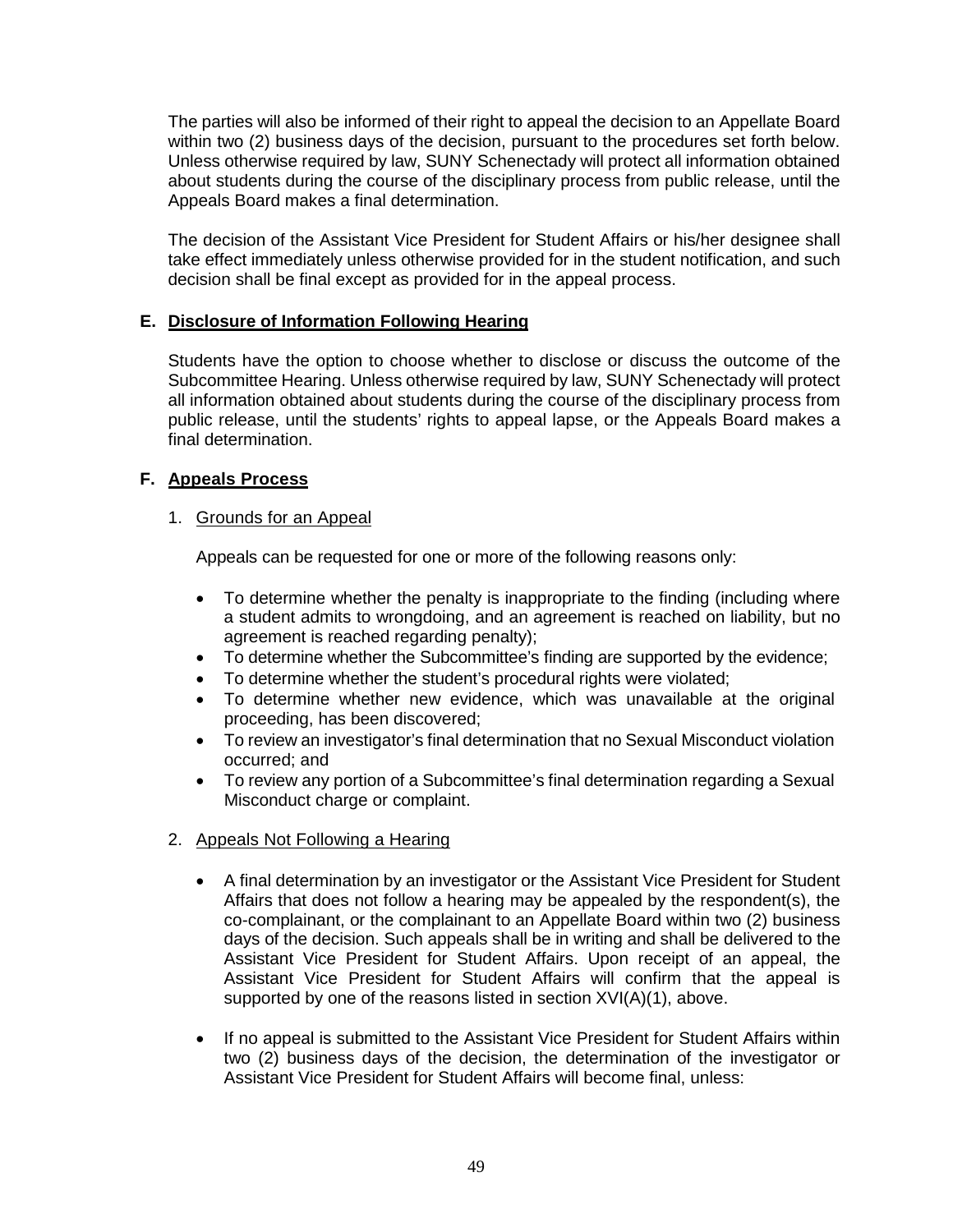- <span id="page-50-0"></span>a. An appeal is filed by the respondent(s), the co-complainant, and/or the complainant after the deadline, and
- b. The appellant can establish good cause for the delay in filing the appeal.
- Student Affairs shall appoint an Appellate Board. All case documentation shall be • If a proper appeal and submission are filed, the Assistant Vice President for delivered to each member of the Appellate Board.
- The Assistant Vice President for Student Affairs shall convene an Appellate Board within ten (10) days of receiving the appeal. The Appellate Board shall reach a determination within ten (10) business days of receiving the appeal.
- • The parties will be informed, in writing, of the result of the appeal, the Appellate Board's recommended sanctions, and the Appellate Board's findings of fact. Delivery of this outcome will not be delayed to either party, and should occur as nearly simultaneously as possible, without unnecessarily bringing those in Board's recommended sanctions, the rationale for the result and for the Appellate conflict into close proximity to each other.
- to a presumption that the respondent is "not responsible" until a finding of • Appellate Board proceedings will be conducted by individuals who have received annual training on issues related to conducting investigations of sexual violence, the effects of trauma, impartiality, the rights of the respondent, including the right responsibility is made, how to conduct an investigation and hearing process that protects the safety of victims and promotes accountability, SUNY Schenectady's policies and procedures, and other issues including, but not limited to domestic violence, dating violence, stalking and sexual assault.

# 3. Appeals Following a Hearing

- a hearing may be appealed by the respondent(s), the co-complainant, or the Such appeals shall be in writing and shall be delivered to the Assistant Vice President for Student Affairs. Upon receipt of an appeal, the Assistant Vice President for Student Affairs will confirm that the appeal is supported by one of • A final determination by the Assistant Vice President for Student Affairs following complainant to an Appellate Board within two (2) business days of the decision. the reasons listed in section XVI(A)(1), above.
- • If no appeal is submitted to the Assistant Vice President for Student Affairs within two (2) business days of the decision, the determination of the Subcommittee will become final, unless:
	- a. An appeal is filed by the respondent(s), the co-complainant, and/or the complainant after the deadline, and
	- b. The appellant can establish good cause for the delay in filing the appeal.
- • If the Assistant Vice President for Student Affairs determines that the appeal falls within one of the above-listed categories, a copy of the official record of the hearing will be made available to the appellant as soon as it is available.
- business days from his or her review of the hearing record to present his/her • Once the appellant receives the hearing record, the appellant will have five (5) reasons for the appeal with supporting documentation. The other party must be provided with notice of the appeal, with access to the same evidence made available to the appellant (including the hearing record), and with the same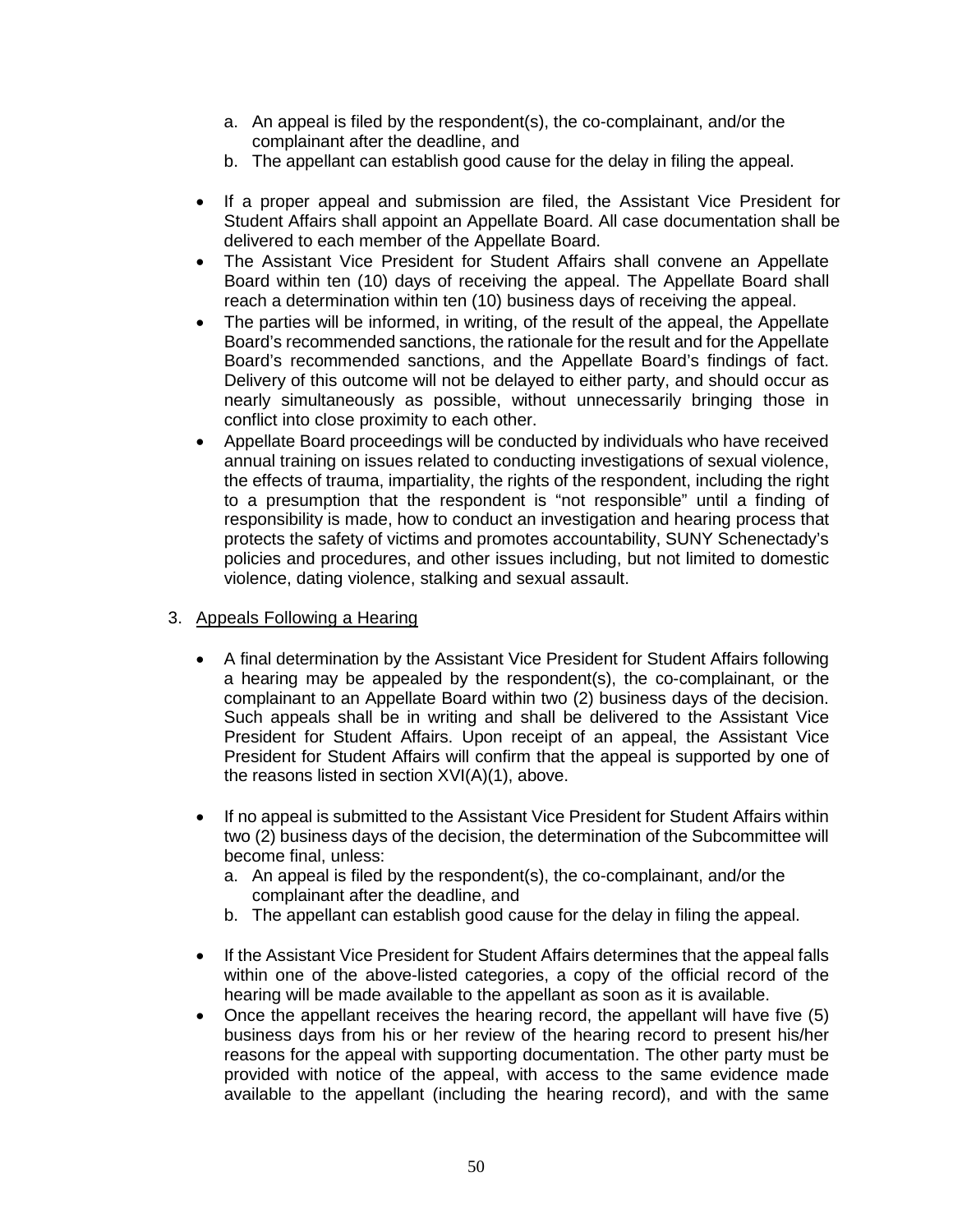<span id="page-51-0"></span> opportunity to submit supporting documentation. However, the other party is not required to submit supporting documentation.

- days after review of the hearing record, the determination of the Subcommittee will • If the appellant fails to submit supporting documentation within five (5) business become final, unless:
	- a. The appellant's submission is filed after the deadline, and
	- b. The appellant can establish good cause for the delay in filing the submission.
- Student Affairs shall appoint an Appellate Board. The submission, hearing record, • If a proper appeal and submission are filed, the Assistant Vice President for and all case documentation shall be delivered to each member of the Appellate Board.
- The Assistant Vice President for Student Affairs shall convene an Appellate Board within ten (10) days of receiving the appellant's submission. The Appellate Board shall reach a determination within ten (10) business days of receiving the appellant's submission.
- • The parties will be informed, in writing, of the result of the appeal. The parties will also be informed in writing of the Appellate Board's recommended sanctions, the rationale for the result and for the Appellate Board's recommended sanctions, and the Appellate Board's findings of fact. Delivery of this outcome will not be delayed to either party, and should occur as nearly simultaneously as possible, without unnecessarily bringing those in conflict into close proximity to each other.

# **G. Student Disciplinary Files and Records**

 If a student is suspended or expelled after being found responsible for Sexual Misconduct, SUNY Schenectady must make a notation on the student's transcript that they were "suspended after a finding of responsibility for a code of conduct violation" or "expelled after a finding of responsibility for a code of conduct violation." If a student withdraws from SUNY Schenectady while such conduct charges related to crimes of violence are pending against the student, and declines to complete the disciplinary process, SUNY Schenectady must make a notation on the student's transcript that he or she "withdrew with conduct charges violence-related suspensions shall not be removed prior to one year after conclusion of the a student's transcript. If a finding of responsibility is vacated for any reason, however, the pending." These transcript notations can be appealed by contacting Cindy Zielaskwoski, Registrar, 518-381-1388, [zielascd@sunysccc.edu,](mailto:zielascd@sunysccc.edu) Elston 208. Transcript notations for suspension. Transcript notations for violence-related expulsions shall never be removed from transcript notation must be removed.

# **VI. Employee Discipline for Sexual Misconduct**

 Employee discipline will be handled through the Office of Human Resources, in accordance with its procedures for complaints against management confidential employees, or for complaints against an employee who is a member of a union, in accordance with the disciplinary procedures set forth in the applicable Collective Bargaining Agreements.

The disciplinary sanctions which may be imposed on employees who have been found responsible for committing Sexual Misconduct are the following: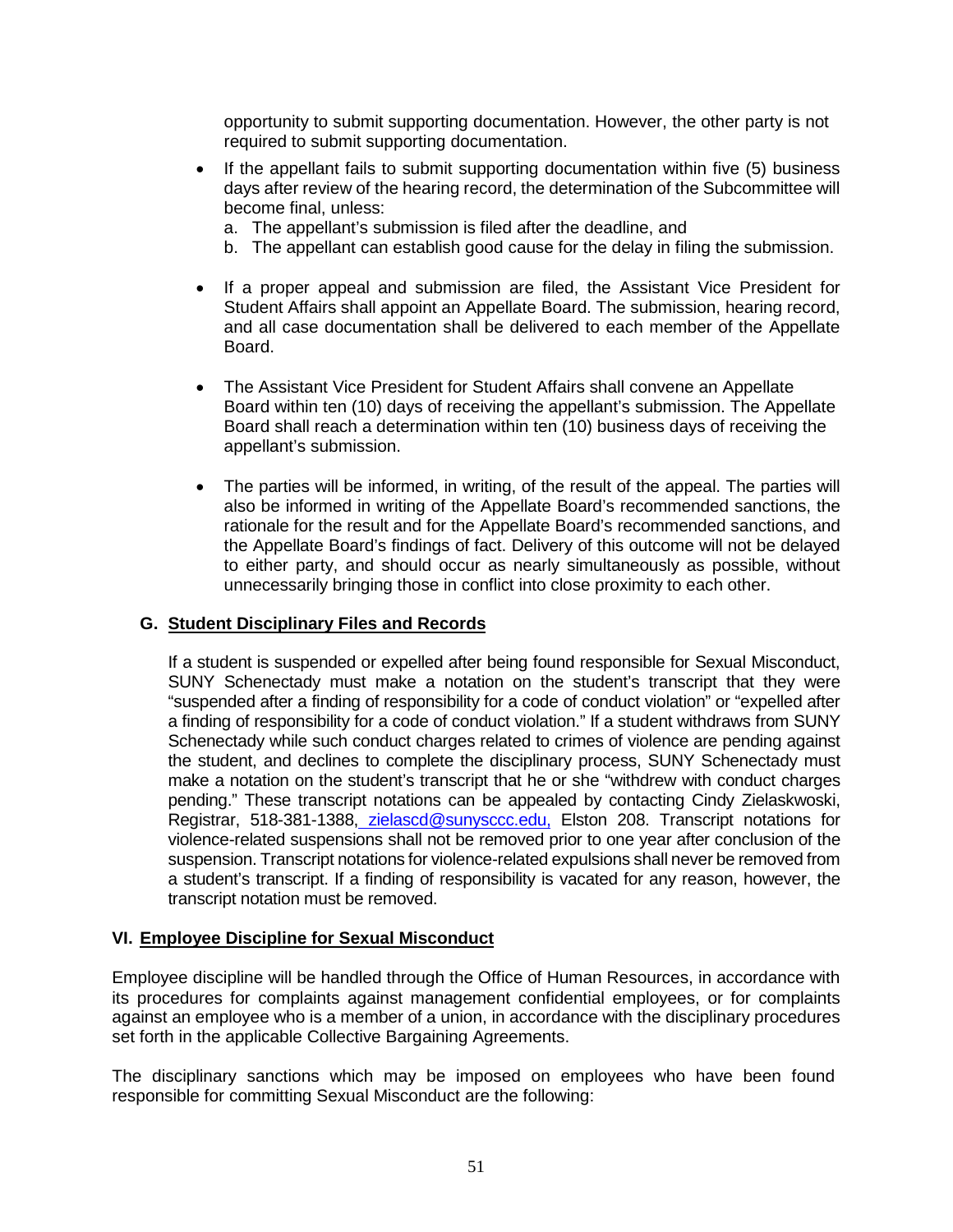- counseling, warning, or reprimand;
- additional training;
- suspension without pay; or
- discharge.

 All parties will be informed of their potential rights to exercise a request for an appeal of the disciplinary determination under the Employee Handbook, Contract, and/or collective bargaining agreement with SUNY Schenectady.

# **VII. Legal Consequences of Sexual Misconduct**

 Engaging in Sexual Misconduct may also lead to civil and/or criminal action under the New York State Penal Law. Any employee who, in violation of SUNY Schenectady's policy, engages in Sexual Misconduct, is acting outside the scope of his or her employment and may be personally liable for such actions and their consequences. In the event legal proceedings are commenced against such an employee, SUNY Schenectady may decline to provide legal, financial, or other assistance.

# **VII. Prohibition of Retaliation**

 It is a violation of federal and state law and this policy for any employee or student to retaliate against any student or employee for exercising any rights or responsibilities under the Violence Against Women Act, the Clery Act, and/or Title IX. This includes retaliating against a student or employee who reports an incident of an incident of Sexual Misconduct in good faith, or furnishes information or participates in any manner in an investigation of such a report. Retaliation includes any conduct directed at someone because he or she engaged in such protected activity, which might deter a reasonable student or employee from making or supporting such a report.

 employees from retaliation by SUNY Schenectady, any student, any employee, the accused and/or the respondent, and/or their friends, family and acquaintances within SUNY Schenectady's jurisdiction. Any individual found to have engaged in retaliation will be subject to disciplinary Retaliation is unlawful and will not be tolerated. SUNY Schenectady will protect students and action, up to and including, termination of employment and/or dismissal from SUNY Schenectady.

Title IX Coordinator (Students)<u>, titleix@sunysccc.edu</u> Edmund McTernan, Executive Director for Any employee or student who feels as though someone has subjected him or her to retaliation as a result of a report or participation into the investigation of a report should contact Ben DeAngelis, Human Resources[, mcternej@sunysccc.edu,](mailto:mcternej@sunysccc.edu) 518)-381-1331 (Employees) immediately.

# **VIII. Additional Training Provided by SUNY Schenectady**

 to international students, students that are also employees, leaders and officers of registered or recognized student organizations, and online and distance education students, and members of In addition to the training outlined in the Policies, SUNY Schenectady also offers specific training any high-risk populations, as determined by SUNY Schenectady.

 Additionally, SUNY Schenectady offers general and specific training on each of the following topics to all students and employees:

1. SUNY Schenectady's policy prohibiting relationship violence, sexual assault, and stalking;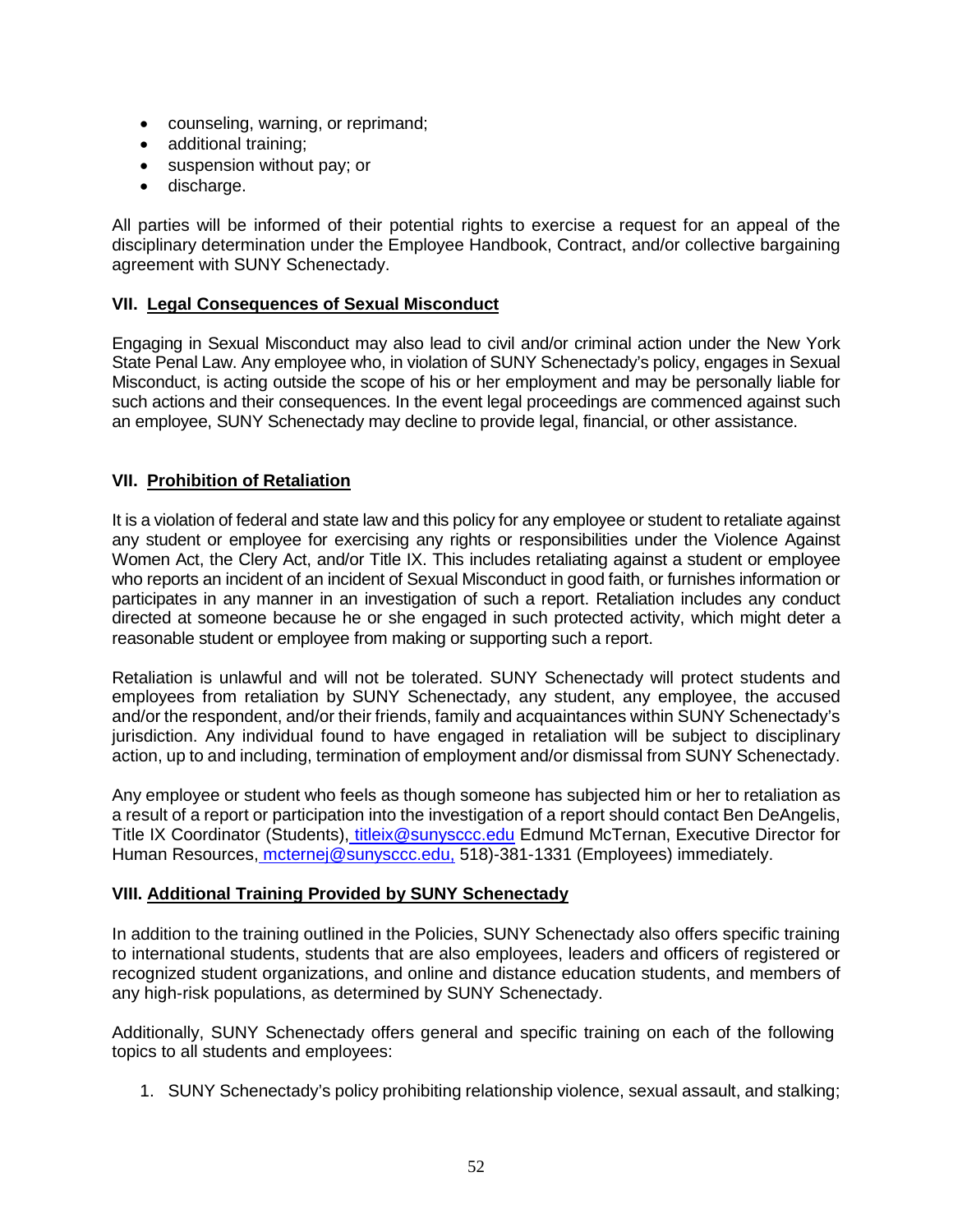- <span id="page-53-0"></span> 2. the definitions of "dating violence," "domestic violence," "sexual assault," and "stalking" under federal law, New York law, and SUNY Schenectady's policies;
- 3. the definition of "consent," in reference to sexual activity, under federal law, New York law, and SUNY Schenectady's policies;
- 4. a description of SUNY Schenectady's educational programs and campaigns to promote the awareness of relationship violence, sexual assault, and stalking;
- 5. procedures victims should follow if a crime of relationship violence, sexual assault, or stalking has occurred, including information about:
	- a. the importance of preserving evidence that may assist in proving that the alleged criminal offense occurred or may be helpful in obtaining a protection order;
	- b. how and to whom the alleged offense should be reported;
	- c. options about the involvement of law enforcement and campus authorities, including notification of the victim's option to: (i) notify proper law enforcement authorities, including on-campus and local police; (ii) be assisted by campus authorities in notifying law enforcement authorities if the victim so chooses; and (iii) decline to notify such authorities;
- 6. the rights of victims and SUNY Schenectady's responsibilities for orders of protection, "nocontact" orders, restraining orders, or similar lawful orders issued by a criminal, civil, or tribal court or by SUNY Schenectady;
- 7. information about how SUNY Schenectady will protect the confidentiality of victims and other necessary parties, including how it will:
	- a. complete publicly available recordkeeping without including personally identifying information about the victim; and
	- b. maintain as confidential any accommodations or protective measures provided to the victim, to the extent that maintaining such confidentiality would not impair the ability of SUNY Schenectady to provide the accommodations or protective measures;
- about existing counseling, health, mental health, victim advocacy, legal assistance, visa and immigration assistance, student financial aid, and other services available for victims, 8. SUNY Schenectady's policy of providing written notification to students and employees both within SUNY Schenectady and in the community; and
- 9. SUNY Schenectady's policy of providing written notification to victims about options for, available assistance in, and how to request changes to academic, living, transportation, and working situations or protective measures;
- 10. SUNY Schenectady's policy that, when a student or employee reports to SUNY sexual assault, or stalking, whether the offense occurred on or off campus, the institution Schenectady that the student or employee has been a victim of relationship violence, will provide the student or employee a written explanation of the student's or employee's rights and options;
- 11. a description of SUNY Schenectady's disciplinary proceedings regarding alleged incidents of relationship violence, sexual assault, or stalking, which:
	- a. include a prompt, fair, and impartial process from the initial investigation to the final result;
	- b. are conducted by officials who, at a minimum, receive annual training on the issues related to relationship violence, sexual assault, and stalking and on how to conduct an investigation and hearing process that protects the safety of victims and promotes accountability;
	- c. provide the accuser and the accused with the same opportunities to have others accompanied to any related meeting or proceeding by the advisor of their choice; present during any institutional disciplinary proceeding, including the opportunity to be
	- d. do not limit the choice of advisor or presence for either the accuser or the accused in any meeting or institutional disciplinary proceeding; and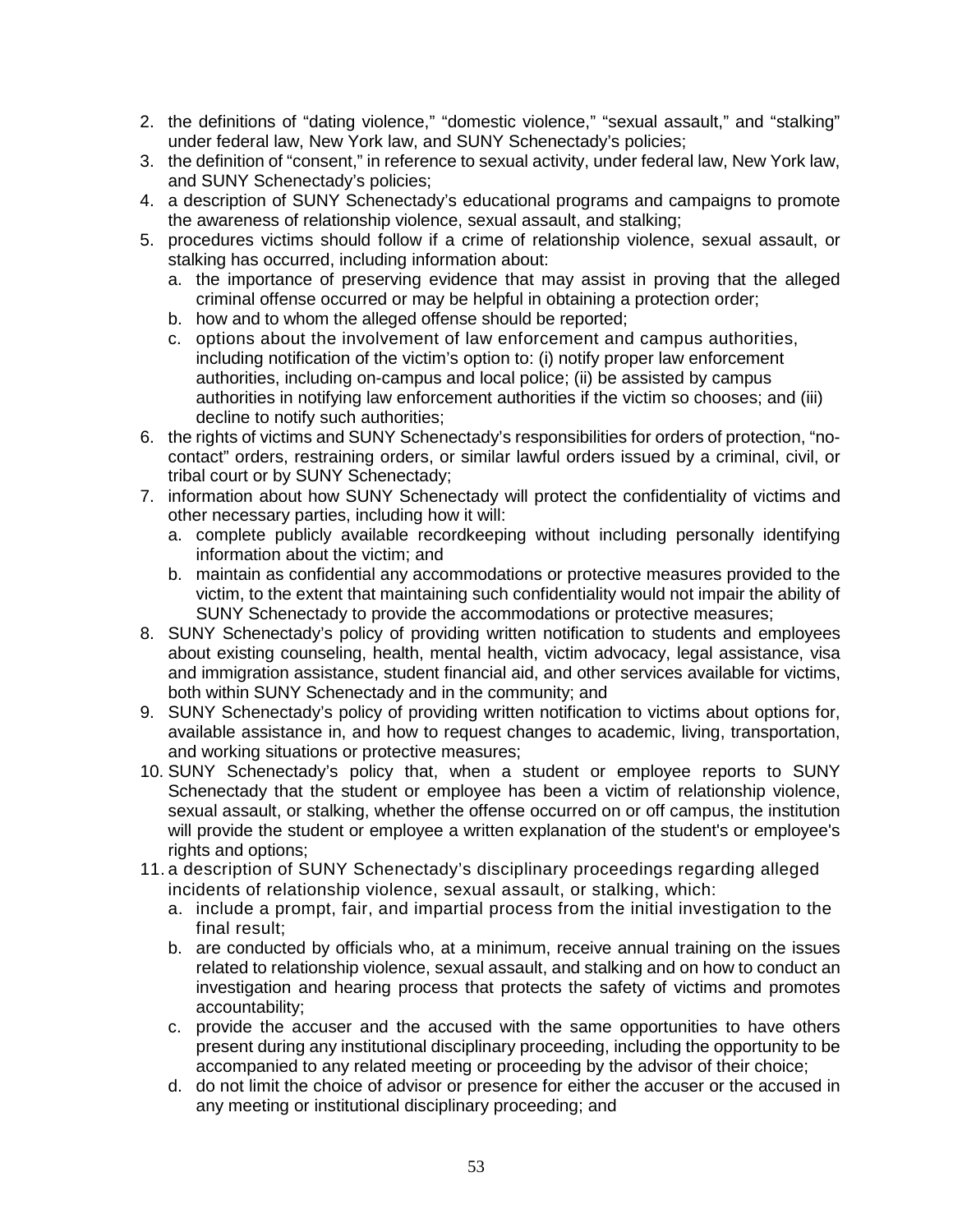- <span id="page-54-0"></span> (i) the result of any institutional disciplinary proceeding that arises from an allegation procedures for the accused and the victim to appeal the result of the institutional e. require simultaneous notification, in writing, to both the accuser and the accused, of of dating violence, domestic violence, sexual assault, or stalking; (ii) the institution's disciplinary proceeding, if such procedures are available; (iii) any change to the result; and (iv) when such results become final.
- 12. information on how to prevent and identify sexual violence;
- 13. the potential for re-victimization by responders and its effect on students and employees;
- 14. the impact of trauma on victims;
- 15. the role alcohol and drugs can play in sexual violence incidents;
- 16. appropriate methods for responding to a student or employee who may have experienced sexual violence, including the use of nonjudgmental language;
- 17. reporting obligations, including what should be included in a report, any consequences for failing to report, and how requests for confidentiality should be treated;
- 18. protections against retaliation; and
- 19. other information to prevent violence, promote safety and reduce perpetration.

 Additionally, all employees and students are offered information regarding risk reduction. Risk increase empowerment for victims in order to promote safety and to help individuals and reduction means options designed to decrease perpetration and bystander inaction, and to communities address conditions that facilitate violence.

SUNY Schenectady shares information on sexual and interpersonal violence and Sexual Misconduct prevention with parents of enrolling students. Information for parents can be found on SUNY Schenectady's website, at [http://sunysccc.edu/About-Us/Gender-Discrimination-Sexual-](http://sunysccc.edu/About-Us/Gender-Discrimination-Sexual-Assault)[Assault.](http://sunysccc.edu/About-Us/Gender-Discrimination-Sexual-Assault)

 SUNY Schenectady regularly assesses programs and policies established pursuant to federal and state law to determine effectiveness and relevance for students and employees.

The Title IX Coordinator, and designees (if any), receive annual training on:

- issues related to sexual assault, relationship violence, and stalking,
- how to conduct an investigation and hearing process that protects the safety of victims and promotes accountability,
- how to conduct investigations of sexual violence,
- the effects of trauma.
- impartiality,
- the rights of the respondent, including the right to a presumption that the respondent is "not responsible" until a finding of responsibility is made, and
- SUNY Schenectady's policies and procedures, and other issues.

 makers, individuals involved in informal resolution processes under the Title IX Grievance Further, SUNY Schenectady trains all Title IX Coordinators and all investigators, decision-Procedure, on the following:

- the scope of SUNY Schenectady's education program or activity,
- how to conduct an investigation and grievance process including hearings, appeals, and informal resolution processes, as applicable, and
- how to serve impartially, including by avoiding prejudgment of the facts at issue, conflicts of interest, and bias.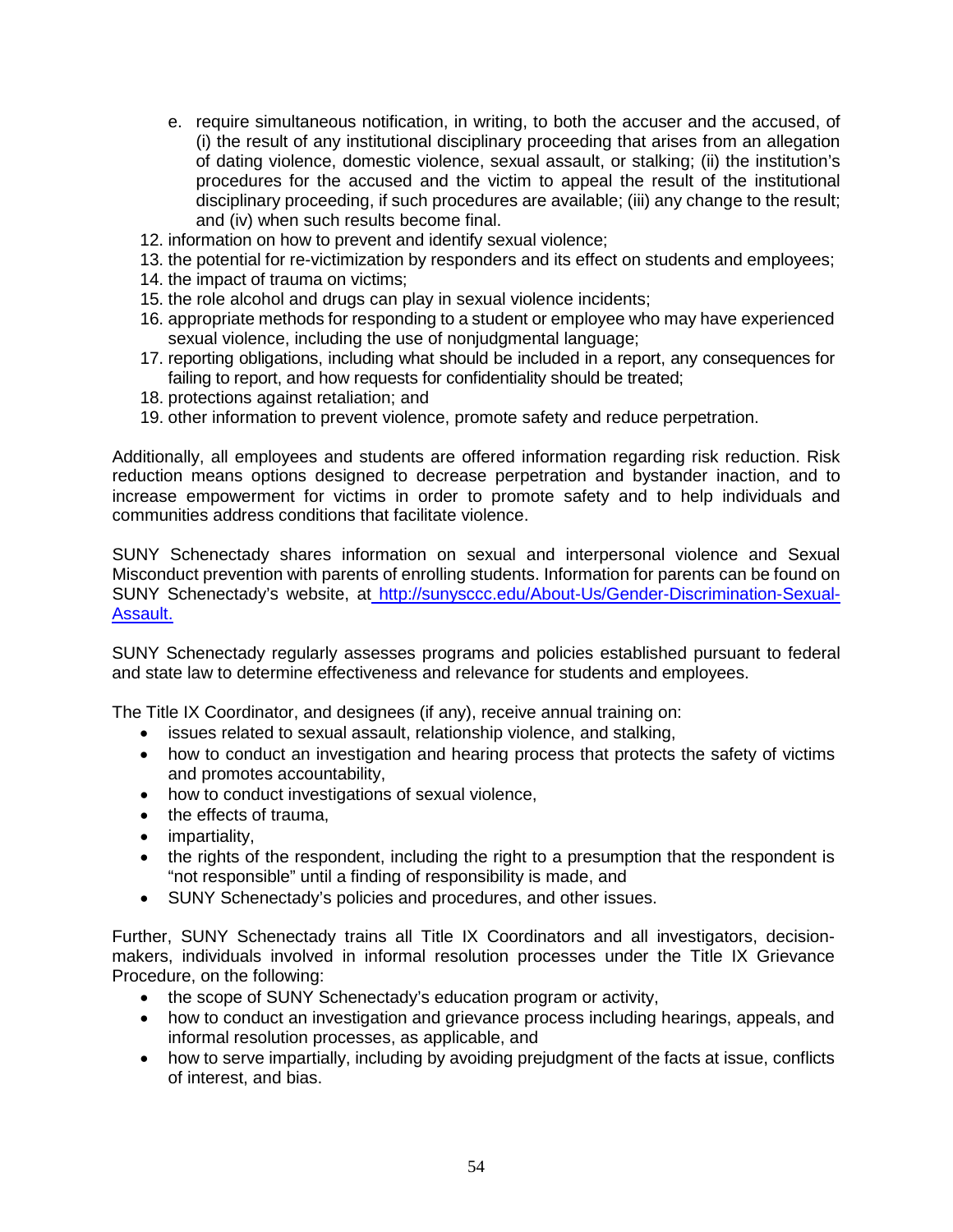Decision-makers under the Title IX Grievance Procedure also receive training on any technology to be used at a live hearing and on issues of relevance of questions and evidence, including when questions and evidence about the complainant's sexual predisposition or prior sexual behavior are not relevant under the Title IX Grievance Procedure.

 Investigators under the Title IX Grievance Procedure receive training on issues of relevance to create an investigative report that fairly summarizes relevant evidence.

Any materials used to train Title IX Coordinators and Title IX Grievance Procedure investigators, decision-makers, and informal mediators:

- • do not rely on sex stereotypes and must promote impartial investigations and adjudications of formal complaints of sexual harassment;
- are publicly available on SUNY Schenectady's website; and
- are maintained by SUNY Schenectady for a period of seven years.

# **X. Bystander Intervention Training Provided by SUNY Schenectady**

SUNY Schenectady also offers training on bystander intervention. Bystander intervention means safe and positive options that may be carried out by an individual or individuals to prevent harm or intervene when there is a risk of relationship violence, sexual assault, or stalking. Bystander intervention includes recognizing situations of potential harm, understanding institutional structures and cultural conditions that facilitate violence, overcoming barriers to intervening, identifying safe and effective intervention options, and taking action to intervene.

 SUNY Schenectady expects all members of the campus community to take reasonable and bystanders are effective ways to help prevent acts of sexual misconduct. Bystanders can help in several different ways, including direct invention, seeking assistance from an authority figure, prudent actions to prevent or stop an act of sexual misconduct. Educating and engaging notifying campus security, or calling State or local law enforcement.

 If you see an act of sexual misconduct: It is important to understand that no individual has the right to be violent, regardless of whether people are in a relationship. Recognizing when acts of sexual misconduct are occurring is the first step to intervening. Required campus education and training the act with your words, call law enforcement. Do not be afraid to ask an employee or other programs give a full synopsis on recognizing when sexual misconduct is taking place. If you make the decision to intervene, do so safely – violence does not stop violence, and, if you cannot stop students for help.

 others in their network who they can confide in. Ask the victim what they need to feel safe, encourage them to seek medical attention and counseling, and encourage them to report the act if they feel comfortable doing so. The first people that a victim talks to can have a significant impact on the person and his or her ability to report and get through an ordeal. Be a supportive, kind, understanding and nonjudgmental person and you can be a positive force for this victim in If a victim confides in you: It is important to let victims tell their stories. Listen respectfully, and help them explain and identify what has happened to them. Do not contradict them or play "devil's advocate" even if parts of the story don't immediately make sense or even if you would have made other choices when presented with the same scenario or challenges. Help the victim identify seeking the help they require to move forward.

# **XI. SUNY Schenectady Public Awareness and Advocacy Events**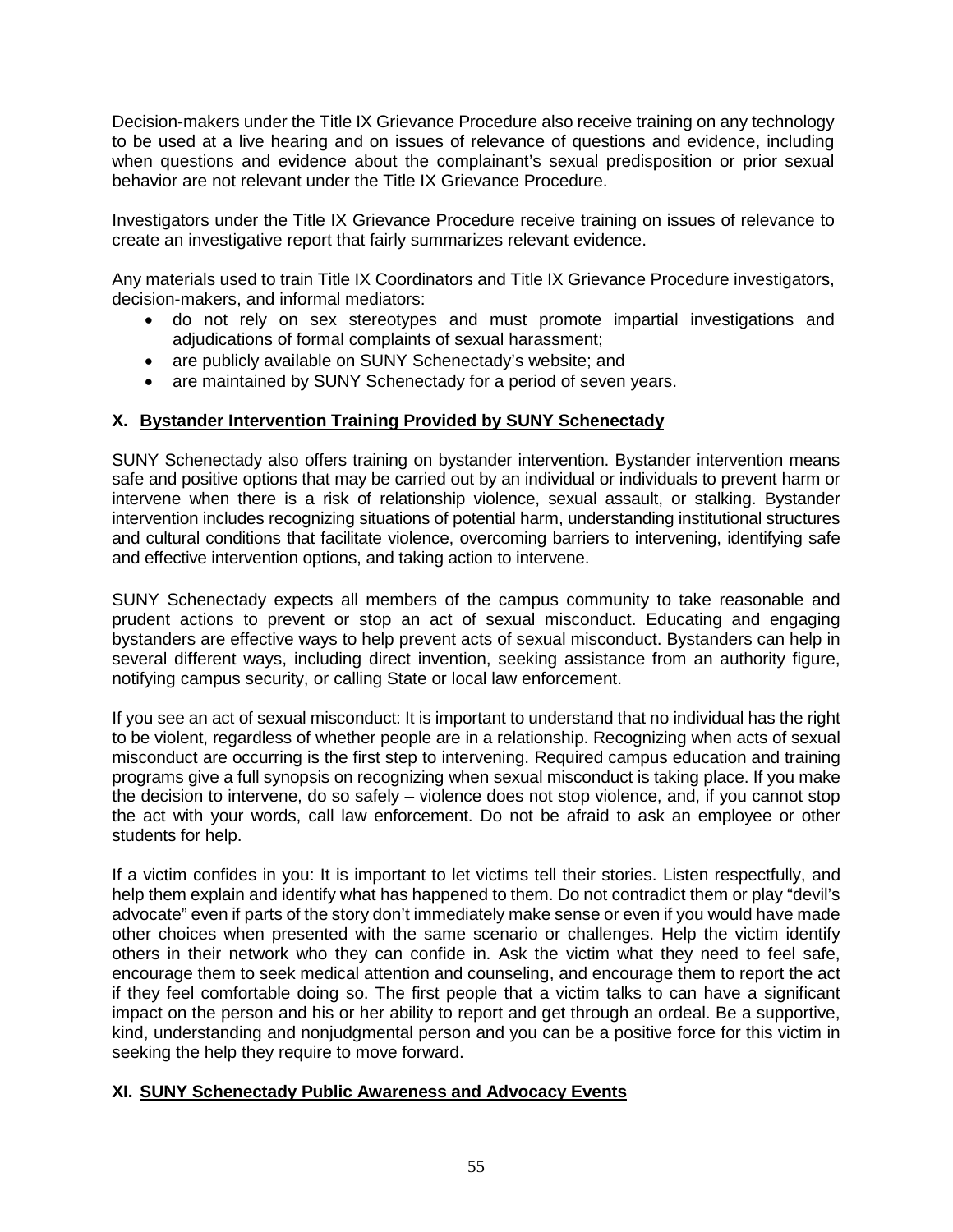<span id="page-56-0"></span> As part of SUNY Schenectady's public awareness campaign, SUNY Schenectady may from time employees. Information regarding these programs can be found on SUNY Schenectady's website, a[t](http://www.sunysccc.edu/student/student.htm) [http://www.sunysccc.edu/student/student.htm](http://and/) and [http://www.sunysccc.edu/student/jps/](http://www.sunysccc.edu/student/jps/%20Faculty.htm)  [Faculty.htm.](http://www.sunysccc.edu/student/jps/%20Faculty.htm) to time schedule primary prevention, public awareness, and advocacy programs for students and

 such an event to inform its efforts for additional education and prevention efforts. If an individual discloses information through a public awareness event such as candlelight vigils, protests, or other public event, SUNY Schenectady is not obligated to begin an investigation based on such information. However, SUNY Schenectady may use the information provided at

# **XII. SUNY Schenectady Memoranda of Understanding**

SUNY Schenectady has entered into memoranda of understanding with providers to:

- 1. provide sexual assault forensic examination to students;
- 2. provide legal assistance to students (including both accused/respondents and reporting individuals); and
- 3. provide victim advocacy and support services to victims of sexual violence

#### **<http://sunysccc.edu/About-Us/Gender-Discrimination-Sexual-Assault>**

 enforcement authorities, regarding the protocols and procedures for referring allegations of sexual SUNY Schenectady has also entered into a memorandum of understanding with local law violence, relationship violence, and stalking, sharing information and conducting contemporaneous investigations regarding such allegations.

 **<http://sunysccc.edu/About-Us/Campus-Safety>**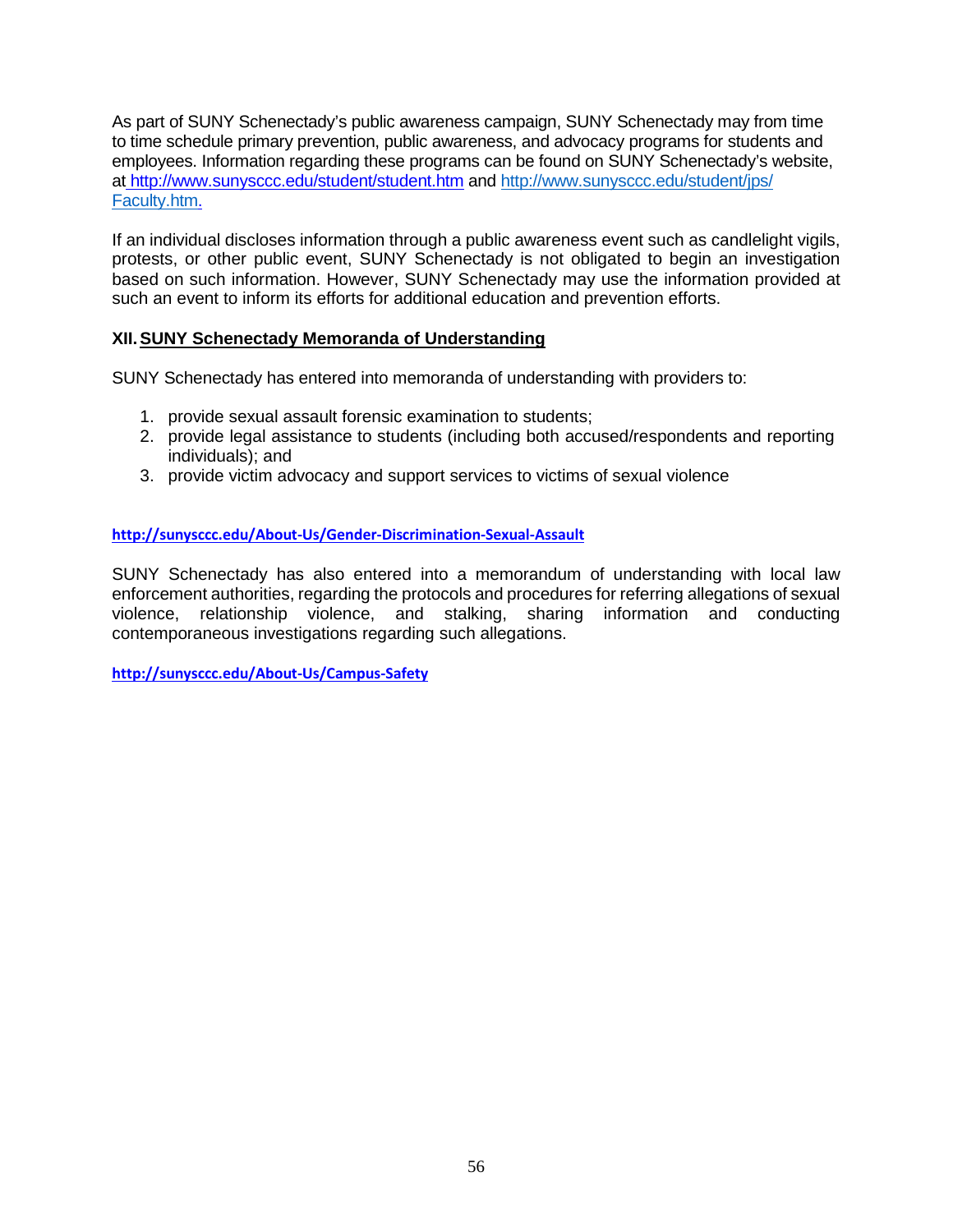# **Appendix A**

#### *A Plain Language Explanation of Distinctions Between the New York State Penal Law and SUNY Schenectady's Disciplinary Processes[1](#page-57-0)*

|                                                                                            | <b>Criminal Justice System</b>                                                                                                                                                                                                                                                                                                                                                                                                                                                                                                                                                                                                                                                                                                                                                         | <b>SUNY Schenectady Disciplinary</b><br><b>System</b>                                                                                                                                                                                                                                                                                                                                                                                                                                                                                                                                                                                                                                                                                               |
|--------------------------------------------------------------------------------------------|----------------------------------------------------------------------------------------------------------------------------------------------------------------------------------------------------------------------------------------------------------------------------------------------------------------------------------------------------------------------------------------------------------------------------------------------------------------------------------------------------------------------------------------------------------------------------------------------------------------------------------------------------------------------------------------------------------------------------------------------------------------------------------------|-----------------------------------------------------------------------------------------------------------------------------------------------------------------------------------------------------------------------------------------------------------------------------------------------------------------------------------------------------------------------------------------------------------------------------------------------------------------------------------------------------------------------------------------------------------------------------------------------------------------------------------------------------------------------------------------------------------------------------------------------------|
| Goals.                                                                                     | Public safety, deterrence, and<br>punishment.                                                                                                                                                                                                                                                                                                                                                                                                                                                                                                                                                                                                                                                                                                                                          | Education; safety; safe and<br>supportive campus<br>environment.                                                                                                                                                                                                                                                                                                                                                                                                                                                                                                                                                                                                                                                                                    |
| Governing<br>Law.                                                                          | New York State Penal Code; New<br><b>York State Rules of Criminal</b><br>Procedure (or another state's rules if<br>the crime took place there), Federal<br>Criminal Law, and Rules of<br>Evidence.                                                                                                                                                                                                                                                                                                                                                                                                                                                                                                                                                                                     | Title IX; The Clery Act as amended<br>by the Violence Against Women<br>Act; NYS Education Law sections<br>129-A and 129-B. More specific<br>rules govern particular colleges and<br>universities.                                                                                                                                                                                                                                                                                                                                                                                                                                                                                                                                                   |
| How to<br>report and<br>whether<br>there must<br>be action<br>once a<br>report is<br>made. | Crimes involving sexual violence<br>may be reported to campus police (if<br>the campus has police officers), the<br>local police agency, or to the New<br>York State Police. Certain crimes<br>may also be reported to federal law<br>enforcement agents. Once a report is<br>made, the decision whether to<br>investigate is made by the police/law<br>enforcement agency, often in<br>consultation with a District Attorney<br>or other prosecuting agency. An<br>investigation may be conducted<br>without the consent or participation of<br>a reporting individual. The ultimate<br>decision of whether to initiate a<br>criminal prosecution is initially made<br>by a prosecutor. In cases involving<br>felony charges, the final charging<br>decision is made by a Grand Jury. | Victims may disclose sexual<br>violence to various college<br>employees who are designated<br>confidential resources or to others<br>who will try to ensure privacy to the<br>extent consistent with the<br>institution's obligation to provide a<br>safe educational environment.<br>Disclosures made to a confidential<br>resource will not trigger an<br>investigation. When a report is<br>made to the Title IX Coordinator<br>(TIXC) or another Non-Confidential<br>resource, the TIXC will determine<br>whether an investigation is<br>necessary by weighing a request<br>for confidentiality by the reporting<br>individual against the continuing<br>safety of that person and the safety<br>and best interests of the campus<br>community. |

 $\overline{a}$ 

<span id="page-57-0"></span> 1 Originally published by Chantelle Cleary, Title IX Coordinator, University at Albany; Lori Fox, General Counsel, Teachers College; Rachel J. Nash, Associate General Counsel, City University of New York; Andrea Stagg, Deputy General Counsel, Barnard College; and Joseph Storch, Associate Counsel, State University of New York on October 28, 2015.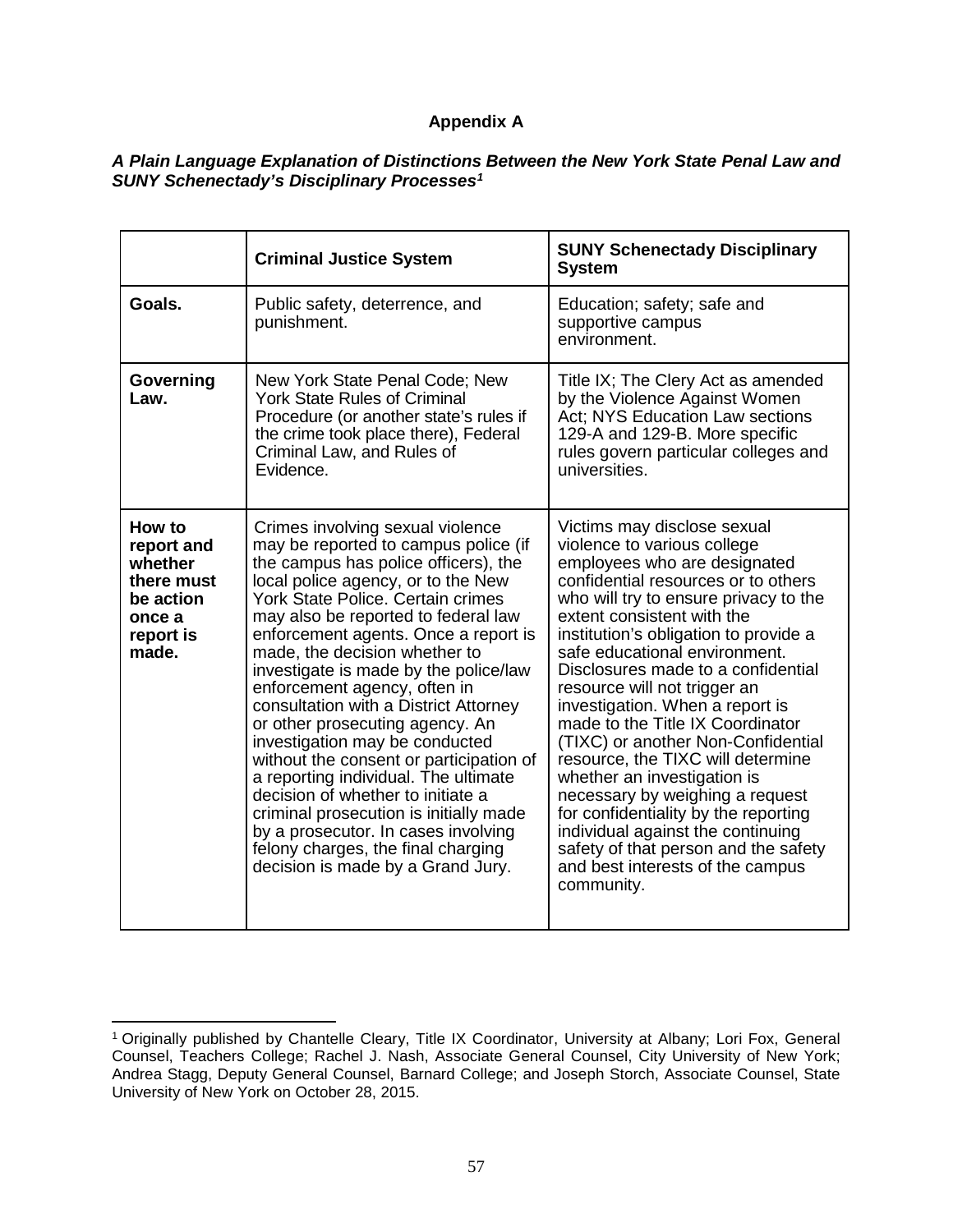|                                            | <b>Criminal Justice System</b>                                                                                                                                                                                                                                                      | <b>SUNY Schenectady Disciplinary</b><br><b>System</b>                                                                                                                                                                                                         |
|--------------------------------------------|-------------------------------------------------------------------------------------------------------------------------------------------------------------------------------------------------------------------------------------------------------------------------------------|---------------------------------------------------------------------------------------------------------------------------------------------------------------------------------------------------------------------------------------------------------------|
| Who<br>investigates?                       | Police or other law enforcement<br>officials.                                                                                                                                                                                                                                       | Investigators employed or<br>retained by SUNY Schenectady;<br>these individuals may work for<br>different departments within<br>SUNY Schenectady, including,<br>but not limited to, the campus<br>safety department, student affairs<br>and academic affairs. |
| <b>Procedures</b>                          | See Governing Law. Procedures<br>established by police departments,<br>prosecutors' offices, etc.                                                                                                                                                                                   | <b>SUNY Schenectady policies and</b><br>Bylaws, which generally incorporate<br>requirements of Governing Law.<br>Collective bargaining agreements<br>may impact some procedures.                                                                              |
| <b>Standard of</b><br>Evidence.            | Crimes must be proven "Beyond a<br>Reasonable Doubt"                                                                                                                                                                                                                                | A violation of disciplinary rules must<br>be found by a "Preponderance of<br>the Evidence" (more likely than not)                                                                                                                                             |
| <b>Confident-</b><br>iality.               | Law enforcement agencies offer<br>some confidential assistance, but a<br>criminal charge and trial must be<br>public.                                                                                                                                                               | <b>SUNY Schenectady offers</b><br>confidential resources, but a<br>disciplinary proceeding requires that<br>relevant information be shared with<br>those involved.                                                                                            |
| Privacy.                                   | Criminal trials must be public.                                                                                                                                                                                                                                                     | Disciplinary proceedings are kept<br>as private as possible, but<br>information must be shared with<br>certain individuals within the<br>college, the parties, and pursuant to<br>law.                                                                        |
| Who are the<br>parties?                    | The prosecution and defendant. The<br>victim/survivor is not a party, but often<br>the critical witness for the prosecution                                                                                                                                                         | <b>SUNY</b><br>Schenectady<br>the<br>and<br>respondent are parties, and the<br>reporting<br>individual<br>has<br>certain<br>rights to participate, as the law<br>provides.                                                                                    |
| <b>Participation</b><br>in the<br>process. | In limited circumstances, a criminal<br>prosecution can proceed without the<br>participation or cooperation of the<br>reporting individual, but without a<br>reporting individual's participation, it is<br>generally more difficult to prove a<br>crime beyond a reasonable doubt. | Reporting<br>students<br>cannot<br>be<br>required to participate in the SUNY<br>Schenectady process. However,<br>SUNY Schenectady will be limited in<br>its ability to respond if a reporting<br>individual does not participate.                             |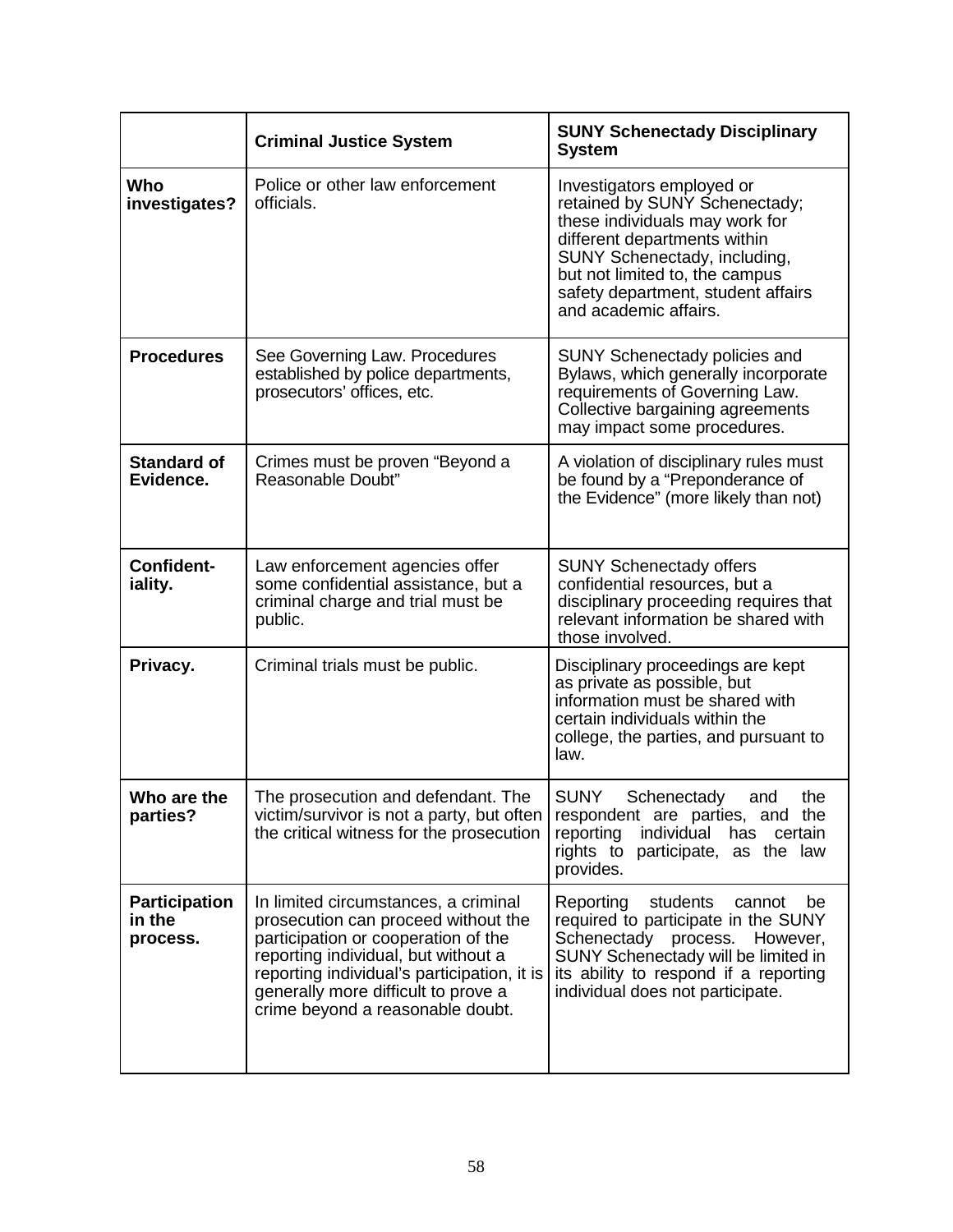|                                                | <b>Criminal Justice System</b>                                                                                                                                                                                                                                     | <b>SUNY Schenectady Disciplinary</b><br><b>System</b>                                                                                                                                                                                                                                                                                                    |
|------------------------------------------------|--------------------------------------------------------------------------------------------------------------------------------------------------------------------------------------------------------------------------------------------------------------------|----------------------------------------------------------------------------------------------------------------------------------------------------------------------------------------------------------------------------------------------------------------------------------------------------------------------------------------------------------|
| <b>Who initiates</b><br>the<br>proceedings?    | A prosecutor, acting on behalf of the<br>state (or the United States in federal<br>cases).                                                                                                                                                                         | <b>SUNY</b><br>Schenectady<br>initiates<br>proceedings. While rules vary from<br>school to school, they most provide<br>an active role for the reporting<br>individual.                                                                                                                                                                                  |
| Testimony.                                     | In a court, testimony is generally<br>public. Other parties are, through<br>counsel, entitled to cross- examine<br>witnesses.                                                                                                                                      | <b>SUNY Schenectady provides for</b><br>alternative approaches that permit<br>students to testify without having<br>other parties in the room and/or to<br>ask cross-examination questions<br>only through the disciplinary panel,<br>investigator, or representative of the<br>reporting individual and/or<br>respondent.                               |
| <b>Role of</b><br>attorneys.                   | Both the state and the defendant are<br>represented by counsel; counsel may<br>question witnesses.                                                                                                                                                                 | <b>Parties</b><br>be<br>advised<br>may<br>by<br>attorneys, but the attorneys' roles<br>are limited to quietly speaking with<br>their clients or passing notes.                                                                                                                                                                                           |
| <b>Mental Health</b><br>and Sexual<br>History. | In New York, a reporting individual's<br>prior sexual and mental health history<br>is generally, but not always,<br>inadmissible in a criminal case. There<br>are limited circumstances under which<br>directly relevant evidence of that kind<br>may be admitted. | Generally not admissible, but<br>subject to quite limited exceptions.<br>Education Law 129-b permits<br>parties to exclude information about<br>their prior sexual history with<br>persons other than the other party<br>and also to exclude evidence of<br>their own mental health history in<br>the fact finding phase of the<br>disciplinary process. |